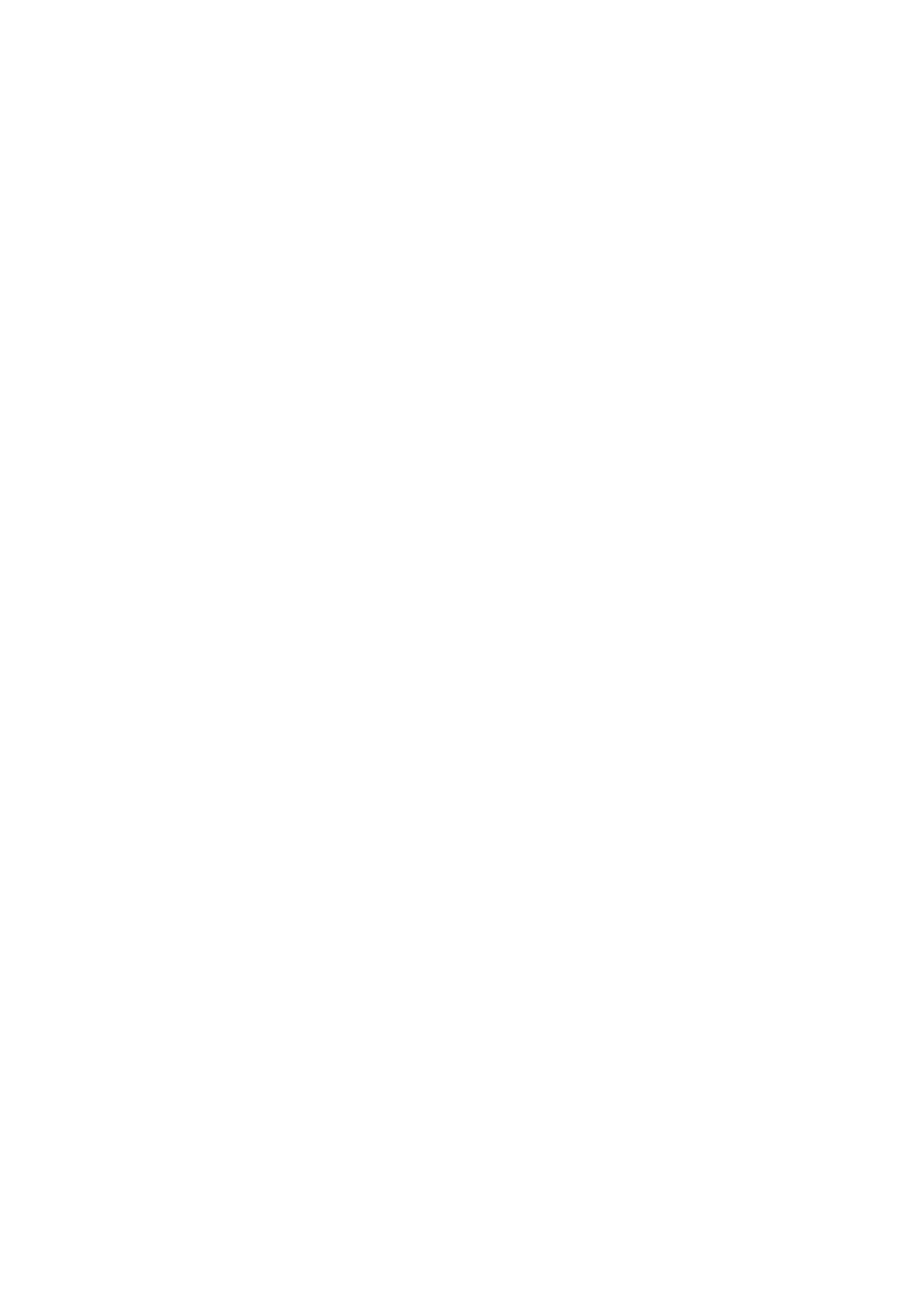FFISYS/776/161.1

Approved Kjeller 8 August 2001

Jan Erik Torp Director of Research

**ISLAMIST INSURGENCIES, DIASPORIC SUPPORT NETWORKS, AND THEIR HOST STATES: The Case of the Algerian GIA in Europe 1993-2000**

LIA Brynjar, KJØK Åshild

FFI/RAPPORT-2001/03789

**FORSVARETS FORSKNINGSINSTITUTT Norwegian Defence Research Establishment** P O Box 25, NO-2027 Kjeller, Norway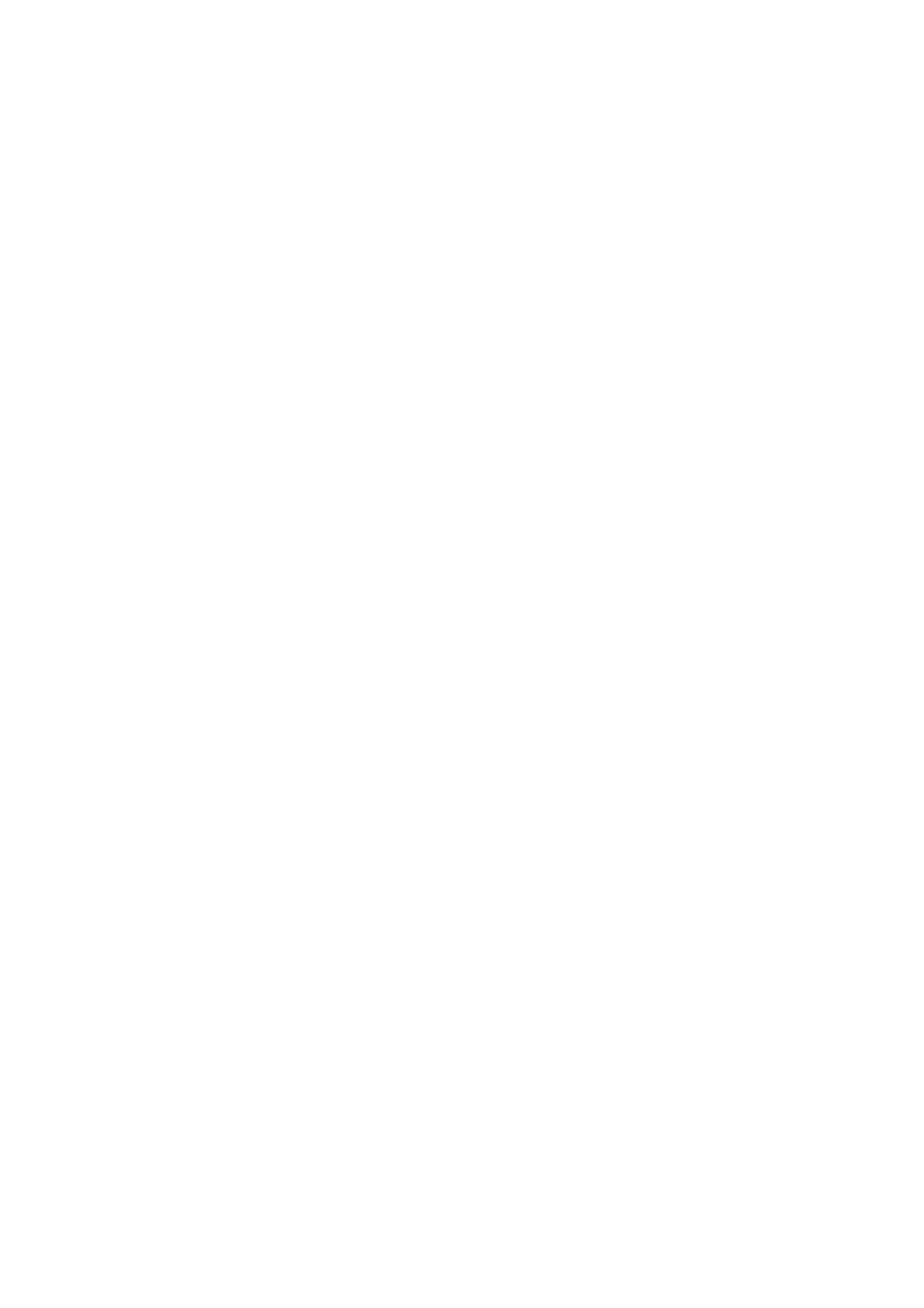#### **FORSVARETS FORSKNINGSINSTITUTT (FFI) UNCLASSIFIED Norwegian Defence Research Establishment \_\_\_\_\_\_\_\_\_\_\_\_\_\_\_\_\_\_\_\_\_\_\_\_\_\_\_\_\_\_\_**

insurgent movements.

**P O BOX 25 SECURITY CLASSIFICATION OF THIS PAGE N0-2027 KJELLER, NORWAY REPORT DOCUMENTATION PAGE 1) PUBL/REPORT NUMBER 2) SECURITY CLASSIFICATION 3) NUMBER OF**  FFI/RAPPORT-2001/03789 UNCLASSIFIED **PAGES 1a) PROJECT REFERENCE 2a) DECLASSIFICATION/DOWNGRADING SCHEDULE** 59 FFISYS/776/161.1 **4) TITLE** ISLAMIST INSURGENCIES, DIASPORIC SUPPORT NETWORKS, AND THEIR HOST STATES: The Case of the Algerian GIA in Europe 1993-2000 **5) NAMES OF AUTHOR(S) IN FULL (surname first)** LIA Brynjar, KJØK Åshild **6) DISTRIBUTION STATEMENT** Approved for public release. Distribution unlimited. (Offentlig tilgjengelig) **7) INDEXING TERMS IN ENGLISH: IN NORWEGIAN: a)** Security policy **a)** Sikkerhetspolitikk **b)** Terrorism **b)** Terrorisme **c)** Asymmetric warfare **c)** Asymmetrisk krigføring **d)** Islamism **d)** Islamisme **e)** European security **e)** Europeisk sikkerhet **THESAURUS REFERENCE: 8) ABSTRACT** Globalisation and transnational migration have increased the impact of insurgencies overseas on European security. The presence of a significant Muslim diaspora in Europe, and the emergence of Islamist support networks in Europe for insurgencies in North Africa, the Middle East and Asia pose a number of policy dilemmas for Western governments. This report offers an empirical exploration of the insurgent-support network of the Algerian Islamist insurgents, with a focus on the Algerian Armed Islamic Group (GIA). A theoretical framework for understanding insurgent strategies visà-vis the sanctuary or host state is presented, emphasising the difficult trade-off between maximising the benefits of sanctuary and reducing friction with the host states. The case study of the Algerian GIA's sanctuary strategies offers particular insight into an insurgent movement's decision to turn to violence against the sanctuary state. It appears that a specific set of coincidental factors contributed to this decision. They included a declining value of the sanctuary due to police repression, a critical stage in the domestic insurgency, and a finally, the insurgent movement's perception that the disruption of sanctuary state – host state relations was critical to the outcome of the insurgency. In general, this study underlines the value of the sanctuary model for understanding the phenomenon of international terrorism by overseas

| 9)                | <b>AUTHORIZED BY</b><br><b>DATE</b> |                | <b>POSITION</b>      |  |
|-------------------|-------------------------------------|----------------|----------------------|--|
|                   |                                     | This page only |                      |  |
|                   | 8 August 2001                       | Jan Erik Torp  | Director of Research |  |
| ISBN-82-464-535-7 |                                     |                | <b>UNCLASSIFIED</b>  |  |

**SECURITY CLASSIFICATION OF THIS PAGE (when data entered)**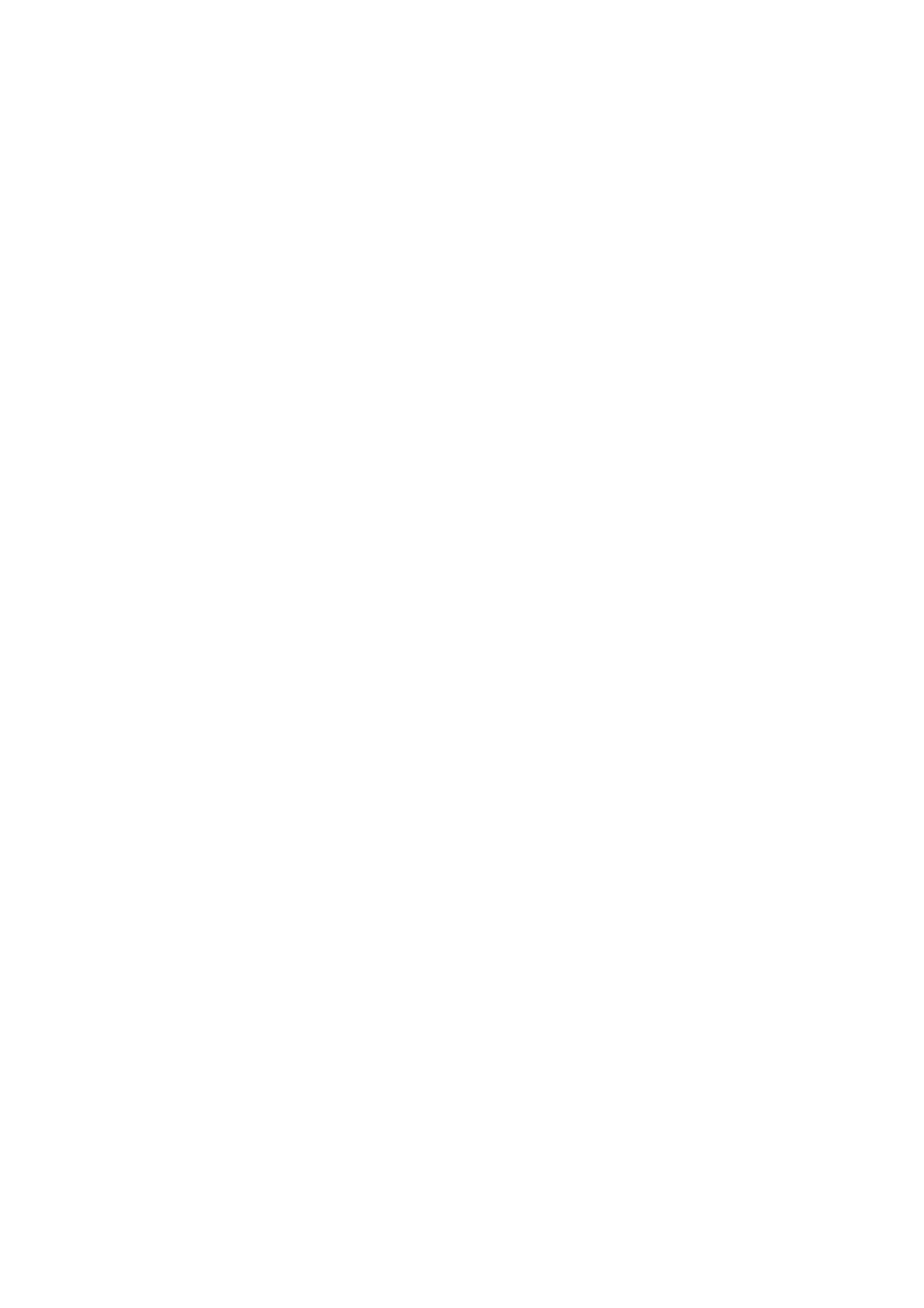# **CONTENTS**

| $\mathbf{1}$   | <b>INTRODUCTION</b>                                                                        | 7        |
|----------------|--------------------------------------------------------------------------------------------|----------|
| 1.1            | Radical Islamists as Rational Insurgents?                                                  | 8        |
| 1.2            | A Note on Sources                                                                          | 9        |
| $\overline{2}$ | THE MUSLIM DIASPORA IN EUROPE                                                              | 10       |
| 2.1            | The Emergence of Islamist Organisations in the Diaspora                                    | 12       |
| 2.2            | A European 'Dar al-Islam'? Islamist Perceptions of the Muslim Diaspora                     | 14       |
| 2.3            | Dissidents and Insurgents in Host State - Diaspora Relations                               | 15       |
| 2.4            | The Algerian Islamists in France in the Early 1990s                                        | 19       |
| 2.5            | The Origin and Development of the Armed Islamic Group (GIA) in Algeria                     | 21       |
| 3              | <b>INSURGENTS AND SANCTUARIES: A FRAMEWORK</b>                                             | 22       |
| $\overline{4}$ | THE GIA'S INSURGENCY-SUPPORT ACTIVITIES IN EUROPE                                          | 25       |
| 4.1            | Fundraising                                                                                | 26       |
| 4.2            | Gunrunning                                                                                 | 28       |
| 4.3            | <b>Recruitment and Training</b>                                                            | 29       |
| 4.4            | Providing Shelter                                                                          | 32       |
| 4.5            | Public Relations and Propaganda                                                            | 32       |
| 4.6            | <b>Frictions with Sanctuary State</b>                                                      | 34       |
| 5              | EXPLAINING THE SHIFT TO VIOLENCE                                                           | 34       |
| 5.1            | Operations in Belgium                                                                      | 35       |
| 5.2<br>5.2.1   | Operations in France (1994-95)<br>GIA Cells in Vaulx-en-Velin, Lille and Chasse-sur-Rhone. | 36<br>38 |
| 5.3            | Return to Restraint after 1995                                                             | 40       |
| 5.3.1          | The massive police raid on the GIA support network in May 1998                             | 41       |
| 5.4            | Explaining the GIA's Shift in Sanctuary Strategy                                           | 43       |
| 5.4.1<br>5.4.2 | Declining Utility of Sanctuary<br>A Turning Point on the Battle Ground                     | 43<br>44 |
| 5.4.3          | Sanctuary State-Enemy State Relations as a Strategic Obstacle                              | 45       |
| 5.4.4          | Backlash and Return to Restraint, and Transfer                                             | 45       |
| 5.5            | Alternative Interpretation: The GIA as a vehicle for the Algerian regime                   | 46       |
| 6              | CONCLUSION                                                                                 | 47       |
|                | <b>REFERENCES</b>                                                                          | 49       |
|                | Distribution list                                                                          | 55       |

**Page**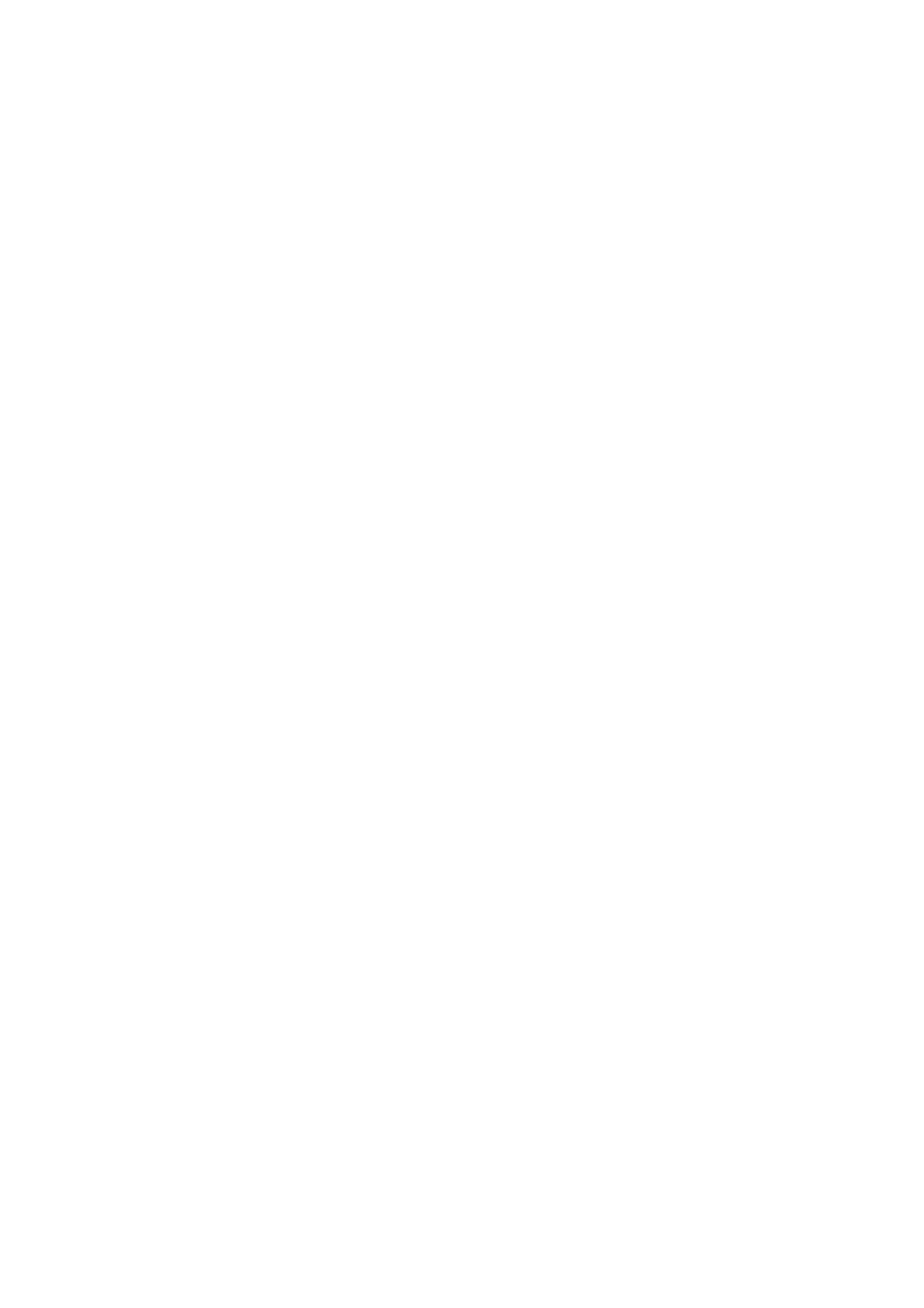#### **ISLAMIST INSURGENCIES, DIASPORIC SUPPORT NETWORKS, AND THEIR HOST STATES: The Case of the Algerian GIA in Europe 1993-2000**

#### **1 INTRODUCTION**

Popular themes in current international relations studies are the growing importance of transnationalism, the empowerment of non-state actors, and the alleged decline — or at least transformation — of the state.<sup>∗</sup><sup>1</sup> In conflict studies, more attention has been devoted to diasporas as a third force in what was previously mostly a two-level game between two contending states or a state and an insurgent group.<sup>2</sup> Increased transnational migration, improved communications, and the new 'power of identity'<sup>3</sup> have increased the impact of violent conflicts overseas on domestic European politics. One of the most immediate concerns is centred on what we may term *insurgency support activities* or *support networks* among immigrants and diaspora communities. Extensive fundraising, arms smuggling and recruitment efforts for one of the contending parties in a violent conflict overseas pose a number of problems for host states, home states as well as the diaspora community itself. Such activities impact not only on host state - home state relations, but they also create significant strains on host state - diaspora relations, complicate asylum and integration policies and invite undesired foreign intelligence operations directed towards activists in the diaspora communities. Criminal violence associated with support networks such as criminal fund-raising and intimidation jeopardizes the general status and safety of immigrants. On the other hand, heavyhanded suppression of all manifestations of low-profile pro-insurgency activity on behalf of a popular rebel movement will easily alienate significant segments of the diaspora from the host state.

This study does not aim at providing a comprehensive discussion of the role of insurgency support activities in the complicated and triangular relationship between homeland - host statediaspora community. Instead, we offer a largely empirical study of support activities in Europe for overseas Islamist insurgencies, with a specific focus on the *political and strategic considerations* underlying these support efforts from the perspective of radical Islamist insurgent movements. This fills an important gap not only in the general political violence literature, but also in our knowledge of modern political Islamism. Existing studies on radical Islamism have tended to focus either on its ideological aspects or on the domestic

<sup>∗</sup> We are indebted to valuable comments from participants at the panel on Regional Security Issues: The Middle East at the International Studies Association Annual Conference in Chicago 20-24 February 2001 where an early draft of this report was presented, in particular Dr David Sorenson from the US Air War College, who chaired our panel. We also wish to thank Lars Haugom and Thomas Hegghammar for their comments and constructive criticism.

<sup>&</sup>lt;sup>1</sup> See for example Strange (1996), Van Creveld (1991) and Sheffer (1995).

<sup>&</sup>lt;sup>2</sup> See for example Shain & Wittes (2001).

<sup>&</sup>lt;sup>3</sup> Manuell Castells' phrase in his the second volume of his famous *The Information Age*. See Castells (1997).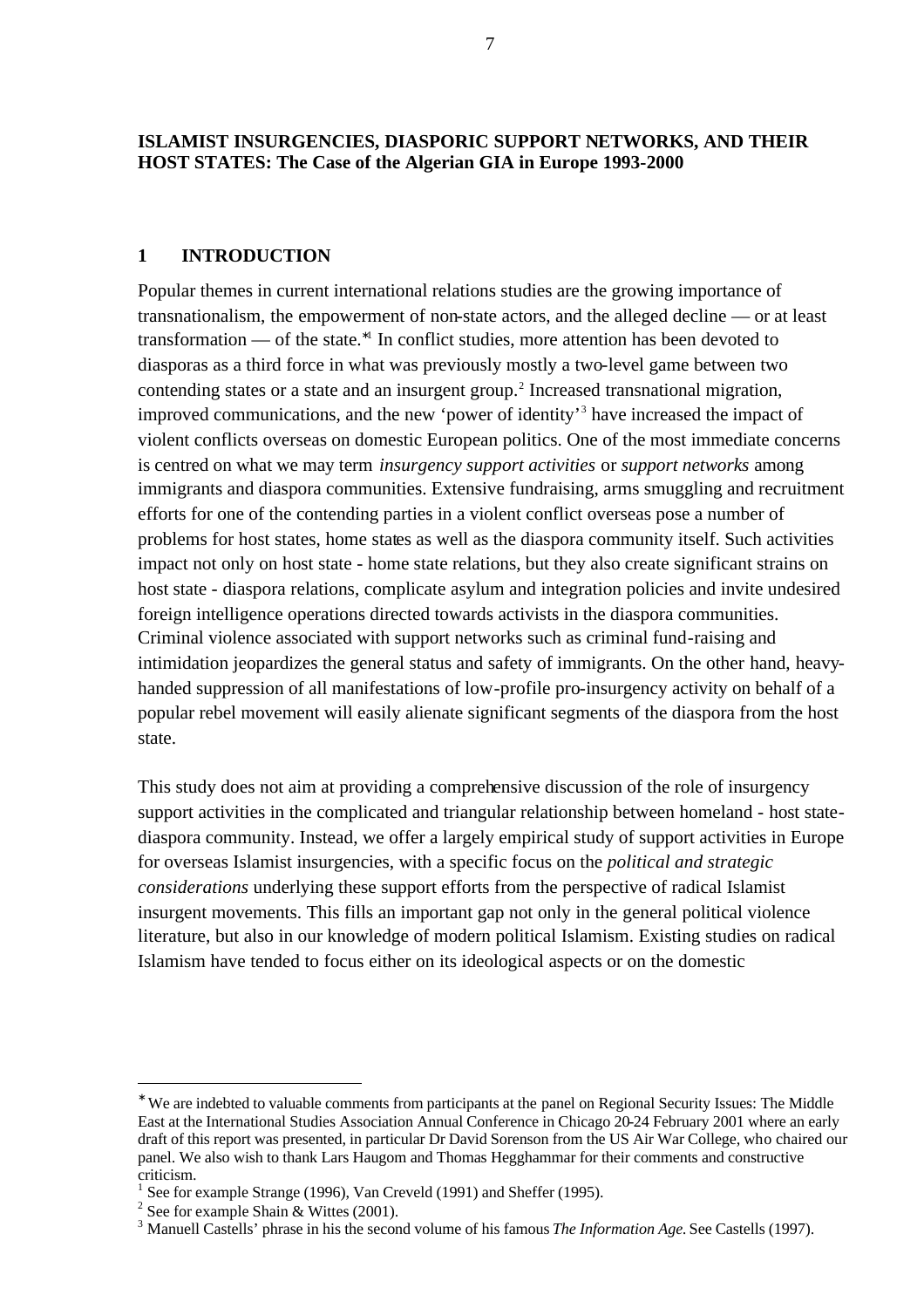confrontation with the state.<sup>4</sup> Scholars have largely ignored the topic of radical Islamist support networks.<sup>5</sup>

#### **1.1 Radical Islamists as Rational Insurgents?**

Political Islamism can be defined as a political ideology and organised movements (espousing the ideology of Islamism), whose common denominator is the call for an Islamic state governed according to the principles of *al-Shari'ah,* the non-codified Islamic law, emanating from the Koran and the Traditions of the Prophet Muhammad.<sup>6</sup> In this study we make a loose distinction between radical and mainstream Islamism where radical Islamism is characterised by its explicit willingness to employ violence for political ends.

In terrorism studies, Islamist radicals are increasingly being described as the arch type of the so-called "new terrorism".<sup>7</sup> They are often portrayed as belonging to a global network of semiautonomous groups acting in loose co-operation, carrying out acts of violence against the U.S. and other 'enemies of Islam'. They are considered more violent-prone than secular terrorists, since the very legitimisation for violence emanates from religious *fatwa*s often issued by blind and fanatic *shaykh*s, not from a wider constituency of supporters. Radical Islamists, it is alleged, are fanatical, irreconcilable and inherently violent. Their acts defy the logic of rational cost-benefits calculations. Attempts at identifying any rationality or political-strategic considerations behind their actions, beyond furthering the Islamic revolution, appear futile. For example, it has been argued, "rational actor theory cannot but misinterpret Islamic fundamentalism because rational actor assumptions and the rationalist worldview of which they are an expression, exclude fundamentalists' own conceptions of human nature and action".<sup>8</sup> Not surprisingly, political scientists descend rarely into this messy world of hearsay, propaganda and irrationality.

In this study, we argue against the notion of an irrational Islamist radicalism, which has little in common with other rebel and insurgent movements, and which cannot be understood by more general theories on insurgencies. In order to make a case against the uniqueness of Islamist insurgencies we will use the example of the Algerian *Armed Islamic Group* ('Groupe Islamique Armée' - GIA), often portrayed as the most irrational, fanatic and brutal of all Islamist insurgent organisations. (Its use of violence has been described as "random butchery", "deadly madness", "senseless" and "beyond comprehension"<sup>9</sup>.) However, we will show how the GIA's activities and operations in Europe actually conform to more general theories of

<sup>&</sup>lt;sup>4</sup> See for example Shahin (1997), Esposito (1997), Willis (1996), Maddy-Weitzman & Inbar (1996), Burgat & Dowell (1993); Kepel (1995); and Ayubi (1991). Two examples are the journalistic accounts offered by Labévière (2000) and Sfeir (1997).

 $\hat{5}$  As far as we can ascertain there exist only a few journalistic accounts. Three examples of this genre are Bodansky (1999), Reeve (1999) and Labèviére (2000), but they offer little to the academic understanding of the subject of Islamist support networks. Terrorism studies have often been journalistic in style and "not researchbased in any rigorous sense". Especially with regard to international terrorism theoretical works are nearly absent. For a review of the state of the art of the literature on causes of terrorism, see Lia & Skjølberg (2000). The quotation is from Schmid & Jongman (1988), p. 179.

<sup>&</sup>lt;sup>6</sup> For works on political Islamism, see footnote 4.

<sup>&</sup>lt;sup>7</sup> See Bodansky (1999), Hoffman (1998), Laqueur (1998) and Lesser et al (1999).

<sup>8</sup> Euben (1995), p. 157.

<sup>9</sup> Kalyvas (1999), p. 243, referring to *Time* 6 October 1997); *L'Humanité* 15 September 1998; Ganley (1997); and Smith (1998).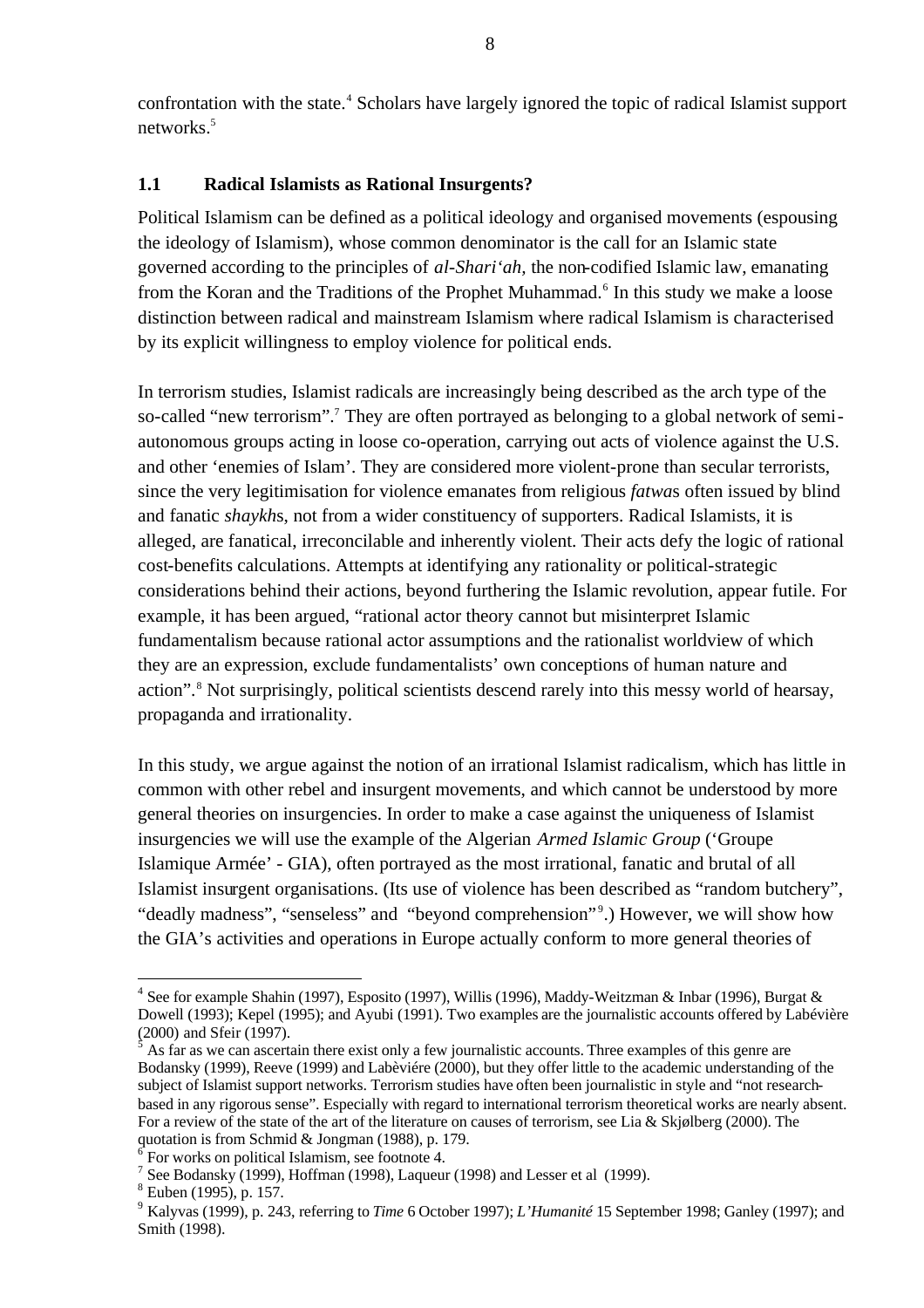insurgent strategies vis-à-vis support networks in exile (external sanctuaries) and relations with host countries (sanctuary state). Far from lashing out blindly in all directions against perceived 'enemies of Islam', the GIA has adopted a coherent, albeit unsuccessful strategy during the 1990s in order to maximise the advantages of its relative freedom of action in Europe – for the benefit of the domestic insurgency in Algeria. We argue that radical Islamist movements by and large conceptualise Europe within an *'enemy territory' – 'sanctuary'* dichotomy, in which European host countries, though often portrayed as "enemies" and "the mother of all evil" in Islamist ideological thinking, serve mainly as 'sanctuaries', due to practical considerations and tactical imperatives.<sup>10</sup> However, in 1995 the GIA attributed strategic importance to armed operations in France. Elsewhere, armed operations were rare; when they did occur, they were primarily a tactical instrument used in response to police crackdowns; for example, shots were fired to escape detainment, or threats of violence were issued to raise the costs of host countries' extradition of GIA-operatives to less friendly countries. It seems clear, therefore, that European countries have become strategic targets for armed operations by radical Islamists only under very specific circumstances. This happened when three factors coincided, namely (i) the utility of the European sanctuary for the rebels was declining, (ii) the rebels experienced a critical phase or turning point in the Algerian civil war, and finally, (iii) the disruption of outside assistance from the sanctuary state to the enemy regime was deemed critical and seemed possible. The costs of such operations were deemed too high to be sustained, and have therefore only been actively pursued in shorter periods. In general, the patterns of the GIA inexile activities can therefore be interpreted using a rational actor model of insurgent sanctuary strategies. $11$ 

#### **1.2 A Note on Sources**

 $\overline{a}$ 

There are good reasons to take a fresh look at Algerian radical Islamism and its support networks in the diaspora. Recent studies have provided new insights into the dynamics and logic guiding the use of violence by radical Islamists in Algeria proper<sup>12</sup>. Moreover, the extensive police operations against radical Islamists in Europe, as well as court cases already finished or still underway, have provided much new, open source information on the activities of these movements. Both factors enable us to go beyond speculation and hearsay, in order to make an analysis of the role of European-based support-networks, which is a truly neglected aspect of Islamist insurgencies in the post-Cold War World. It should be emphasised that much of the information upon which the empirical case study is based originates from European police sources via press reports. Police sources have on several occasions turned out to be biased.<sup>13</sup> Whenever possible, information from police sources has thus been compared with other available sources, such as testimonies during trials by former and present GIA-members, as well as GIA communiqués. The latter have also been useful in discerning shifts in GIA's European strategies.

<sup>&</sup>lt;sup>10</sup> The quotation is from *GIA Communique* No.44 dated 21 May 1996.

 $11$  Obviously, the rational actor perspective does not exclude the use of massive and brutal violence, but predicates that cost-benefit calculations , not ideological/religious imperatives, are the basis for the use of violence. <sup>12</sup> See in particular Kalyvas (1999) and Bedjaoui (1999).

<sup>&</sup>lt;sup>13</sup> For instance, in July 2000, a French judge ruled that the police had fabricated proof against Moussa Kraouche, the leader of the Algerian Brotherhood (FAF) in France, trying to make it look as if he was a GIA-member. See "French judge rules police framed Algerian militant," *Reuters* 6 July 2000*.*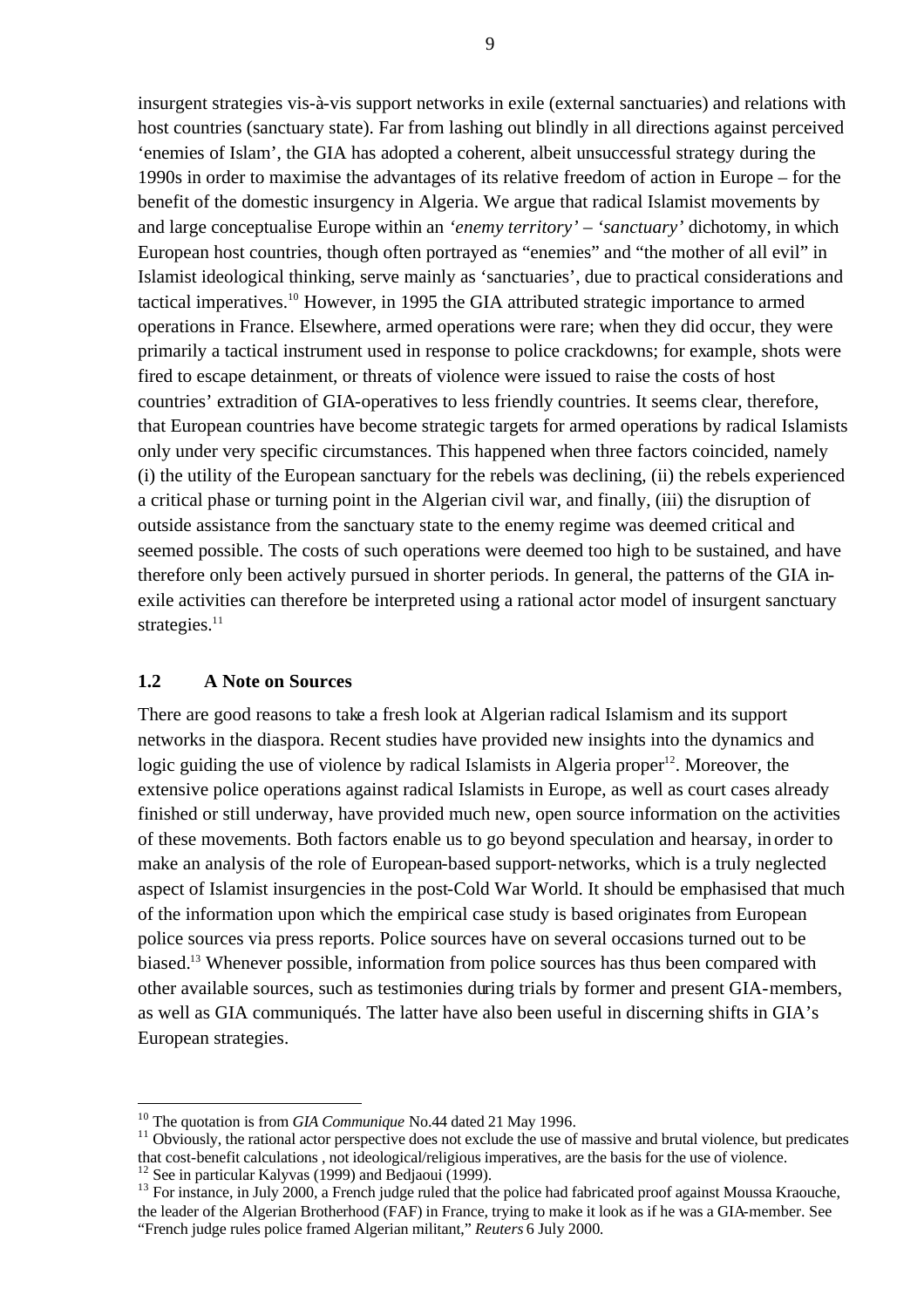This study is divided into two main parts. The first part is devoted to a more general discussion of the new Muslim diaspora in Europe, the rise of Islamist movements and insurgency support activities as a contentious issue in host state - diaspora relations. The second part is mainly a case study of the Algerian *Armed Islamic Group* (GIA). We identify the scope of its activities and analyse the shifts in its strategies from its emergence as one of the major Algerian insurgent groups between 1993 and 2000.

#### **2 THE MUSLIM DIASPORA IN EUROPE**

The presence of a considerable Muslim population in Western European countries — ca 11,5 mill in the EEC countries in  $1995^{14}$  — is mainly a consequence of recent voluntary immigration of workers, and to a lesser extent, influx of refugees from civil wars and political conflicts coming from the Middle East, North Africa or South Asia.<sup>15</sup> Their administrative status has varied greatly from illegal immigrants, non-citizen guest workers (in Germany) to citizens (mostly in France and Britain). Until the late 1980s, the Muslim diaspora by and large kept a low profile. However, through upward social mobility, and partly 'brain drain' from Third World Muslim countries, a Muslim intelligentsia has slowly emerged in Europe, calling for a larger degree of recognition of the Muslim presence.

| Muslims in the EEC countries in 1991 (estimates) |                  |                                                     |           |  |  |  |
|--------------------------------------------------|------------------|-----------------------------------------------------|-----------|--|--|--|
| <b>State</b>                                     | Total population | <b>Muslim</b> population<br><i>(estimates only)</i> | % Muslims |  |  |  |
| France                                           | 56,9 mill        | 4 mill                                              | 7,0       |  |  |  |
| Belgium                                          | $10,0$ mill      | 450,000                                             | 4,5       |  |  |  |
| Germany                                          | 79,5 mill        | $2,5$ mill                                          | 3,1       |  |  |  |
| The Netherlands                                  | 33,6 mill        | 450,000                                             | 3,0       |  |  |  |
| Greece                                           | $10,2$ mill      | 300,000                                             | 2,9       |  |  |  |
| <b>United Kingdom</b>                            | 57,7 mill        | $1,5$ mill                                          | 2,6       |  |  |  |
| Luxembourg                                       | 380,000          | 10,000                                              | 2,6       |  |  |  |
| Denmark                                          | $5,1$ mill       | 100,000                                             | 1,9       |  |  |  |
| Austria                                          | 7,8 mill         | 120,000                                             | 1,5       |  |  |  |
| Sweden                                           | 8,6 mill         | 100,000                                             | 1,2       |  |  |  |
| Norway                                           | 4,3 mill         | 50,000                                              | 1,2       |  |  |  |
| Spain                                            | 38,4 mill        | 350,000                                             | 0,9       |  |  |  |
| Italy                                            | 58 mill          | 400,000                                             | 0,7       |  |  |  |
| Ireland                                          | $3,5$ mill       | 20,000                                              | 0,6       |  |  |  |
| Portugal                                         | $10,5$ mill      | 20,000                                              | 0,2       |  |  |  |
| Total                                            | 365,9 mill       | 10,370,000                                          | 2,8       |  |  |  |

#### *Table 2.1 Muslims in EEC countries in 1991.<sup>16</sup>*

During the 1980s and early 1990s a multifaceted crisis affected the Muslim diaspora in Europe in general and in France in particular, who hosted the largest Muslim diaspora in Europe of nearly 4 million, representing 7 % of the population. The crisis involved unemployment, xenophobia, disintegration of family units, and a wider identity crisis The latter issue of identity was accentuated by specific issues like the Rushdie affair, the dispute over the right to

<sup>&</sup>lt;sup>14</sup> Shadid & Van Koningsveld (1996a), p.14.

 $15$  Roy (2000).

<sup>&</sup>lt;sup>16</sup> M Ali Kettani in Shadid & Van Koningsveld (1996a), p.15. Other and somewhat lower estimates are given in Vertovec & Peach (1997), pp.14-16.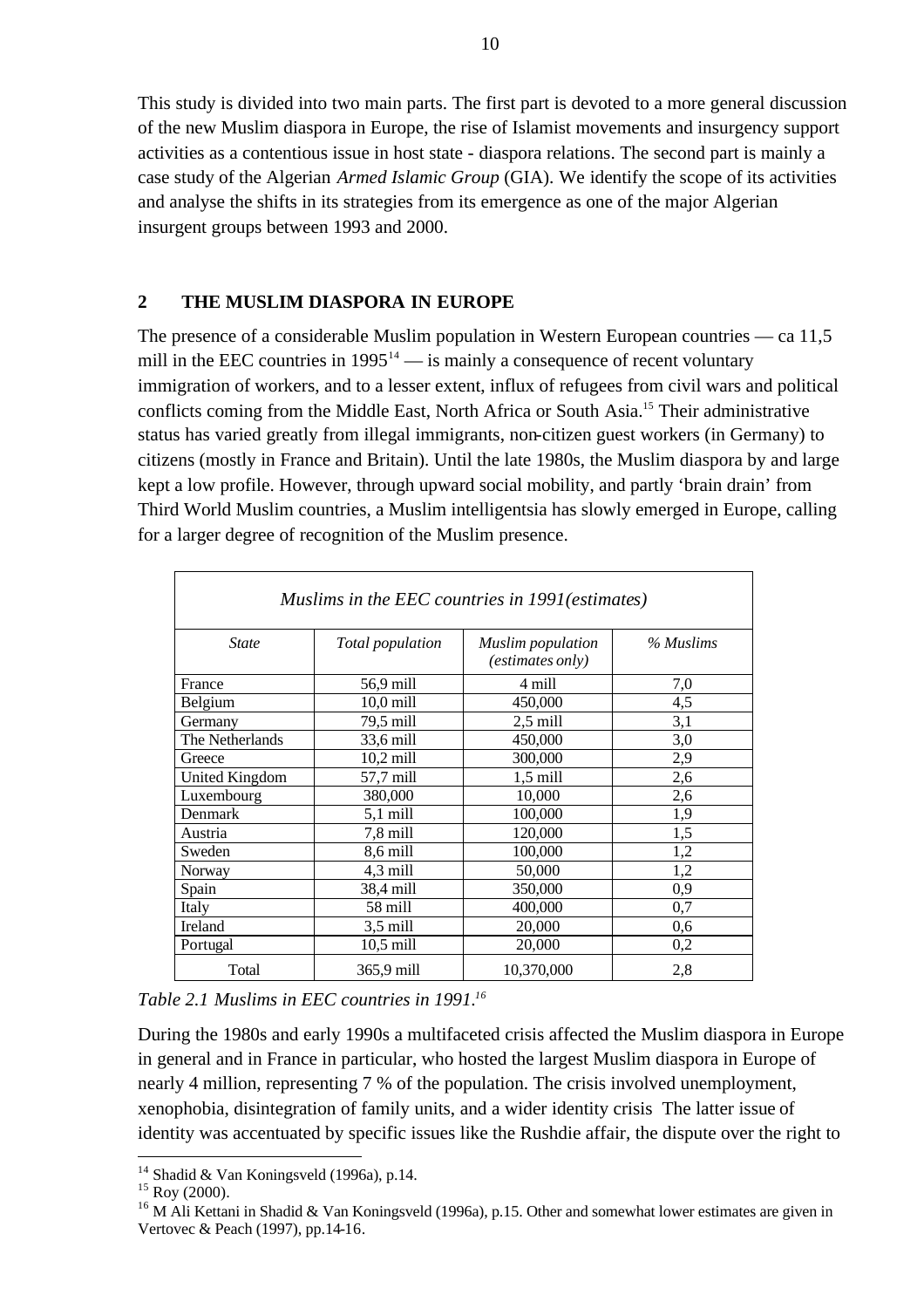wear a veil in French schools, repercussions of the Gulf war, the rise of the *Islamic Salvation Front* (FIS) in Algeria, cut short by the military coup in January 1992 and the ensuing Algerian civil war, and finally, the European involvement in the war on the Balkans. In different ways, these events contributed to a heightened consciousness of Muslim identity in the diaspora in Europe. Islam has become one of the main elements in the identity formation of immigrant communities from Muslim countries, with the mosque being the diaspora's perhaps most important institution.<sup>17</sup>

The evolution of Muslim identity in the European Muslim diaspora is outside the scope of this study. Suffice to note that the Muslim diaspora, although extremely multifaceted and heterogeneous, has acquired certain cultural and identity traits of its own that are at odds with both the official Islam of their home countries and the political Islamism of the opposition. Yet Muslim immigrants are still a diaspora, far from assimilated into the mainstream secular culture and identity of the European host countries. The renowned French scholar on Islamism, Olivier Roy, has succinctly noted

"a process of acculturation is underway, even if it does not lead to integration, but to other patterns of differences. The *beur* (slang for Arab) culture of the suburbs of France has nothing to do with Islam or even with Arab culture: the slang (verlan) is French, the diet and the clothing are American (Mc Donald's and baseball caps), the music is Western (rap, 'hip-hop')."<sup>18</sup>

Apart from the acculturation process, there are important political forces affecting the Muslim diaspora in Europe. Both home countries and host states have to varying degrees perceived the Muslim diaspora as a potential threat and have strived to keep it under control. In particular, the Islamic associations in the diaspora in Europe, although originally formed in response to local demands, "have increasingly become targets of the homeland state authorities' efforts at gaining more control over the diaspora in Europe."<sup>19</sup> Saudi Arabia has won considerable influence in Muslim diasporas worldwide through its massive sponsorship of mosques, Islamic schools, Islamic missionary organisations, and Islamic news media and has used this leverage to silence criticism of the Saudi Monarchy. With the growth of a Turkish diaspora in Europe, the Turkish state decided to compete with the independent Islamic associations in both Germany and France. Turkey has made concerted efforts to systematically organise religious life of the Turkish diaspora in Germany through the formation of 'The Religious Authority Turkish-Islamic Associations' (DITIB), among other bodies.<sup>20</sup> Enhanced control over the Turkish diaspora was achieved through a variety of measures, including the appointment of *imam*s, the organisation of the Muslim pilgrimage to Mecca and Medina (*hajj*)*,* and the integration of religious education with the teaching of the mother tongue, which was administered by the Turkish state. Turkey's practice of posting imams in France, Germany as well as in other European countries reflected the foreign policy objective of "opposespolitical Islam which is against Turkey's interests" as one DITIB official put it. <sup>21</sup> "The

l

 $17$  Kepel (1997), pp.150ff, and Mossaad (1995), pp.201ff.

<sup>&</sup>lt;sup>18</sup> See Roy (2000). See also Nielsen (1999) and Leveau in (Vertovec & Peach (1997).

<sup>&</sup>lt;sup>19</sup> Pedersen (1999), pp.24ff.

 $20$  Pedersen (1999), p.25

<sup>21</sup> Pedersen's interview with DITIB officials in May 1990, cited in Pedersen (1999)*,* p.33.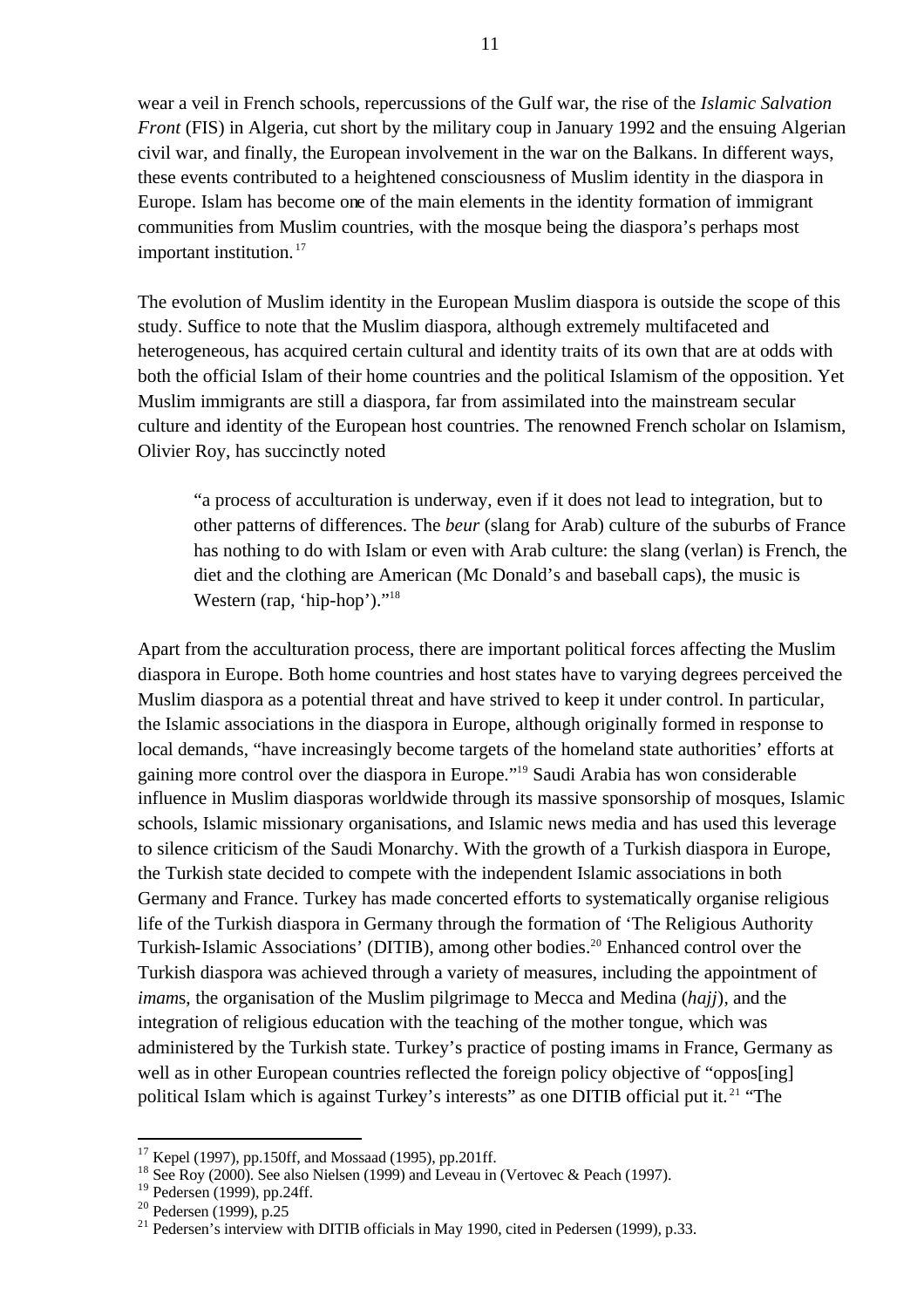politicising Islamic groups constitute a potential political problem that needs to be taken very seriously".<sup>22</sup> Similarly, maintaining some degree of control over the Muslim diaspora in Europe, especially with regard to politico-religious influences in the diaspora through appointments of imams, control of diaspora associations and political surveillance have remained an important policy objective for the Moroccan, Tunisian and Algerian governments.

### **2.1 The Emergence of Islamist Organisations in the Diaspora**

Parallel to the reassertion of Muslim identity among immigrants in Europe from the late 1980s, there has been a remarkable proliferation of associations, espousing to Islamist ideologies a varying degree. The French sociologist Gilles Kepel has described the role of these new associative structures partly as a spontaneous response of communal self-help and partly as a response to a perceived need for community spokesmen for a previously marginalized, but increasingly assertive Muslim diaspora. From their establishment, the new Islamist associations have served "as *fonction tribunicienne,* a 'mouthpiece function', to express the frustration, hopes and demands of marginalized youth."<sup>23</sup> Another reason for the growing popularity of Islamism lay in the dilemma that the multitude of cultures in which Islam was embedded (in the immigrants' homelands) divided rather than united Muslims in the diaspora. The so-called *salafist* trend in the Islamist movement seemed to offer one way out of this dilemma. The *salafists* stressed the return to an authentic Islam (of the forefathers, *salafiyyun*), i e an Islam divested from local traditions and superstitions. They sought to create non-ethnic mosques and communities. To bypass cultural divisions, brought by pristine cultures, the *salafist*s tended to advocate either the use of the host country's language or standard classical Arabic. This approach represented an attempt to recreate an Islamic community of believers in Europe rather than assimilate or adopt a more liberal Islam.

A third factor behind the rise of Islamism as a significant ideology in the Muslim diaspora was the general strengthening of links between the diaspora and the home countries, including their domestic Islamist opposition movements. The relatively embryonic nature of the Muslim diaspora in Western Europe meant that for many immigrants, the decision to settle down in Europe was not final, and they still nurtured the idea of returning as soon as economic, social and/or political conditions would permit. The increased influx of students and political refugees to Europe provided the manpower to organize and provide leadership in the Islamist associations. Improved communication (air travel, phone and fax links, satellite television, and computer networks) now links the Muslim diaspora communities in Europe to their home countries as well as to each other. The Muslim émigré communities in Europe in general, and the Islamist associations in particular, have thus acquired a marked transnational character in their organisation and outlook.

The activism of the new Islamist associations has not been predominantly illegal, although the wide media coverage, especially in France, of Islamist involvement in crimes, terrorist activities and illegal trade in drugs and arms may have conveyed such an image. Organised illegal activities have usually been associated with a wide range of support activities for the insurgency in Algeria, as we shall see below. On some occasions, however, Islamist groups in

 $\overline{a}$ <sup>22</sup> *Ibid.*

 $^{101a}$ .<br><sup>23</sup> Kepel (1997), p.154.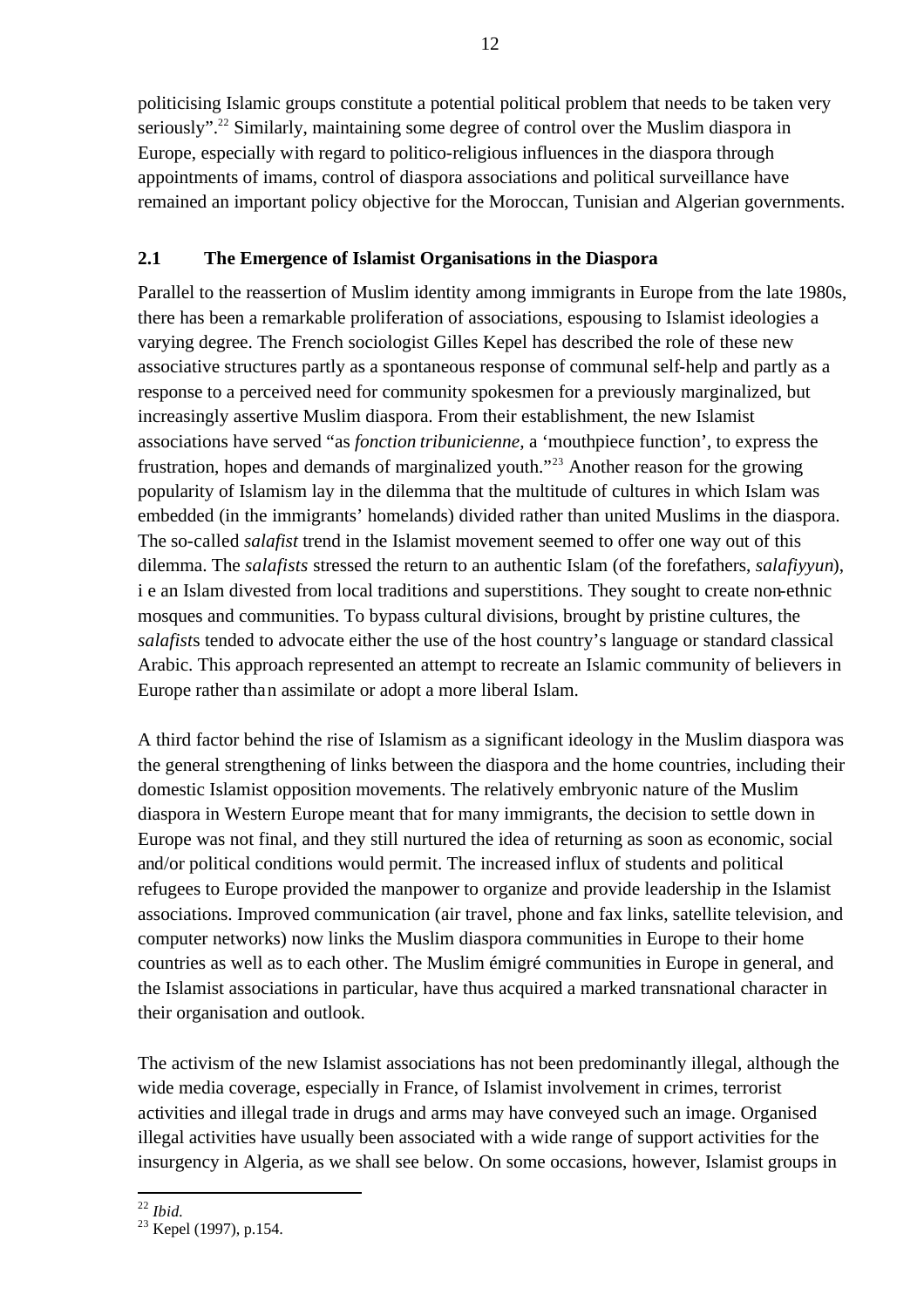France have been implicated in vigilante activities in an attempt to reduce drug abuse and social problems associated with it.<sup>24</sup>

The Islamists constitute clearly a small minority among European Muslims. Olivier Roy has identified two real trends among European Muslims: "firstly, a vocal fundamentalist school of thought, trying to build a reconstructed community […] and secondly, the silent majority of believers, who found their way on the basis of compromises, adaptation, and makeshift theology."<sup>25</sup> Another scholar, Felice Dassetto, has suggested that

The bulk of Muslims in Europe — perhaps 60 per cent — fall into the bulk of 'undeclared believer' categories of 'agnostic', 'silent indifferent' or 'culturalist Muslim', that is people who may be proud to call themselves 'Muslims' but who do not engage in much in terms of religious activity. Perhaps 20 per cent […] are 'individual pietist' by way of their religiosity […] not engaging in collective mobilising activities. The remaining 20 per cent is comprised of the formal 'ritualists', 'missionaries', 'mystics' and 'militants' who are the most active in promoting and proselytising Islam. <sup>26</sup>

 The size of the Islamist component of the Muslim diaspora is hard to assess, although it has undoubtedly increased considerably since the late  $1980s$ <sup>27</sup>. The practice of Islam among Muslims in the diaspora varies greatly. Surveys in France from the mid-1990s indicated that merely some 15% regularly observe basic Muslim rituals such as the 'five pillars' of Islam, and only slightly more than 10% of this minority group of observant Muslims consider themselves supporters of political Islamism. <sup>28</sup> This relatively small minority of some 50,000 Muslims in France, however, have been very active and vocal, although it is divided into different and sometimes competing networks of mosques, associations, institutions, often supported by a web of financial and economic ties to external and internal sponsors.<sup>29</sup> In Germany, which has a significant Muslim diaspora, there is also a sizeable Algerian émigré community. <sup>30</sup> In late 1995, German police sources estimated the number of FIS members to be between 30 and 50 and put the number of sympathisers at  $2,000$ .<sup>31</sup> A Dutch study, analysing

<sup>&</sup>lt;sup>24</sup> For example. in March 1990, during the first month of Ramadan after the Gulf War, young people in Nanterre identifying themselves with the cause of Islam wrecked a café which had been the centre of the drugs trade in the area. It was the first 'anti-drugs action' associated with Islamism and others followed, such as the so-called 'Biscottes project' in the south of Lille. In 1991, also in Nanterre, a drug dealer was stabbed by a anti-drug vigilante squad, for which the 'New Muslim Youth' were suspected. In June 1993 the discovery of weapons alongside pro-FIS leaflets in premises belonging to an association of 'New Muslim Youth' in Nanterre also suggested that vigilante actions had not ceased. The leader of the Nanterre association publicly sympatized with the vigilantes: "We want to defend the purity and public morality against drug traffickers". Cited in Kepel 1997, p.214. See also *Ibid,* p.213-4, and note 13, p.262. Vigilante action has become one of the hallmarks of several Islamist groups, in particular the South African-based 'People Against Drugs and Gangsterism' (PADAG).  $25$  Roy (2000).

<sup>&</sup>lt;sup>26</sup> Cited in Vertovec & Peach (1997), pp.37-38.

 $27$  Kepel (1997), p.153ff and 211ff.

 $^{28}$  Sfeir (1997), p.15.

 $29$  Sfeir (1997), p.15.

 $30$  One estimate puts the number of Algerian Muslims in Germany at 6,700 in 1990. Others have estimated the Algerian diaspora to be between 20-30,000. See Vertovec & Peach (1997), p.17 and police estimates cited in "Fundamentalist leader 'will not become Algerian Khomeini'," *Agence France Presse* 10 January 1995, and in *Reuters* 20 October 1995.

<sup>31</sup> *Reuters* 20 October 1995.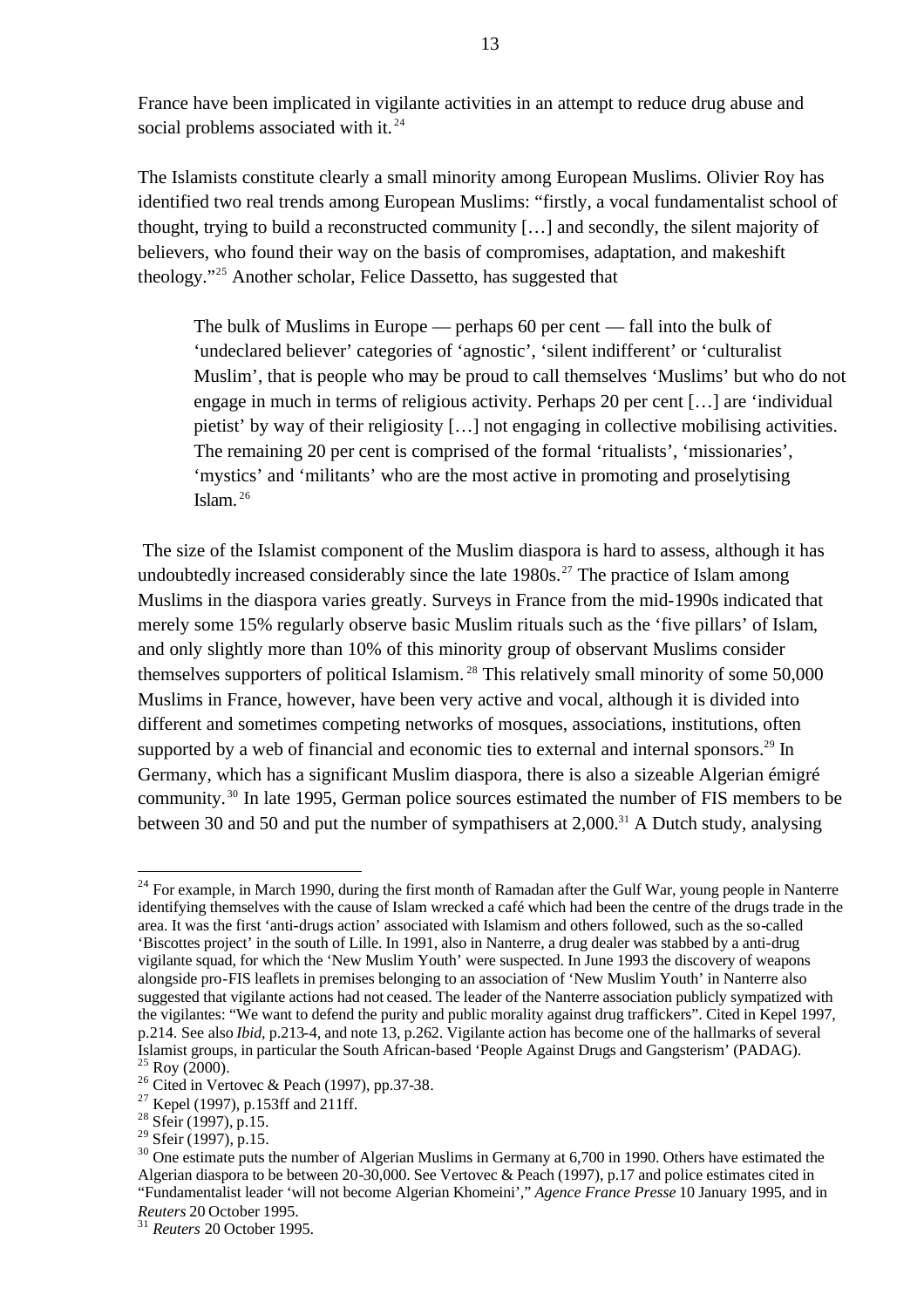the impact of radical Islam on political attitudes of first generation Moroccan Muslims in the Netherlands, found that a relatively large segment of the group "sympathizes with the FIS" (35% for 'migrant workers' and 50% of 'teachers') while only ca 20 % (of both groups) "opposes FIS".<sup>32</sup> Migrant workers were clearly less outspoken in their sympathy for the Islamist opposition in Algeria than 'teachers' (selected as representatives for the educated middle class). Kemper observed that nearly half of migrant workers in his sample "do [..] not want to be involved in controversial matters."<sup>33</sup>

### **2.2 A European 'Dar al-Islam'? Islamist Perceptions of the Muslim Diaspora**

According to classical Muslim teaching, the Islamic worldview is that of a binary world divided between *Dar al-Islam* ('Land of Islam') where the Islamic community has been established and Islam is practiced, and *Dar al-Harb* ('The Land of War') or *Dar al-Kufr* ('The Land of Unbelief') where Muslims have to fight to establish their community of believers. This dichotomy is not absolute, however. Classical traditions of Islamic Law also spoke of 'Land of Negotiated Peace' (*Dar al-Sulh/Dar al-'Ahd*), a situation where Muslims are not in conflict with the 'ungodly' and not openly hostile to the state and *Dar al-Aman* ('Land of Safety') where Muslims were *musta'minun*, i e protégés enjoying the protection of the state concerned. The classical dichotomy of Islam and Unbelief is admittedly anachronistic, given the new reality of a large Muslim diaspora in the Western world, but it has not been replaced by a new dogma. According to one study, there is "great confusion among many contemporary [Islamic] scholars […] concerning the normative ideas of Islam about the position of Muslims living as a minority in a non-Muslim society or state."<sup>34</sup>

In France, Muslim preachers and activists have in practice considered Europe as a 'Land of Negotiated Peace', a land of refuge.<sup>35</sup> Early Muslim preachers and activists rarely considered the possibility of a permanent Islamic community and presence in the infidel Western Europe. Islamist activists tended to focus narrowly on the recruitment of members to further the struggle for an Islamic state in their homelands, while traditional Muslim preachers and *imams*, often emissaries dispatched and paid by the home states, taught political quietism to their congregations, in order not to endanger the status of Muslim immigrant guest workers in Europe and avoid upsetting their state sponsors.

With the advent of a re-islamization of the Muslim diaspora in Western Europe, and the rise of independent Islamist associations, the perception of Europe has undergone a fundamental change.<sup>36</sup> From the late 1980s, a more recent generation of Muslim activists and Islamist ideologues have come to acknowledge the fact of Islam *in* and even *of* Europe. France, one of the main host countries of the Muslim diaspora in Europe, was now increasingly conceptualised as a piece of 'Land of Islam', as the leading intellectual of the Tunisian Islamist movement Rashid al-Ghannushi stated at the congress of the *Union of Islamic Organisations* 

 $32$  Kemper in Shadid & Van Koningsveld (1996a), p.197.

 $33$  Kemper in Shadid & Van Koningsveld (1996a), p.197.

<sup>&</sup>lt;sup>34</sup> For an analysis of the Islamic normative discussions on loyalty to a non-Muslim government, see Shadid & Van Koningsveld (1996a), pp.84ff

<sup>&</sup>lt;sup>35</sup> Kepel (1997), p.151, and 195ff.

<sup>36</sup> Kepel (1997), p.152.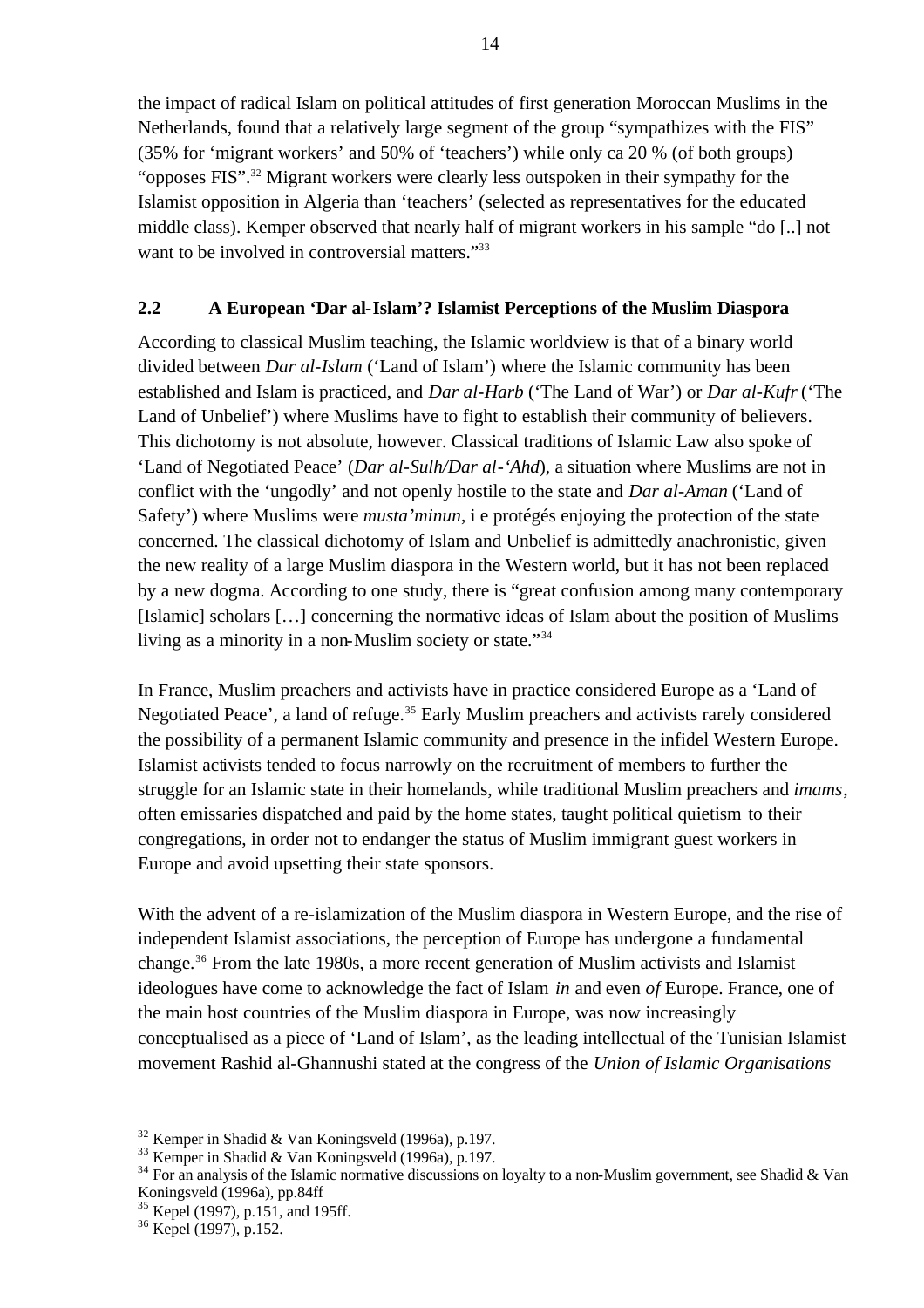*in France* (UIOF) in 1990.<sup>37</sup> The objective was now extended to include the re-islamization of the population of Muslim origin in France, rather than an exclusive focus on *jihad* in the home countries. The Islamist movement had for the first time recognised the permanence of the Muslim presence in France, a fact that had previously been ignored. Their interest in France and its Muslim diaspora consequently increased, and their focus shifted somewhat towards the organisation of Islamist networks and infrastructure in France. The shift towards building a virtual or non-territorial 'Islamic state' in the diaspora has raised the issue of the communal status of Muslims in Europe. This new assertiveness has been met with different responses from European states, with the British government being more compliant with diaspora demands for Muslim communal institutions and recognitions as a minority group, while France, due to the republican character of the state, has been extremely reluctant to institutionalise Islamic communalism and recognize Islamic institutions as genuine interlocutors and spokesmen for the Muslim community.

#### **2.3 Dissidents and Insurgents in Host State - Diaspora Relations**

As the assertion of Muslim and communal identity became an issue in late 1980s, a number of specific issues contributed to a markedly tenser relationship between organised political Islamism and European host states. While a comprehensive discussion of host state - diaspora relations is outside the scope of this study, we will briefly exemplify how the issue of political émigré dissidents and insurgents has impinged on host state - diaspora and host state - home state relations.

A prime example of how the presence of émigré dissidents in the European diaspora would interfere with political-economic state-state relations between host state and homeland, was the *al-Mas'ari Affair* in Britain in the mid-1990s, which threatened to unravel British-Saudi relations. The advent of the information revolution confronted the authorities of the immigrants' home countries with unprecedented challenges since the new technology offered novel opportunities for oppositional politics from out-of-country bases. It dramatically enhanced the importance of the European 'sanctuary' for political dissidents and insurgent movements.

The al-Mas'ari affair dated back to a group of Saudi dissidents who in the early 1990s had issued a list of demands to King Fahd for reforms in both internal and foreign policy, hoping to apply some pressure on the authoritarian monarchy and rally domestic support behind their demands. The Saudi government cracked down on the activists, however, and those who managed to escape imprisonment, gathered in exile where they formed the *Committee for the Defence of Legitimate Rights* (CDLR) in May 1993. Their most prominent spokesman Muhammad al-Mas'ari set up an office in London from which he rapidly emerged as a major political figure through networking and a skilful exploitation of available information technology. His office faxed some 800 copies per week of a newsletter to the Kingdom where it was distributed widely. An email service and Internet home page widened his audience.<sup>38</sup> Al-Mas'ari's activism became a serious nuisance to the Saudi government and undercut its strict

<sup>&</sup>lt;sup>37</sup> The UIOF was in 1990 the main Islamist organization in France, who claimed to speak on behalf of more than 207 local associations in 1994. Kepel (1997), pp.152, 195.

 $38$  Rathmell et al (1997).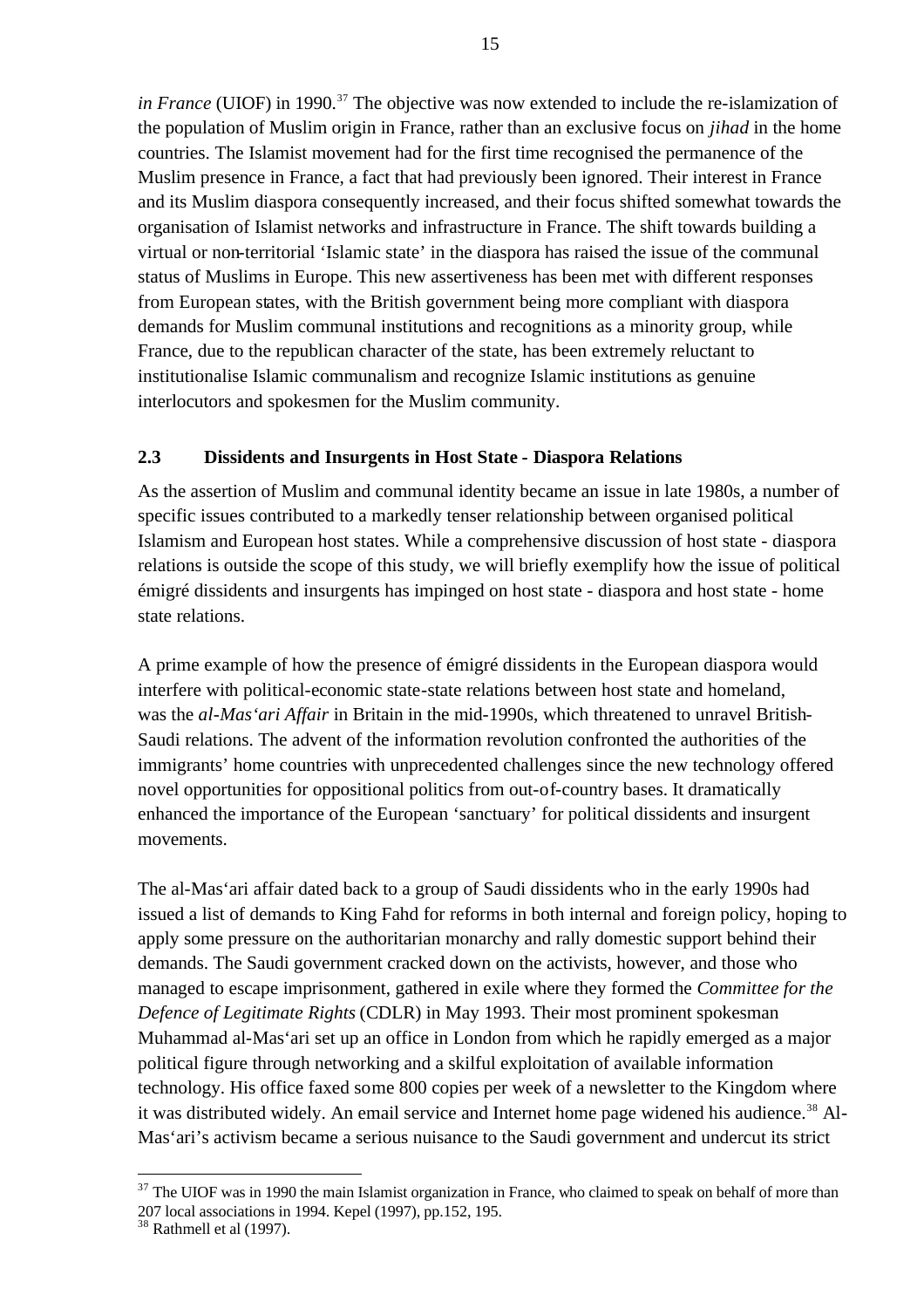censorship regime on domestic politics, a policy the Saudi monarchy has also pursued through securing Saudi ownership of major pan-Arabic newspapers and TV channels. By 1995-6, the growing influence of the al-Mas'ari group prompted the Saudi government to threaten to scale down economic-military co-operation between the United Kingdom and Saudi Arabia, unless al-Mas'ari was silenced. The British government, after being unsuccessful in its attempts to deport him, proceeded to rewrite its immigration laws specifically so that future cyber-activists of al-Mas'ari's proportions can be deported.<sup>39</sup>

There can be little doubt that the political freedom offered in Western democracies is a key factor behind the Islamists' utilisation of Europe as a support base for political opposition and/or armed insurgencies in the Middle East.<sup>40</sup> A whole continuum of support activities for opposition and insurgent movements in the home countries can be identified, ranging from legal activities in support of human rights and imprisoned political dissidents to flagrantly illegal acts such as bank robberies, weapons smuggling and drug trafficking to finance insurgencies overseas. Recently passed national and international legislation reflects the growing concern over support activities for armed insurgencies overseas.<sup>41</sup> An unclassified report by the *Canadian Intelligence Security Service*, *<sup>42</sup>* one of the very few Western intelligence services to openly talk about the issue of immigrants and illegal support activities for insurgencies overseas, identified the following range of illegal support activities on Canadian territory<sup>43</sup>:

"Many of the world's terrorist groups have a presence in Canada, where they engage in a variety of activities in support of terrorism, including logistical support for offshore terrorism through efforts to obtain weapons and equipment to be shipped abroad, such as electrical detonators for explosives, or remote-control devices that can be adapted for use in the remote detonation of bombs […]; attempts to establish an operational support base in Canada, to enable groups to send in hit teams for attacks on targets of opportunity; fundraising, advocacy, propaganda. […]; intimidation and manipulation of

<sup>39</sup> Andrew Rathmell et al (1997).

<sup>&</sup>lt;sup>40</sup> A web-based mouthpiece for the radical Islamists noted for example that: "The consecutive dictatorship regimes and the degrading living conditions have driven many Muslims out of their homes temporarily to places less hostile towards their religion […]. The Western countries, a primary contributor to this migration, ironically accepted most of those Muslim immigrants […]. The West […] is a place of great opportunities for Muslims to practice Da'wah and claim more adherents to the universal Deen of Allah."(*Da'wah* – 'proselytising'; *Deen of Allah* – 'God's Religion'). See Abdul Walid al-Hawami & Ibrahim Abu Khalid in "Da'wah -Getting it Right", *Nida' ul-Islam*, No. 26, April-May 1999, http://www.islam.org.au.

<sup>&</sup>lt;sup>41</sup> For example, the U.S. President's Executive Order of January 1995, which orders the seizure of assets belonging to 'terrorist groups', backed up by another anti-terrorist legislation in 1996 similarly ordering the freezing of the assets of some 30 groups. Internationally, a United Nations convention has been drafted, which will require the signatory states to pass domestic legislation making it illegal to raise funds for organizations deemed 'terrorist groups'.

<sup>&</sup>lt;sup>42</sup> Canadian Intelligence Security Service, *Terrorism 2000/2001*, dated 18 December 1999, cited in Emerson (2000).

 $43$  In a testimony dated 24 January 1998 delivered to the Special Committee of the US Senate on Security and Intelligence, Ward Elock, Director of the Canadian Security Intelligence Service, noted that "[w]ith perhaps the singular exception of the United States, there are more international terrorist groups active here in than in any country in the world. The Counter-Terrorism Branch is currently investigating over 50 organizational targets and 350 individual terrorist targets […] By way of example, the following terrorist groups acting on behalf have been and are active in Canada: Hezbollah and other Shiite Islamic terrorist organizations; several Sunni Islamic Extremist groups, including Hamas, with ties to Egypt, Libya, Algeria, Lebanon and Iran; the Provisional IRA; the Tamil Tigers; the Kurdistan Worker's Party (PKK); and all of the world's major Sikh terrorist groups." Cited in Emerson (2000).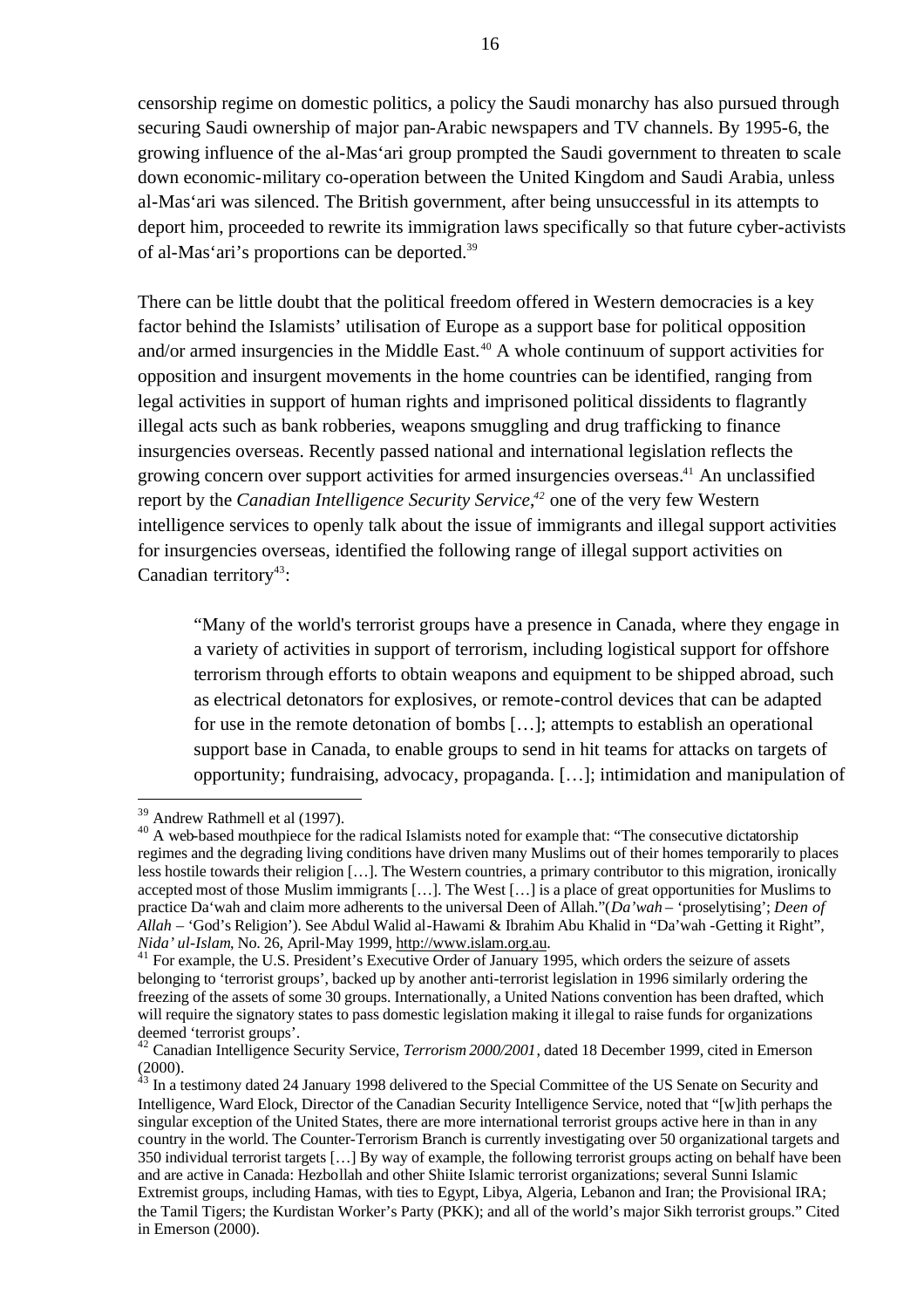Canadian citizens in émigré communities to support activities for homeland issues;[…] a safe haven for terrorists; [and] use of Canada as a base to arrange and direct terrorist activities in other countries."

Illegal recruitment, fund-raising often through intimidation or criminal activities, and arms smuggling in and from Europe, Canada and the United States by Islamist activists, acting on behalf armed insurgent movements in the Muslim world have become major problems in host state-diaspora relations, especially during the 1990s. This was not only due to the increasing scale of these activities, but also because it highlighted and accentuated sensitive issues such as the very legitimacy of an armed uprising against authoritarian rule and/or oppressive foreign occupation, and the perceived Western involvement in legitimising and even supporting economically and militarily authoritarian regimes, where Muslims in general and Islamist movements in particular are victimized. It seems fair to say that a considerable segment of the Muslim diaspora has tended to sympathize with quite radical insurgent movements, employing 'terrorist tactics' and suicide attacks in their war against the homeland regime. Since both national and international legislation largely outlaw support activities to such insurgent movements, especially recruitment and arms smuggling, this inevitably puts segments of the Muslim diaspora and host state authorities at odds.

One example from Britain illustrates this dilemma and how it affects host country-diaspora relations. In January 2001, British media reports spoke of Islamic militant groups, using British universities and mosques as 'hunting places' for activists and guerrillas. One of the most prominent Islamist radicals in London, *shaykh* 'Umar Bakri Muhammad, leader of the Islamist *Al-Muhajiriun* group, told the *Daily Telegraph* that:

"[w]e find young men in university campuses or mosques, invite them for a meal and discuss the situation for ongoing attacks being suffered by Muslims in Chechnya, Palestine and Kashmir [...] We [...] make them understand their duty to support the Jihad struggle verbally, financially and, if they can, physically in order to liberate their homeland<sup>"44</sup>

According to al-Bakri, every year between 1,800 and 2,000 such recruits go abroad for military training, either for national service in Pakistan or to private camps in South Africa, Nigeria or Afghanistan where they learn to use weapons and explosives. Several reported episodes of British youth participating in hostage taking and suicide attacks in countries like Yemen and the Indian-controlled Kashmir seem to confirm that Bakri's statements were not entirely fictitious.<sup>45</sup>

<sup>44</sup> Cited in H S Rao, "Jehadis recruited in British universities, mosques," *The Observer of Business & Politics* 4 January 2001.

<sup>&</sup>lt;sup>45</sup> In late December 2000 a 24-year old British Muslim Muhammad Bilal, who grew up in Birmingham, was identified as the suicide car-bomber who killed nine people outside army headquarters in Srinagar in Kashmir on behalf of the Islamist separatist group of *Jaysh Muhammad*. This group and the militant Pakistani *Lashkar-e-Tayaba* group are believed to have become "significant recruiters and fundraisers from among the Pakistani and Kashmiri community in Britain." See H S Rao, "Jehadis recruited in British universities, mosques," *The Observer of Business & Politics* 4 January 2001.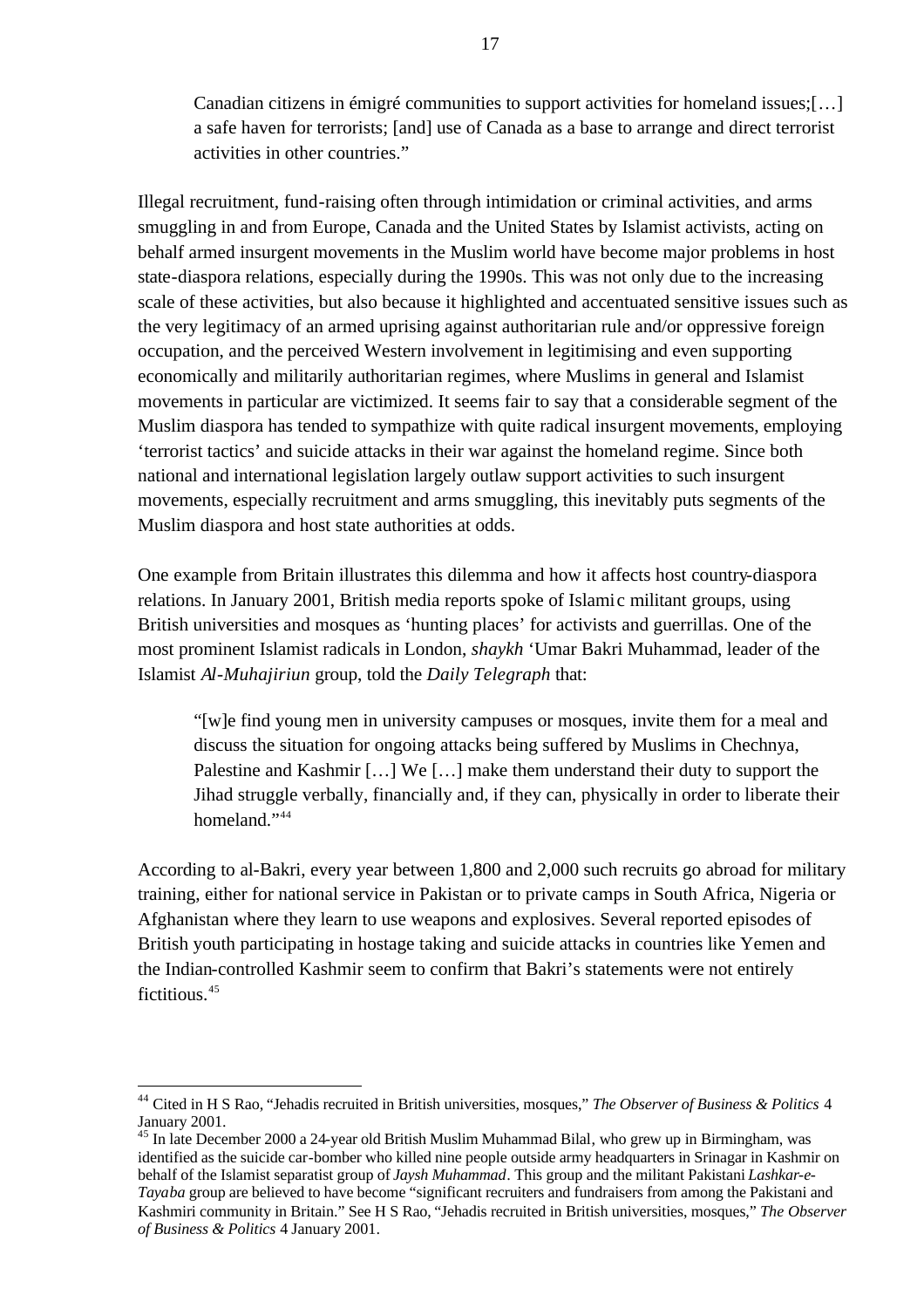During the 1990s, the British government has come under increasingly tougher pressure from a host of countries, ranging from India, Turkey, Algeria, Tunisia, Israel, Egypt, France, Russia and the United States for not reigning in and controlling the extensive support activities of 'terrorist' and insurgent organisations in the UK. There was a widespread perception among some antiterrorism officials, that Britain had become "a centre for the funding and recruitment of Islamic terrorist organisations."<sup>46</sup> Partly in response, a new British *Anti Terrorism Act 2000*  was passed, which outlawed 21 organisations, (most of which also figured on the US Department of State list over terrorist organisations), and which also allowed a freer hand in investigating and prosecuting terrorist acts related to insurgent activity overseas. The *Anti Terrorism Act 2000* made it an offence for anybody to extend material or moral support to any of these groups, either from Britain or abroad. Of 21 organisations on the list, more than half were Islamist insurgent groups.

The new British Anti-Terrorism Act prompted fierce responses among Islamist activists in Britain. Yet the public outcry came not only from the traditional Islamist organizations, but also from more broad-based and government-friendly Muslim organisations, such as the *Muslim Council of Britain* (MCB) as well as from a host of non-Muslim human rights organisations.<sup>47</sup> From the earliest days of the legislative process, a number of Muslim groups had lobbied against the Act, fearing it would be used against Muslim organisations only. Lord Nazir Ahmad, one of four Muslims, represented in the British Parliament, spoke strongly against the Bill when it was debated. He and the MCB protested against what they saw as a "selective application" of the Terrorism Act "by a government which had neglected its responsibility to uphold human rights".<sup>48</sup> If Britain and other Security Council members had enforced UN resolutions on Kashmir and Palestine, the MCB argued, then wrongs would have been righted, and groups would not have been forced to adopt armed struggle. The perception that the Anti Terrorism Act largely excluded Christian and Jewish organisations supporting illegal and/or armed activities on behalf of governments and insurgents abroad further fanned the fury of the MCB representatives.<sup>49</sup>

From their rise to prominence in the early 1990s, the Islamist movements in Europe have faced repeated clampdowns on their support activities on behalf of armed insurgencies overseas. The most spectacular police operation against Islamist support networks in Europe took place in May 1998, two weeks ahead of the World Championship in soccer. In what was termed the largest ever police operation undertaken in Europe against 'terrorists', hundreds of police squads in Belgium, France, Germany, Italy and Switzerland simultaneously raided what was believed to be safe houses and support infrastructure for the Algerian *Armed Islamic Group* 

<sup>46</sup> H S Rao, "Jehadis recruited in British universities, mosques," *The Observer of Business & Politics* 4 January 2001. See also *Executive Intelligence Review*, "Put Britain on the list of states sponsoring terrorism", January 21, 2000.

<sup>47</sup> Some examples, see Faisal Bodi, "UK targets Muslim groups with new 'anti-terrorist' legislation"*Crescent International* 16-31 March 2001; Ahmed Versi, "Chechen Foreign Minister condemns Blair's Russian visit," *The Muslim News* 31 March 2000; and Simeon Kerr, "Islamic until proven guilty: As Britain implements sweeping anti-terror legislation, Muslims feel unfairly targeted," *Cairo Times* 4 (2) 9-22 March 2000.

<sup>48</sup> Faisal Bodi, "UK targets Muslim groups with new 'anti-terrorist' legislation"*Crescent International* 16-31 March 2001.

<sup>49</sup> Cited in Faisal Bodi, "UK targets Muslim groups with new 'anti-terrorist' legislation"*Crescent International* 16-31 March 2001.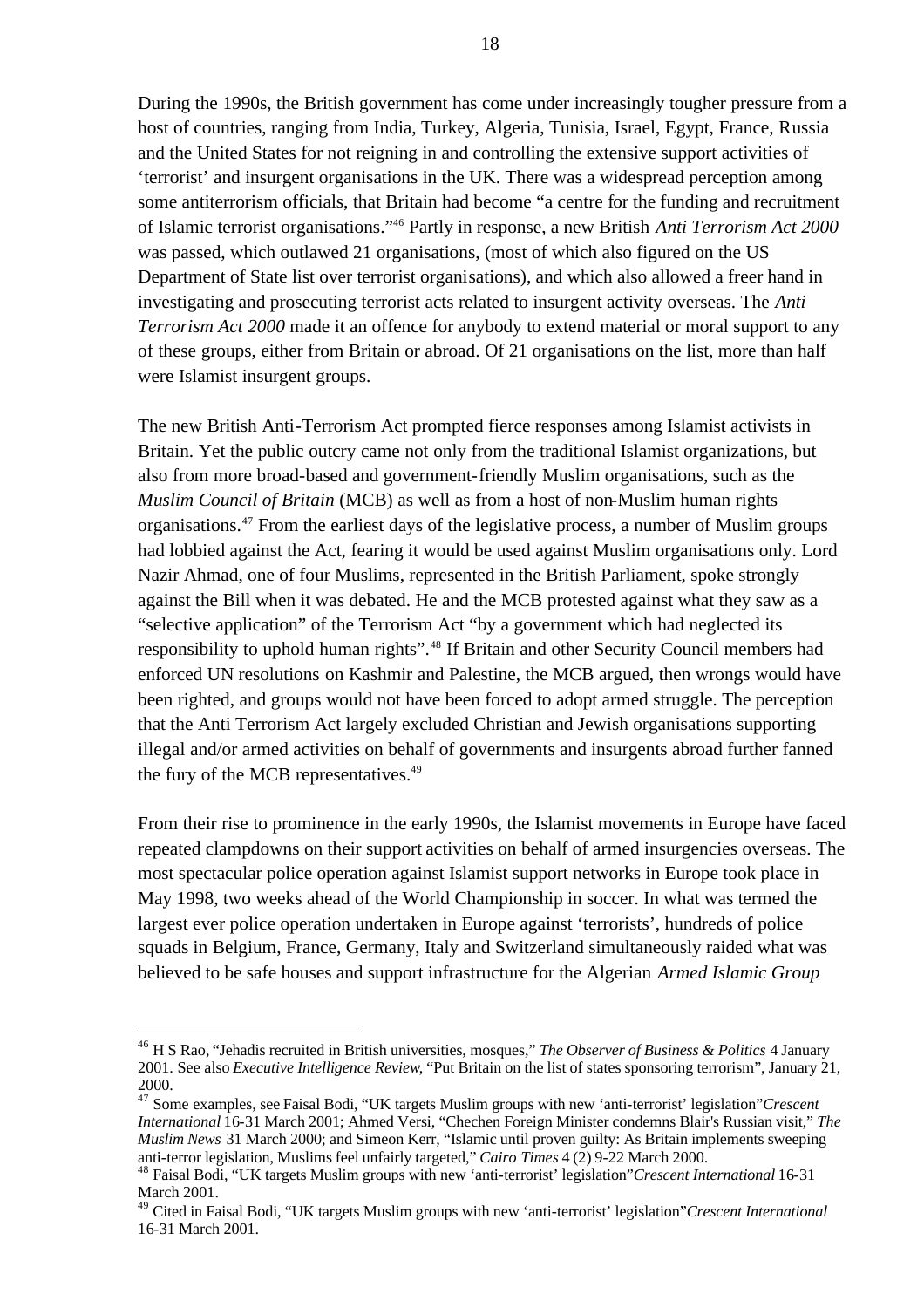$(GIA)$ <sup>50</sup> This massive raid prompted scathing criticism among Islamist sympathisers, even though the GIA at this point was probably the single most unpopular organisation among the moderate Islamist movements due its complicity in the horrifying Algerian massacres. Many Algerian Islamists in exile had largely dismissed the GIA as nothing more than a gang of criminal murderers, completely infiltrated by the Algerian intelligence services.<sup>51</sup> Still, faced with a massive police onslaught on an Islamist support network in Europe, Islamists retreated to the traditional defensive posture. As one article in the London-based *Muslimmedia* noted about the police operation,

"their joint criminal action, still unfolding, is religious in nature, directed as it is against Islamic activists and also designed to bail out the corrupt and anti-Islamic junta in Algeria - a country whose vast gas and oil resources the 'Christian democrats', incidentally, have no compunction plundering". $52$ 

The police raids were described as "typical of totalitarian states and in clear violation of EU and United Nations conventions against racism, religious discrimination and violations of personal freedoms, including the freedoms of thought and belief."<sup>53</sup> The clash of civilization motive was also highlighted, pointing to the Italian police who in a bizarre display of religious insensitivity had code-named the raids in Italy 'Operation Crusade'. The Islamist press was further incensed by the fact that the police operation reportedly did not uncover any explosives. Only one firearm and large amounts of money were confiscated. This seemed to confirm their suspicion that the police had merely intended to disrupt the *support activities* of the Islamist activists in Europe, in a bid to prop up the military government in Algeria, and were not actually aiming at forestalling terrorist attacks during the upcoming World Cup in soccer.<sup>54</sup> The police raid, hence, was considered a skilful exploitation of the World Cup event to bully the Islamist community into submission, get rid of unwanted aliens, and send a powerful message to future Muslim immigrants of "how unwanted Muslims are in Europe."<sup>55</sup>

#### **2.4 The Algerian Islamists in France in the Early 1990s**

There is little doubt that the new Islamist movements that proliferated in the late 1980s and early 1990s in Europe were primarily diaspora movements. Although concerned about the struggle for an Islamic state in their home countries, they were not at all mere extensions or branches of existing Islamist movements in their home countries. The idea that the Algerian Islamist movement, represented by the umbrella movement *Islamic Salvation Front* ('Front Islamique du Salut' - FIS), founded in 1989, from the very beginning planned and implemented a grand strategy for establishing secure bases in Europe through a mobilisation of Islamist activists among the Algerian diaspora, is probable erroneous, although numerous press

<sup>50</sup> M S Ahmed, "EU uses World Cup to demonise Islam," *Muslimedia:* 16-30 June 1998.

<sup>51</sup> See for example Izel et al (1999); "Algerian military to blame for a year of exceptional violence," *Crescent International* 16-31 January; and John Sweeney & Leonard Doyle, "Algerian Regime Responsible for Massacres: Algeria regime 'was behind Paris bombs',"*The Guardian Weekly* 16 November 1997, p.1. 2001.

<sup>52</sup> M S Ahmed, "EU uses World Cup to demonise Islam," *Muslimedia:* 16-30 June 1998.

<sup>53</sup> M S Ahmed, "EU uses World Cup to demonise Islam," *Muslimedia:* 16-30 June 1998.

<sup>&</sup>lt;sup>54</sup>*The Times* of London quoted police sources as saying that the operation "was intended to dismantle suspected" support networks for Algerian Islamic guerrilla groups rather than counteract any specific terrorist bombing threat." Cited in M S Ahmed, "EU uses World Cup to demonise Islam," *Muslimedia:* 16-30 June 1998.

<sup>55</sup> M S Ahmed, "EU uses World Cup to demonise Islam," *Muslimedia:* 16-30 June 1998.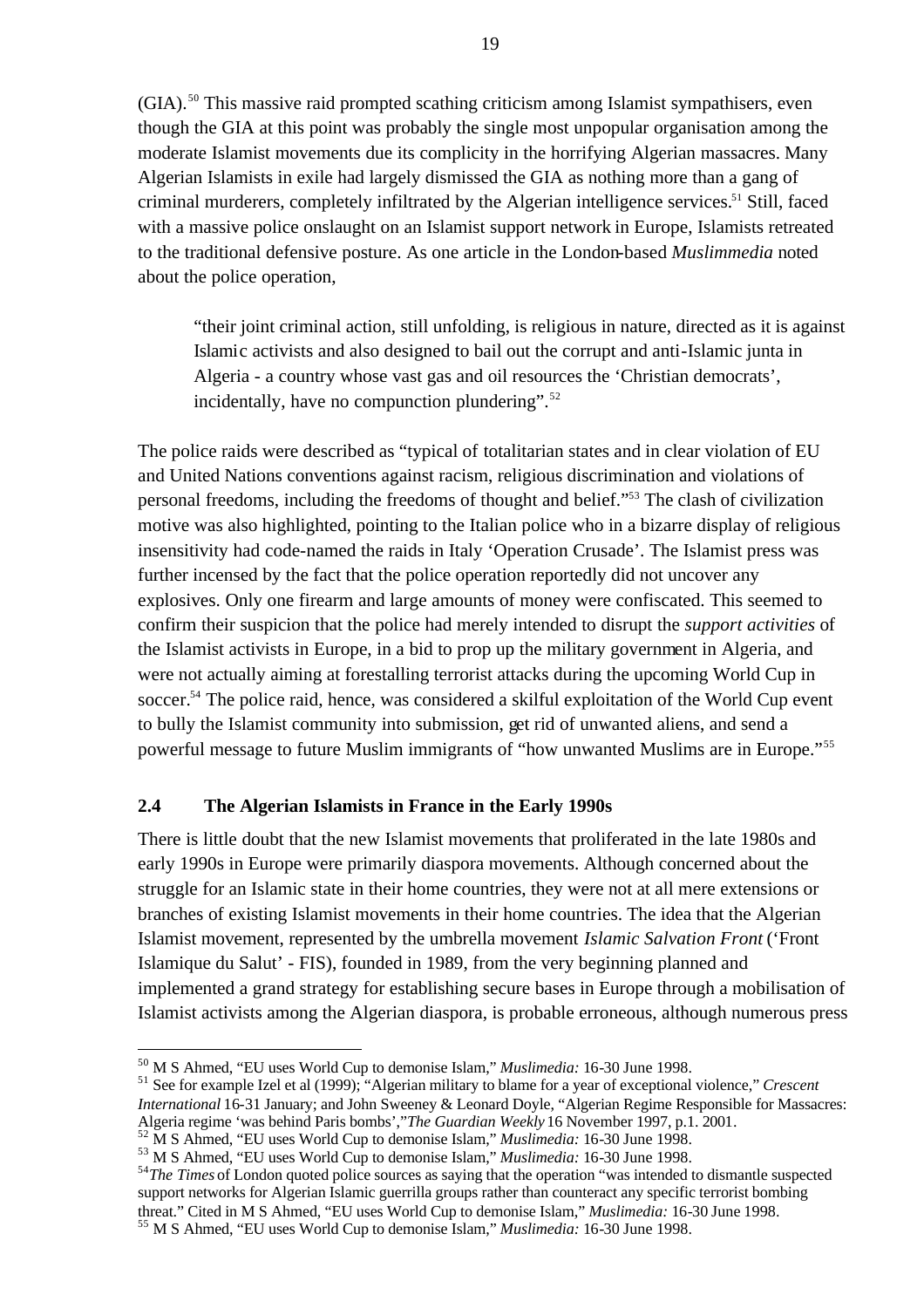reports and a book by former police chief Charles Pellegrine, *Le FIS en France: mythe ou réalité?* (Paris, 1992) have lent weight to the idea that the FIS has played a major role in the Islamist movement in France.<sup>56</sup> Writing in the mid-1990s, Gilles Kepel observed that the FIS strategy in France had undergone considerable change since the FIS' establishment in March 1989. At first the Algerian Islamists had refused to accept emigration as a permanent fact, a position that was only gradually abandoned on the insistence of the Islamist movement in France that FIS leaders should consider "the specific situation of Islam in France."<sup>57</sup> FIS appears to have viewed immigrants with some distrust. Initially, FIS had not even intended to open a French branch of the party, but rather an office as a prelude to an embassy, obviously thinking that Algerians would not be able to live under a non-Islamic regime in 'a reviled and sinful country'. The support network, which nevertheless materialised, only became more important after the crackdown against FIS in Algeria in June 1991 and especially after February 1992. When FIS won local elections in Algeria in 1990, they established their own organisation in France with a view to building support and collecting funds for activities in Algeria. This organisation was labelled *The Algerian Brotherhood in France* (Fraternité Algérienne en France, FAF), founded in February 1991.<sup>58</sup> Between February and August 1992, when the FIS was dissolved by the Algerian authorities, and its leaders rounded up, Islamist activists from the radical *salafist* faction of FIS (which was close to the GIA) also became active in France, setting up several support networks.<sup>59</sup>

The most noteworthy FAF activity in France was its media outlet, a weekly news bulletin mainly devoted to events in Algeria, often labelled 'news of the uprising' or 'news of the jihad'. The style of the newsletter had some similarities to the GIA communiqués (see below chapter 4.5), which became another major media outlet, at least for the radical wing of the Islamist movement. In FAF's newsletters, the Algerian military regime and its leaders were depicted as bloodthirsty isolated dictators and the *mujahidin,* the Islamist insurgents, were portrayed as freedom fighters, "in the upbeat style of a 'war news' chronicle".<sup>60</sup> Especially when the civil war became thoroughly brutalised in 1993, and the FAF newsletters began to justify 'armed operations' and 'executions' of civilians, intellectuals, journalists and foreigners, a chasm was created between the FIS and French intellectuals. It contributed to the first wave of frictions between the Islamist movement and the French authorities. Denouncement of French support of the Algerian regime had been rare until January 1993 when the French Foreign Minister Roland Jacques visited Algiers. However, until then France was still seen as an important land of refuge. Eventually, in 1993 all FAF news bulletins were banned because of their depiction of the Algerian civil war. Consequently, newsletters and communiqués could only be distributed covertly. The turn towards secrecy obviously favoured the radical factions of the FIS and increasingly the GIA, who had never believed in an open dialogue and a democratic negotiated settlement, but favoured the option of military struggle alone.

<sup>56</sup> Kepel (1997), p.211.

 $57$  Kepel (1997), p.212.

<sup>&</sup>lt;sup>58</sup> Kepel (1997), p.212.

<sup>&</sup>lt;sup>59</sup> Two of them were Qamar al-Din Kharban and Boujemaa Bounoua, two veterans of the Afghanistan war and active organisers of the armed underground in Algeria. Both represented the radical salafist tendency within FIS and were subsequently expelled to Pakistan as part of the crackdown on Algerian Islamist support network in France.

<sup>60</sup> Kepel 1997, p.214.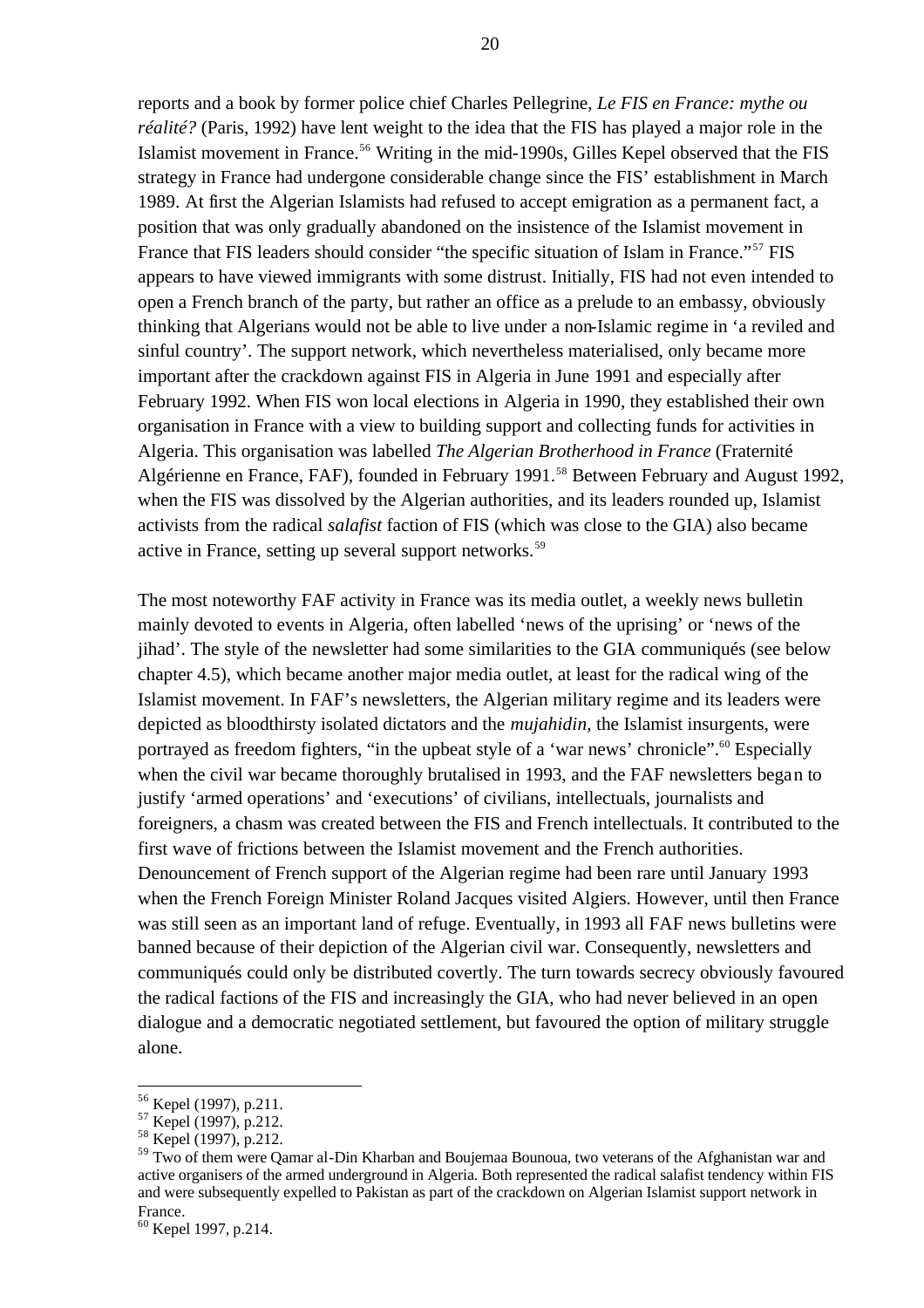It appears that FIS leaders in exile may have been wary that the radicalism emanating from the news bulletin would damage the Islamist cause. At the very least, the distribution of the FAF newsletter *Le Critère* was banned at the premises of the Khalid Ibn Walid mosque (in Paris) where Shaykh Sahrawi (one of FIS' founders) was the *imam*. <sup>61</sup> FAF's problem with the police authorities worsened in November 1993 when several dozens of its leaders and supporters were arrested. Most of them were released without charges, while some were placed under house arrest, and some of them exiled to Burkina Faso. The police operation was carried out after the capture of a French consular agent in Algiers by the GIA. The aim of the police operation seems to have been to destabilize the FIS's support network and to set strict limits to their activities. In FIS' place, however, the more radical GIA group moved in and established itself as the dominant Algerian insurgent group from 1994 onwards.

The French scholar Gilles Kepel observed in a study written before 1995 that the FAF had introduced a new dimension in the Islamist movement in France. The FAF had gained a strong foothold in various local associations of 'New Muslim Youth'. However, unlike previous Islamist movements, the FAF remained concerned first and foremost with the Algerian *jihad*, and it passed on to French-Maghrebi youth a far more radical and uncompromising ideology and worldview than the rest of the Islamist movement had embraced in the early 1990s. By its uncritical extolment of the *jihad* in Algeria, the virtuous *mujahidin* in eternal battle with Evil — represented by the Algerian regime, secularism and France — the FAF contributed to a new radicalism in the Islamist movement in France that easily exacerbated the separatist response in the Muslim community in France.<sup>62</sup> Undoubtedly, the FAF had paved the ground for the future mobilization of radical Islamist youth for insurgency support activities as well as armed operations on the European mainland. In this light, the rise of the GIA and its support networks in Europe must be understood. The GIA introduced a far more aggressive insurgency support strategy than the more politically oriented FIS, combining the entire spectrum of illegal support activities, with an explicit willingness to export the violent conflict to Europe.

#### **2.5 The Origin and Development of the Armed Islamic Group (GIA) in Algeria**

The origins and history of the *Armed Islamic Group* (or Groupe Islamique Armée, GIA) is somewhat obscure, but according to its spokesmen, it was founded in 1989 and carried out its first armed operation in 1991.<sup>63</sup> The group traced its origin to the so-called *Bouvali Group* (1982-1987), which was the first Islamist armed underground organisation in Algeria after independence. Bouyali advocated the idea that "armed struggle was the only way of bringing about an Islamic state."<sup>64</sup>

In an interview with a leading Arab journal *Al-Wasat* in early 1994, the GIA's Head of the Political and Jurisdictional Committee traced the movement's combat preparations back to

<sup>61</sup> Kepel 1997, p.263, note 19.

 $62$  Kepel (1997), p.216.

 $63$  "In the first press meeting since its foundation two years ago: The Armed Islamic Group in Algeria reveals to 'al-Wasat' its plans and goals (in Arabic)," *al-Wasat* 30 January 1994.

<sup>&</sup>lt;sup>64</sup> Mustafa Bouyali became the emir of the MIA despite his superficial knowledge of Islamic teaching. Between 1982 until he was ambushed and killed in 1987, Bouyali became something of a legend, dodging the police and carrying out daring operations. Kepel (1997), p.165.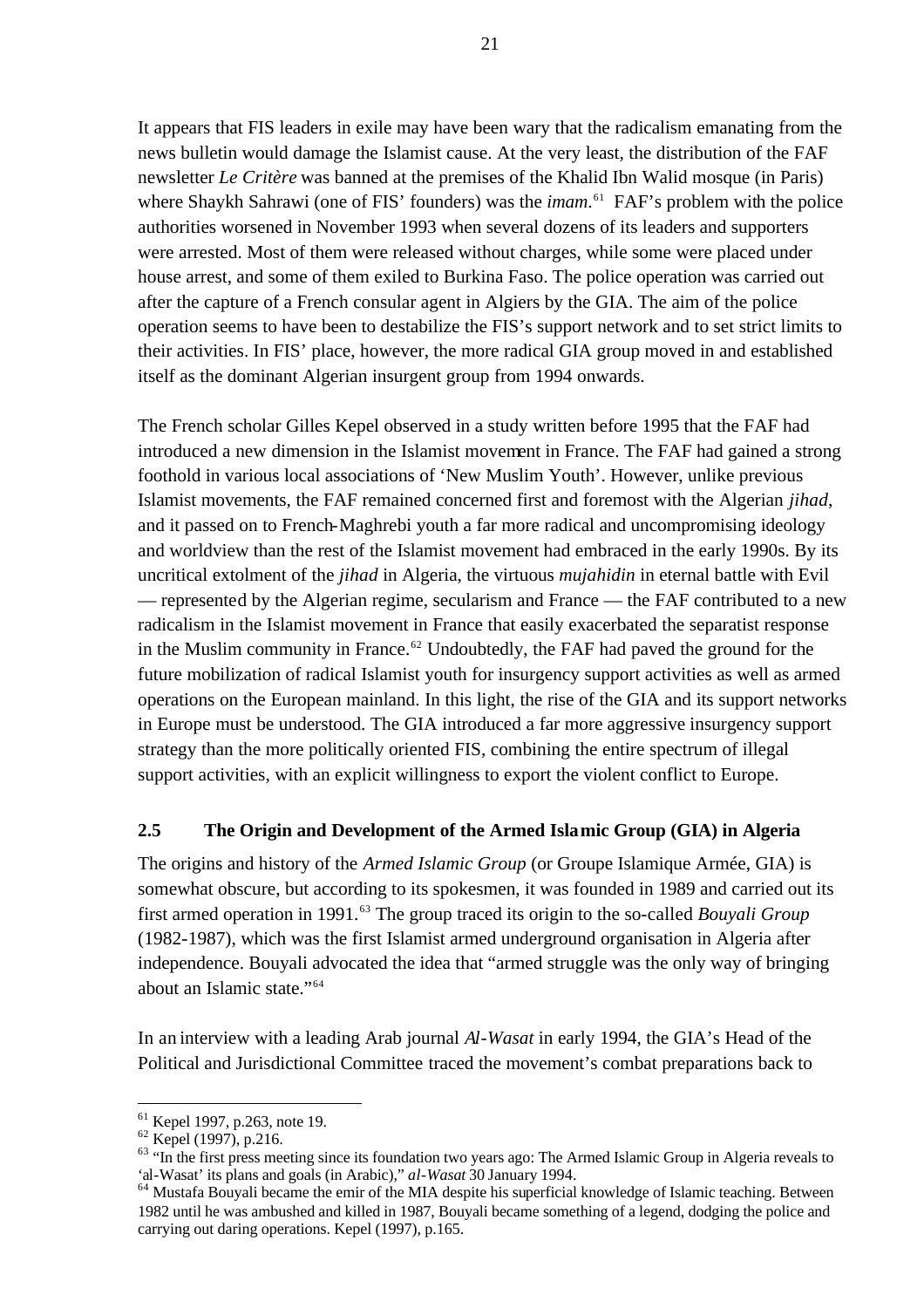1989. The end of the Afghan war where many GIA guerrillas had fought, and the release from prison of Bouyali's main comrade-in-arms al-Miliyani facilitated the formation of the movement. The GIA spokesman described the GIA's early history as follows:

"Contacts were made between people who saw holy struggle (*jihad*) as a legal-religious duty imposed on every Muslim (*fard 'ayn*), when God's law is not implemented, when the land of Muslims have been usurped, and when the women and families of Muslims are being disgraced. Many youth joined *shaykh* al-Miliyani. They set up cells in villages and towns, and played a large part in the launching of the armed holy struggle. In addition, young holy fighters (*mujahidin*) who fought in Afghanistan, joined the group. Out of these groups, the GIA was formed, and a communiqué of unity *(bayan al-wahdah)* was issued in which it explained some main points about the group's work. After two years, on the 18 November 1991, the GIA launched its first operation.<sup>65</sup>

The foundation of the *Islamic Salvation Front* (FIS) in 1989, and the issue of parliamentary elections and FIS's participation in them divided the Islamist movement in Algeria. This caused some of the more militant activists, many of them former members of the Bouyali group or formed *Mujahidin* of the Afghan war, to refer to FIS party leaders as ungodly.<sup>66</sup> From among these opponents of the politically-oriented FIS, the militant GIA rose to the fore, who differed from the FIS on the twin issues of "non-acceptance of elections and democracy, and rejection of the idea of a national reconciliation with the current regime in Algeria."<sup>67</sup> The GIA also differed from the FIS by the former's willingness to target a far wider variety of targets, including civilians and foreigners, residing in Algeria. For this reason, the GIA gained a reputation as a notorious and ruthless terrorist group. Despite GIA's terrorism, the organisation nevertheless emerged as the leading insurgent organisation by mid-1994, embracing most Islamist insurgent groups in Algeria, apart from FIS' armed wing, the *Armée Islamique du Salut* (AIS).

#### **3 INSURGENTS AND SANCTUARIES: A FRAMEWORK**

Before we look more closely at the sanctuary strategies of the Algerian Islamist insurgents, we will provide a theoretical framework for the study of insurgents and sanctuaries.

Sanctuaries have been defined as "a secure base within which an insurgent group is able to organise the politico**-**military infrastructure needed to support its activities"<sup>68</sup>. This is an ideal type, and few countries are willing to allow a guerrilla state to develop in its midst. The character of sanctuary will vary, depending on the strength of the host country's state institutions, its territorial control and ideological sympathy with the rebel cause. At a

<sup>&</sup>lt;sup>65</sup> "In the first press meeting since its foundation two years ago: The Armed Islamic Group in Algeria reveals to 'al-Wasat' its plans and goals (in Arabic)," *al-Wasat* 30 January 1994.

<sup>66</sup> Kepel (1997), p.171.

<sup>67</sup> "The Armed Islamic Group in Algeria: We do not follow the FIS, we differ with it (in Arabic)" *al-Hayat* 11 November 1993

 $68$  Brynen (1990), Chapter 1, p.2. This section draws heavily upon the theoretical framework in chapter 1 in Brynen's book.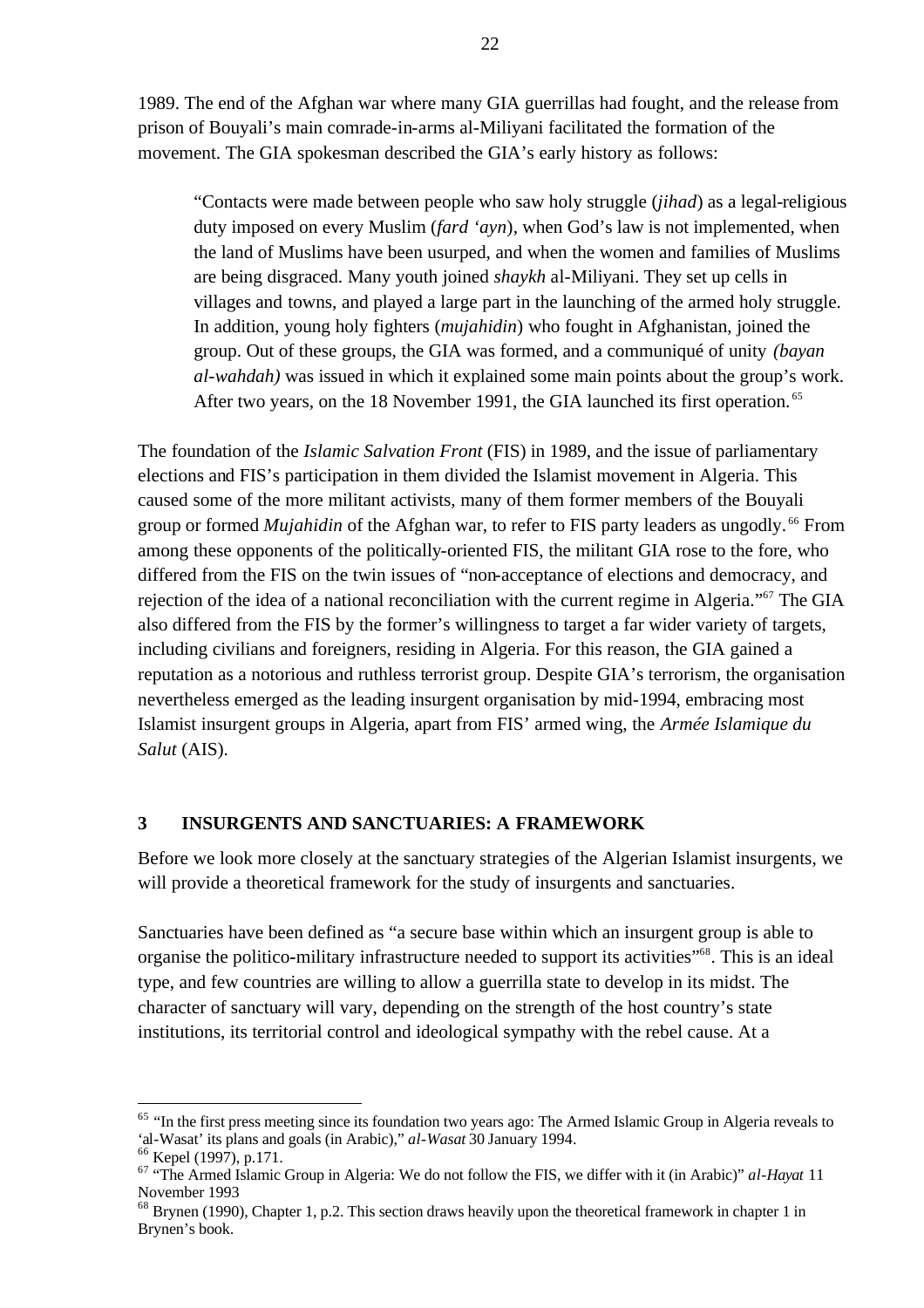minimum, sanctuaries must be *relatively secure rear bases where political organisation is tolerated and military-related support activities are possible.* 

The importance of sanctuaries has been stressed in literature on insurgencies. One of the most elaborate studies on the dynamic interaction between insurgent movements and the sanctuary states is Rex Brynen's study of the PLO in Lebanon. Leading guerrilla theorists-cumpractitioners, including Mao Tse-Tung and Che Guevara, have devoted considerable attention to sanctuaries in their writings.<sup>69</sup> The loss of sanctuaries, such as the withdrawal of Iranian support for the Iraqi Kurdish Pesh Merga guerrillas in 1975, will almost invariably have devastating effects on the insurgents. *Internal sanctuaries*, i.e. "liberated zones" in the conflict areas, are relatively rare. More often, insurgent movements depend on *external sanctuaries*, protected by international borders and sometimes by geographical distance. The compression of time and space, together with the intensification of cross-border, transnational relations – all key characteristics of globalisation – have increased the value of geographically distant external sanctuaries.<sup>70</sup>

The sanctuary states' relations with the insurgents vary greatly. Some are involuntary hosts, unable to eradicate the insurgent movement's use of their territory. More often, however, sanctuaries are part of a deliberate policy motivated by ideological sympathy or *Realpolitik*  objectives, where the insurgents form a part of the host state's arsenal of tools of covert destabilisation of hostile states. A third form of sanctuary may emerge from the host countries' *self-imposed restrictions on political surveillance and police repression* and the permeability of international borders.

The selection of sanctuary is determined by physical availability, proximity and access to the conflict areas, as well as the degree of direct support or tacit tolerance that can be elicited from the host state. The existence of popular support within the sanctuary state, e.g. in diaspora communities sharing ethnic and religious bonds with the insurgents, is another key determinant.

Most theoretical works on sanctuaries have drawn upon case studies where the enemy state has been militarily stronger than the host country and able to impose heavy sanctions in terms of military retaliation.<sup>71</sup> In our case study, however, the host states (Europe) are not militarily threatened and the enemy regime's (Algeria) ability to impose political sanctions on the host states has been minimal. Hence, the host countries' relations to the insurgent group are determined not by vulnerability to retaliation, but rather by a number of more general foreign and domestic policy issues such as concerns about the outcome of the Algerian civil war and political stability in the wider Northern African region, domestic minority politics, and more general human rights concerns. The civil liberties and rule of law in a full-fledged European democracy impose significant restrictions with regard to the host country's ability to eradicate the insurgent group's presence.

 $69$  Mao, for example, considered the establishment of secure base areas to be one of seven 'fundamental steps' in a successful guerrilla campaign. See Mao Tse-Tung (1961), p. 107.

 $70$  For a discussion of the impact of globalisation on insurgent and terrorist groups, see Lia & Hansen (2000). For a popularised 'expert' discussion on the web, see Dartnell (1999).<br> $^{71}$  Eq. Length DI O  $^{\circ}$  M.

<sup>71</sup> For Israel – PLO/Lebanon, see Brynen (1990); for South Africa/Rhodesia – South African Liberation Movement/Zambia, see Anglin & Show (1979).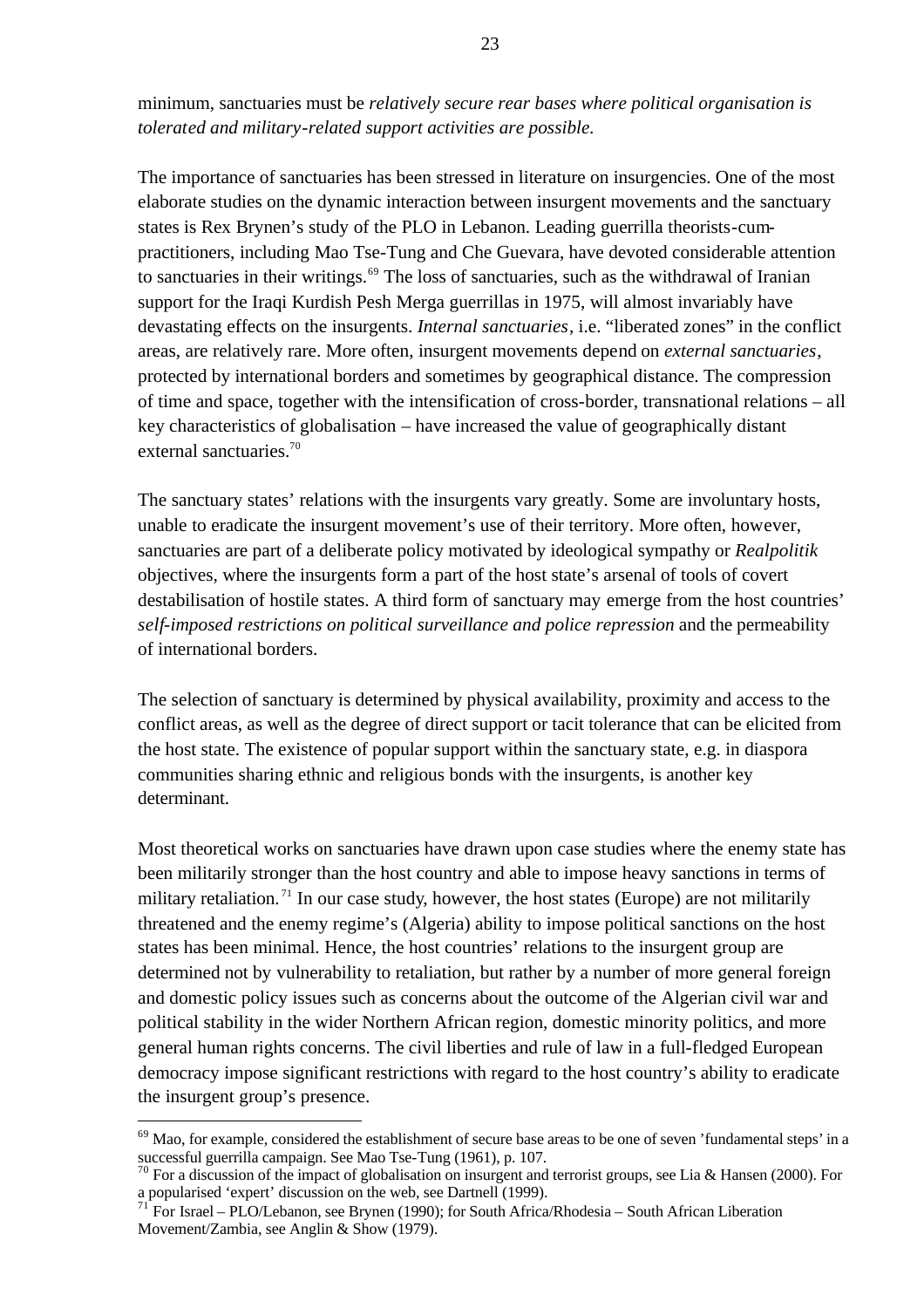Insurgent strategies towards the host states need to be responsive to the latter's real and potential costs of maintaining the sanctuary. Insurgents must thus balance between utilising the sanctuary for the benefit of the insurgency and reducing friction with the host states to a manageable level. Several strategies are possible:

- A **policy of restraint** aims at reducing friction beyond the level where containment and suppression would otherwise occur. For example, the low profile of the Algerian Front de Libération Nationale (FLN) in Tunisia during the Algerian revolution (1954-62) represented precisely such a strategy.
- An **internal alliance** with groups in the host country, such as influential parties, local associations, interest groups, human rights organisations and ethnic and religious minorities, can assist the insurgents in exerting political pressure to enlist greater tacit support or at least tolerance on the part of the host state.
- A strategy of **coercion/deterrence** is probably only useful as a strategy when the enemy state does not have the option of military retaliation or effective political sanctions. In such cases, the insurgent group may be able to negotiate an informal understanding with the host country, implying that the latter will not interfere in its activities as a *quid pro quo* for not staging armed operations in the host state.
- **Communication** is a key strategy in the insurgents' effort to eliminate misunderstandings with regard to its intentions, and defuse crisis with the host-state. In combination with a strategy of coercion, communication is vital to obtain a calibrated use of violence.
- **Abandonment or transfer** of sanctuary becomes as an attractive option when the utility of the sanctuary declines, due to host state repression, and when other sanctuaries are available.

*Costs of maintaining sanctuaries will almost inevitably increase over time.* Political pressure and sanctions from other states, and criminal activity on the part of the insurgent groups (such as coercion and robbery to raise funds, smuggling of arms, recruitment of guerrillas) will gradually increase frictions with the host-state. Increased friction in insurgent-sanctuary state relations will consequently decrease the utility of the sanctuary and force the insurgents to reconsider its sanctuary strategy.

The character of the insurgent group also affects insurgent-sanctuary state relations. Revolutionary insurgents usually face greater difficulties in securing and maintaining host country support, than do for example separatist insurgents. The threat of contagion is usually a factor that seriously affects insurgent-host country relations. In the case of Islamist insurgents, the potential radicalisation of European Muslim diaspora communities is obviously a factor considered by the host countries, when determining their level of tolerance towards support networks for Islamist insurgencies in the Middle East.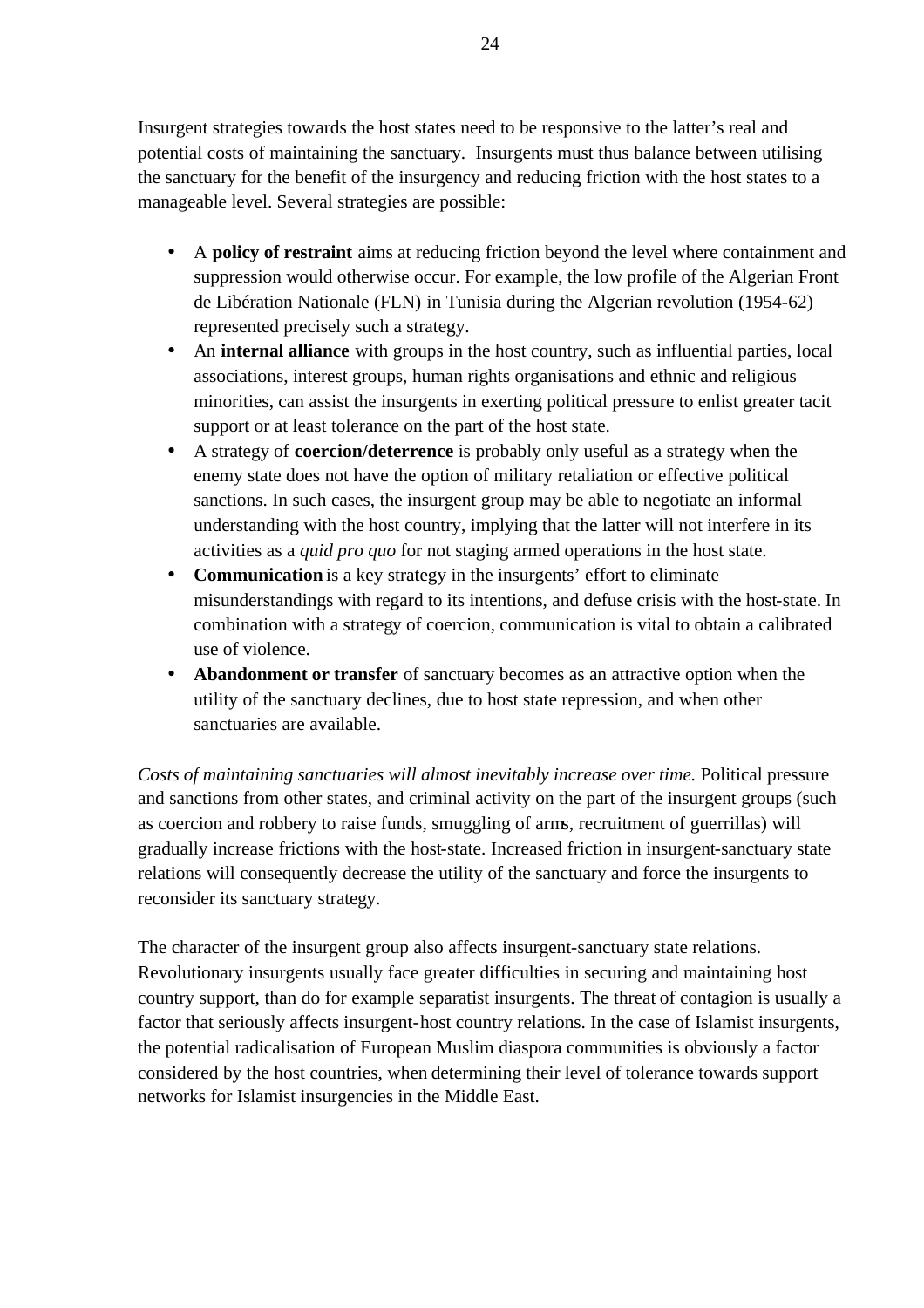#### **4 THE GIA'S INSURGENCY-SUPPORT ACTIVITIES IN EUROPE**

We have indicated that the Islamist movement primarily has regarded Europe as a 'Land of Islam' or 'Land of Negotiated Peace'. Both would also be a 'sanctuary' which offers the opportunity to create support networks for insurgencies taking place in their home countries. The remaining part of this report is a case study of the Algerian *Armed Islamic Group* (GIA), not only because of its extensive support activities in Europe, but also because the GIA, as opposed to many other overseas Islamist insurgent movements, decided to launch a series of armed attacks in Europe, first and foremost in France, a tactic which appears to contradict the primary goal of utilising Europe as a support base.

The political-military strategy of the GIA has not been analysed in the academic literature as far as we can ascertain.<sup>72</sup> It appears that the GIA at an early stage was preoccupied with the strengthening of its support networks. In early 1994, the GIA presented the following outline of its current and future strategy, encompassing both overall challenges and immediate practical problems:

#### *The Strategy Plan of the GIA Command Council in January 1994*

- 1. "to lay down a comprehensive national strategy for the military field operations.
- 2. lay down a precise information strategy to break the barrier of the internal and external media black-out.
- 3. provide a more effective framework for the masses.
- 4. discipline the arms smuggling networks and find new networks for the GIA.
- 5. find networks for fundraising and its use.

 $\overline{a}$ 

- 6. make a register of the number of martyrs, fighters, and prisoners, in order to be able to care for their families and cover their needs.
- 7. break the siege that has been imposed on the Medea province by extending the circle of the operations in order to incorporate all parts of the country.
- 8. monitor and kill activist traitors, hypocrites and spies.
- 9. discipline the group [i e GIA] to keep its conduct within the juridical boundaries (*alhudud al-shar'iyyah*), and spread juridical knowlegde (*al-'ilm al-shar'i*) among the fighters."<sup>73</sup>

*Source: "The Armed Islamic Group in Algeria reveals to 'al-Wasat' its plans and goals (in Arabic),"* al-Wasat *30 January 1994.*

It is interesting to note the importance that the GIA apparently attributed to insurgency support such as an information strategy to break the media black-out, the control of arms smuggling routes, and fund raising efforts. A close examination of available information on GIAoperations and activities in Europe in the 1990s reveals a relatively persistent pattern in which insurgency-support activities – not armed operations – dominate in nearly all countries. These support activities primarily include gunrunning, fund-raising, provision of shelter for wanted activists, recruitment of fighters, and to a lesser extent public relation efforts to support the insurgency campaign in Algeria.

 $72$  One exception is Izel et al (1999) who argues that the GIA was a counter guerrilla force, a vehicle for the Algerian military regime to crush the 'real' Islamist insurgent movement.

 $73$  Cited in "In the first press meeting since its foundation two years ago: The Armed Islamic Group in Algeria reveals to 'al-Wasat' its plans and goals (in Arabic)," *al-Wasat* 30 January 1994.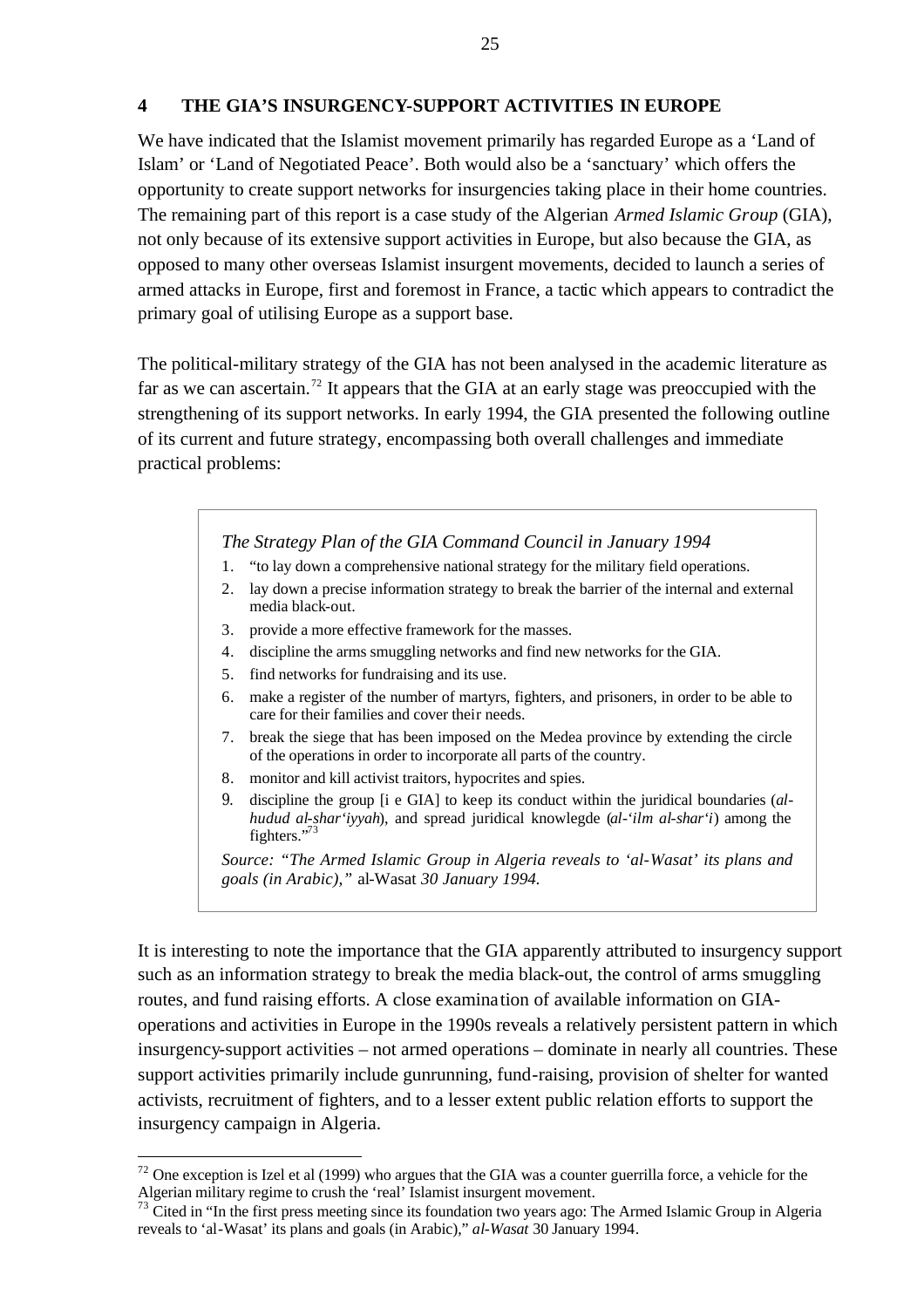#### **4.1 Fundraising**

Fundraising is a key objective in insurgencies. Funds to sustain arms supplies to the rebels may in fact be less vital than funds to secure the loyalty of fighters and civilian community support for the insurgency. Islamist insurgent movements in the Middle East are known for their conscious policy of maintaining popular support through extensive community services.<sup>74</sup> Raising funds in the external sanctuary stands out as a vital component of insurgent strategy in host countries. The legal channels for doing so may be of limited value for an insurgent group, even if the group is allowed to openly run legal business. Insurgents can seldom afford to postpone its armed struggle until legal economic activities in the diaspora yield surplus. Hence, the incentives to turn to illegal fund-raising and crime are great. Funds from external sponsors are seldom available in sufficient amounts.

During the 1990s funds to the GIA's insurgency campaign in Algeria were raised in a number of ways. There is little reliable information on **external sponsorship** for the GIA, but the group probably received logistical and some financial support from the Saudi dissident Usama bin Laden's group. US intelligence and law enforcement officials speaking on conditions of anonymity, told NBC News in October 2000 that bin Laden came in contact with the Algerian GIA when he was financing the recruiting and organization of the so-called 'Afghan-Arabs', and Algerians from the GIA group were among the first students at bin Laden's training camps in Sudan, beginning in January 1994. British intelligence also tracked "wire transfers from bin Laden's then-headquarter in Khartoum [...] to a London cell of the GIA."<sup>75</sup> The Algerian military regime has also accused Iran and Sudan of supporting the GIA, while GIA commanders have rejected these claims.<sup>76</sup> The Arabic press has also indicated that wealthy private sponsors from Kuwait have supported the Algerian Islamist insurgents financially.<sup>77</sup> Iranian support for revolutionary organisations abroad have been focused on shi'itte groups, in particular the Lebanese *Hizballah*, and the Algerian GIA has rarely been mentioned among the radical Islamist groups that regularly used to met with the Iranian intelligence agency in Tehran. <sup>78</sup>

It appears that external support and sponsorship were inadequate to sustain the GIA insurgency campaign during the 1990s. Probably for this reason, the GIA devoted considerable efforts to

http://www.msnbc.com/news/477832.asp?cp1=1.

 $\overline{a}$ 

http://www.washingtoninstitute.org/watch/Policywatch/policywatch1998/296.htm

<sup>&</sup>lt;sup>74</sup> The *Hizb Allah* movement in Lebanon, and the political wing of the Palestinian Islamic Resistance Movement *Hamas* were known for pursuing such a strategy during the 1990s.

<sup>75</sup> Robert Windrem, "Bin Laden's name raised again," *NBC News* 18 October 2000,

<sup>&</sup>lt;sup>76</sup> Representatives of the Algerian military regime have claimed that the GIA is sponsored by "the monarchies of the Gulf", and that its emergence is connected to the radical Islamist schools of Hasan al-Turabi, the Saudi dissident Usama Bin Ladin, the Egyptian Shaykh 'Umar 'Abd al-Rahman, and Shaykh al-Ghazali. The proregime press has also accused the Iranian intelligence of "organizing the GIA", and Sudan of "arming the GIA". See Izel et al (1999), p.376), and "In the first press meeting since its foundation two years ago: The Armed Islamic Group in Algeria reveals to 'al-Wasat' its plans and goals (in Arabic)," *al-Wasat* 30 January 1994. <sup>77</sup> See "France: London is an active commando centre for terrorists (in Arabic)," *Al-Watan al-'Arabi* 20 December 1996.

 $78$  See for example the short survey of meetings in 1997 provided by Hilliary Mann, "Iranian links to international terrorism - the Khatemi era," *PolicyWatch* No 296 (28 January 1998),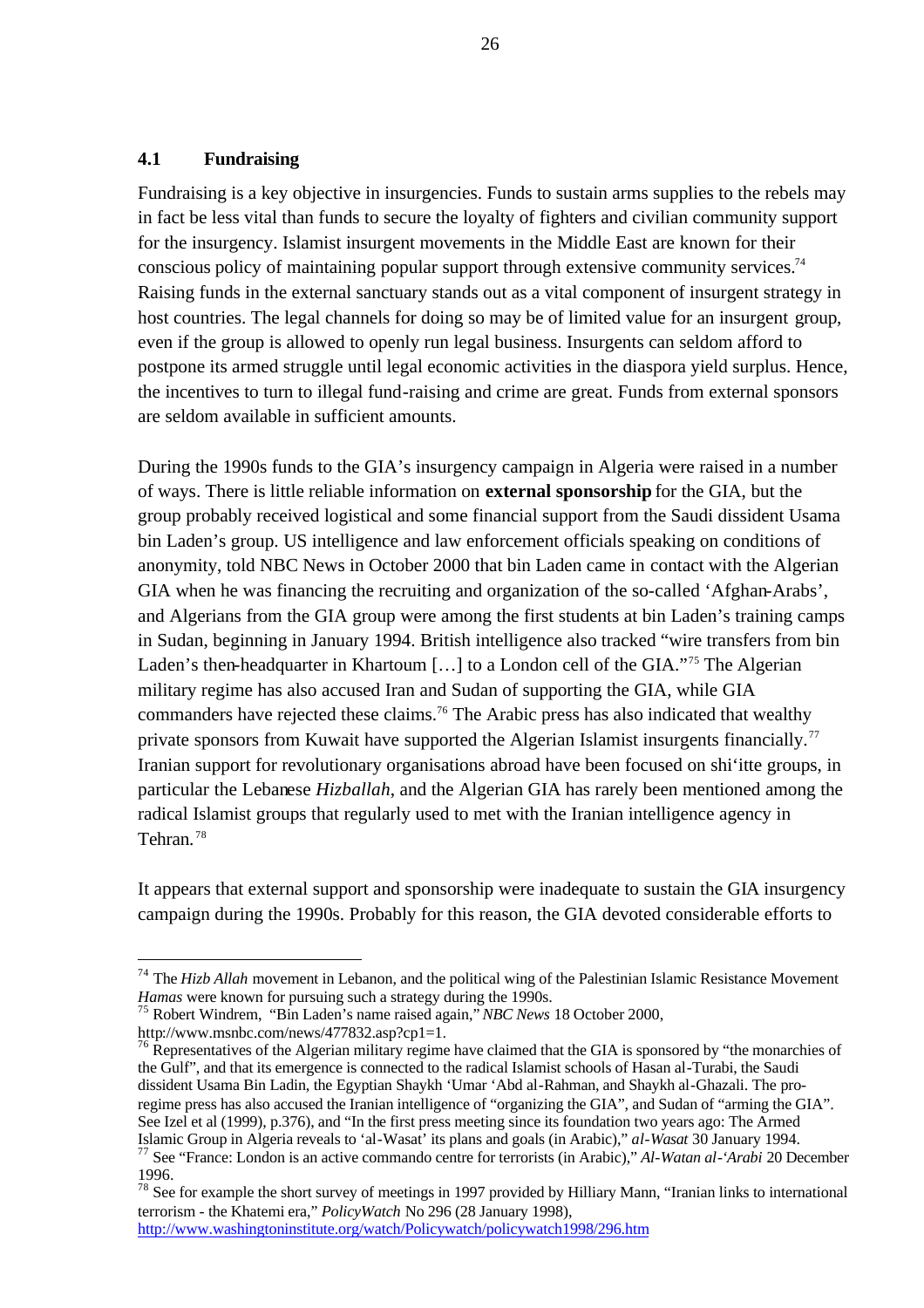fundraising efforts in Europe. One possible avenue for fundraising was the numerous **mosques**  throughout Europe where money for **charity** were collected. A small portion of these funds was apparently channelled to the GIA and other radical Islamist groups. Most Muslim congregations may well have been unaware of this, and donations should not be interpreted as an indication of widespread support in the Muslim diaspora for the GIA.<sup>79</sup> The GIA has also demanded **'war taxes'** from business people and ordinary workers.<sup>80</sup> Some have contributed voluntarily, while others have been coerced. For example, in the mid-1990s, several shop owners in immigrant suburbs of France brought charges against GIA-activists for subjecting them to a strong 'moral pressure' by implying that they would lose clients and get in 'trouble' if they refused to pay. <sup>81</sup> In addition, illegal immigrants have been blackmailed into giving away considerable portions of their wages; $^{82}$  and people with relatives and/or property in Algeria have been told to pay for their 'protection'.<sup>83</sup>

The GIA has also provided money from **black market** activities by receiving percentages from sale of pirated and black market products throughout Europe,<sup>84</sup> and probably also from smuggling of consumer goods from Europe to Algeria.<sup>85</sup> Moreover, the group has been involved in more serious criminal activities, such as dealing in **drugs**, **arms** and **forged**  documents with a view to raise funds.<sup>86</sup> When the FIS still dominated the scene in the early 1990s, serious charges were levelled against their supporters in France, for example that the FIS "finances itself by drug money".<sup>87</sup> Reports indicated that some Islamist activists attempted to take over the lucrative drug trade in some areas by setting up their own "Islamist anti-drug vigilante squads" ostensibly to combat drug dealing, but in reality to eliminate competitors.<sup>88</sup> There are strong indications that the GIA activists in France have been dealing in stolen cars.<sup>89</sup> Finally, some GIA-activists have committed **armed robberies** and **thefts.**<sup>90</sup> For instance, Khaled Kelkal, who was probably one of the ringleaders of the GIA-bombing campaign in

<sup>79</sup> Pujadas & Salam (1995), p. 100*;* Vogt (1995), 97; and interviews with police intelligence officers, September  $2000$ . Names withheld on request.

<sup>80</sup> Vogt (1995), p. 97.

 $81$  Pujadas & Salam (1995), p. 100; and "Global Terrorism Decoded. The Arab Afghans. A discussion with Stan Bedlington" at http://www.globalterrorism.com/secure/interviews/bed2.html Stan Bedlington was a senior analyst in the CIA's counter-terrorism Center until 1994.

<sup>82</sup> See for instance David Leppard, "Algerians in London Fund Islamic Terrorism"*, Sunday Times* 1 January 1995*.*

 $83$  See for instance Vogt (1995), p. 97.

<sup>84</sup> See for example "Islamic group had Israeli Targets," *Reuters* 10 November 1994.

<sup>85</sup> See for instance Hervé Gattegno & Nathaniel Herzberg, "Une opération de police a été lancée contre deux réseaux islamistes en France," *Le Monde* 21 June 1995; and Pujadas & Salam (1995), p. 168.

<sup>86</sup> See for instance Gattegno & Inciyan, "Les filières francaises de la 'guerre sainte'," *Le Monde* 11 November 1995; "L'itinéraire de Khaled Kelkal éclaire le procès de attentats islamistes," *Le Monde* 9 June 1999; "France issues bombing suspect photos, sets reward," *Reuter*s 9 September 1995; Pujadas & Salam (1995), p. 171; "French police swoop on Islamists, arms dealers," *Reuters* 27 September 1995; and Erich Inciyan, "Un réseaux de soutien aux islamistes algériens a été démantelé en région parisienne," *Le Monde* 11 May 1996.

<sup>87</sup> Kepel (1997), p.214; and Pujadas & Salam (1995), p.96.

<sup>88</sup> Kepel (1997), p.214; and Pujadas & Salam (1995), p.96.

<sup>89</sup> "Police Arrest 35 in Antiterrorist Raids", *AFP* 10 May 1996 via FBIS (FBIS-TOT-96-016-L); Pujadas & Salam (1995), pp. 168-69.

<sup>90</sup> For instance Marie-Claude Decamps, "L'Espagne démantèle un réseau du GIA algérien," *Le Monde* 12 April 1997. Another example is Ahmad Risam, who planned attacks in the US, but was arrested on the Canadian-US border in mid-December 1999. After he entered Canada as an illegal immigrant in 1994 he became part of small Algerian émigré group involved in thefts and forgeries in Canada. See "Canada Warns of Terror Crime Ring," *BBC* 20 December 1999, and Laura Mansnerus & Judith Miller, "Terrorist Details his Training in Afghanistan," *The New York Times* 4 July 2001.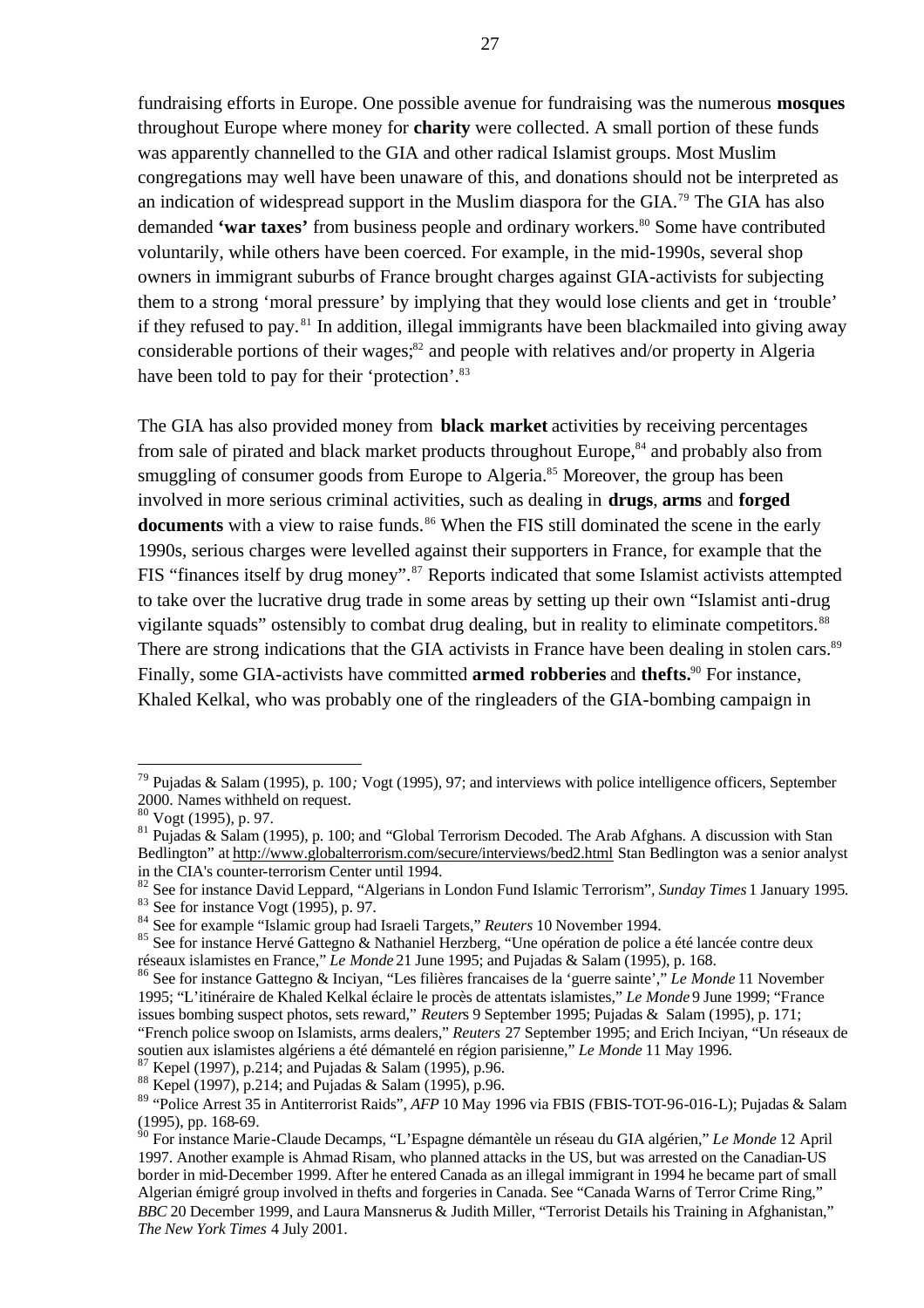France in 1995, seems to have plundered shops, dealt with hashish and stolen cars in order to finance the purchase of weapons for Algerian guerrillas. $91$ 

In early 1996 an armed gang operated in the Roubaix area on the Franco-Belgian border, where it committed a series of armed robberies of bullion vans and convenience stores. The gang which by all accounts must have been a GIA cell, was not exclusively Algerian but included also Moroccans and a French convert. The guerrilla-style operational patterns of the cell inspired local newspapers to write alarmist articles about this new phenomenon of 'gangsterterrorism'. Wearing hoods over military fatigue and armed with grenade launchers and Kalashnikov assault rifles, the group would stop a van with a grenade and then "pepper it with sustained automatic fire with no attempt to spare bystanders", according to one press account.<sup>92</sup> An Islamist preacher, who had toured the Roubaix area at the time, had reportedly bestowed the necessary Islamic legitimacy on such heavy-handed fund-raising methods. He had sanctioned armed robberies and crime as justifiable emergency means when it was part of the 'holy struggle'. $93$ 

Undoubtedly, the involvement in such flagrantly criminal activities in the diaspora invites police repression, and inevitably increases frictions with the sanctuary states. In turn, this threatens the very utility of the sanctuary for the insurgents, and forces a reconsideration of the insurgent sanctuary strategy.

#### **4.2 Gunrunning**

 $\overline{a}$ 

Needless to say, smuggling of arms, ammunitions and other materials necessary for guerrilla warfare will be a key priority to insurgents in their sanctuary strategy. The GIA has devoted considerable resources to gunrunning, although fundraising for the purchase of arms in areas closer to or in Algeria proper appears to have been a higher priority issue.<sup>94</sup> The so-called grey market in Europe "where, after the fall of the Soviet Empire, almost any type of weapon is available," was a source of arms.<sup>95</sup> Let us look at some examples.

In 1994, Abdelhakim Boutrif was arrested on a motorway east of Paris. A search of his car uncovered large quantities of explosives and detonators, as well as heavy weapons, ammunition and radio transmitters. He was charged with smuggling arms to Muslim rebels in Algeria.<sup>96</sup> In 1995 an Algerian was arrested at a railway station in Barcelona while carrying a suitcase full of weapons and forged French identity papers. He was heading for Algeria.<sup>97</sup> In 1992, the French convert Didier Guyon was arrested in Algeria, together with four other

<sup>91</sup> See for instance "La deuxième vie de Khaled Kelkal," *Le Monde* 17 January 1996.

<sup>92</sup> See Julian Nundy, "Shoot-out as the Holy War turns to crime," *Sunday Telegraph* 31 March 1996, p.26. See also "Islamic link confirmed in ganster case – magistrate," *Reuters* 2 April 1996.

<sup>93</sup> According to Phillipe Aziz, sociologist and author of *Le Paradoxe de Roubaix*, interviewed in Julian Nundy, "Shoot-out as the Holy War turns to crime," *Sunday Telegraph* 31 March 1996, p.26.

<sup>94</sup> Inter alia David Leppard, "Algerians in London Fund Islamic Terrorism," *Sunday Times* 1 January 1995.

<sup>&</sup>lt;sup>95</sup> "Global Terrorism Decoded. The Arab Afghans. A discussion with Stan Bedlington" at

http://www.globalterrorism.com/secure/interviews/bed2.html Stan Bedlington was until 1994 a senior analyst in the CIA's Counter-terrorism Center.

<sup>96</sup> "Suspected Algerian rebels go on trial in France," *Reuters* 21 January 1998.

<sup>97</sup> "Heavily armed Algerian arrested in Spain," *Reuters* 14 March 1995*.*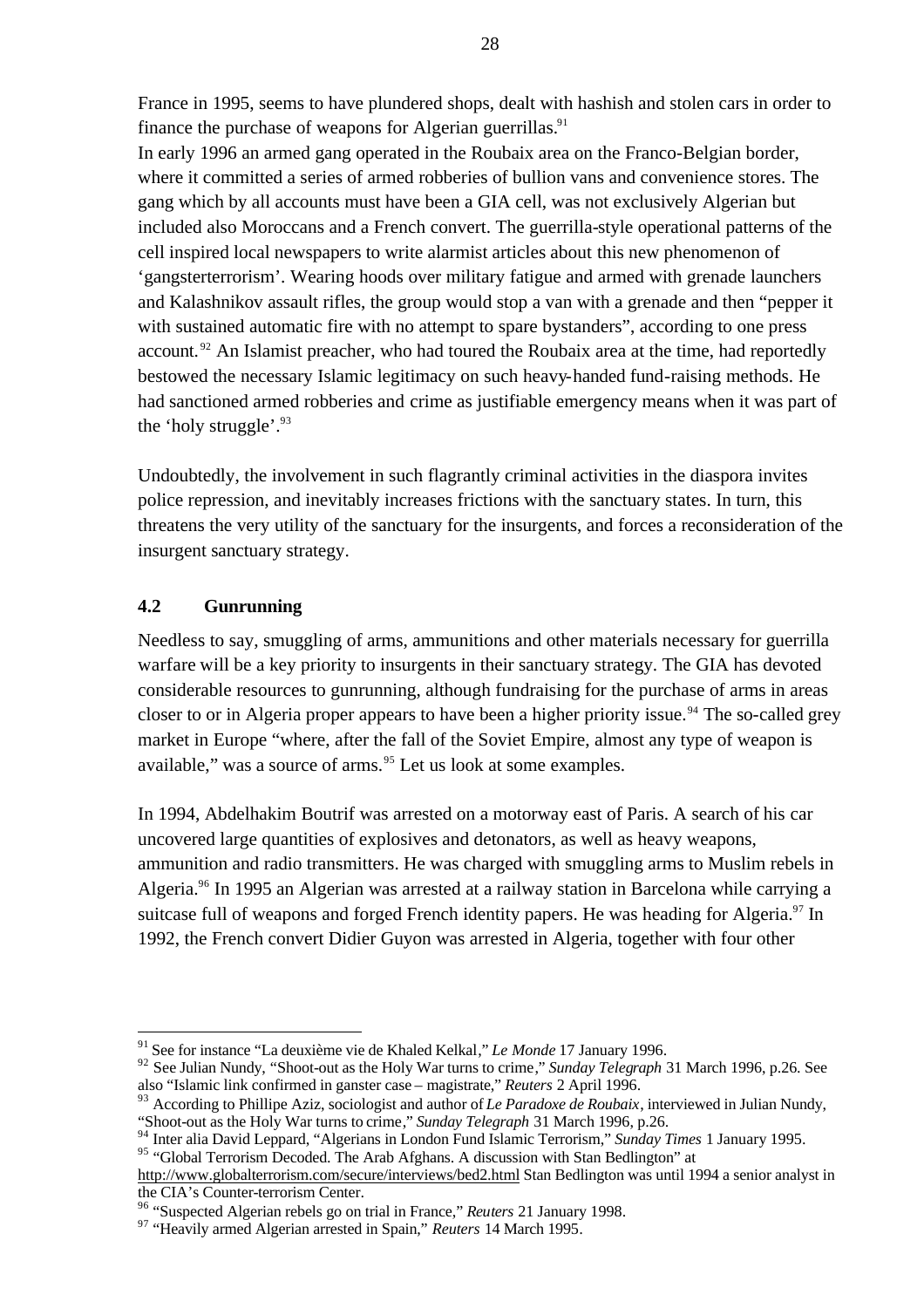residents of the French town of Sartrouville. They had left France ten days before. Their car was full of arms and explosives destined for the Algerian insurgents.<sup>98</sup>

It appears that the GIA usually acquired weapons in Belgium, Germany or Slovakia, and smuggled them to Algeria via France and Spain.<sup>99</sup> There were alternative smuggling routes, for example through Italy, or from Slovakia via Switzerland and Germany. The GIA has also purchased arms in other European countries.<sup>100</sup> In addition to weapons, the GIA's supportnetwork in Europe has provided Algerian guerrillas with other war-related materials such as radios, navigation equipment, chemicals, medicaments, and clothes.<sup>101</sup>

#### **4.3 Recruitment and Training**

Many insurgent movements have attributed great importance to the recruitment of guerrillas from among the diaspora population. Recruitment not only serves to replace arrested or killed warriors, but also embodies the popular support and the political legitimacy of the insurgency itself.

The GIA's recruitment in Europe has been conducted in a number of ways. Some members of the diaspora community have been forced into assisting the GIA with money, shelter, transportation and mailboxes, as the GIA threatened to kill family members in Algeria if they refused.<sup>102</sup> Nevertheless, the majority were obviously recruited on an ideological basis. Interestingly, a number of key GIA activists in Europe were former petty criminals whose knowledge of Islam was little more than rudimentary, but they have turned to the GIA cause with a zeal characteristic of recent converts or born-again believers.<sup>103</sup>

The numerous Islamic **youth clubs** often situated in disadvantaged urban areas, have been a venue for recruiting sympathisers and future insurgents. Islamists have established social welfare associations in many poor suburbs of France. Their offers have spanned from homework aid, via leisure activities and organised trips, to courses in Arabic and Islam. In addition, they have established several sport clubs. The purpose of the Islamic clubs is to promote adherence to Islam and to fight social problems, such as juvenile crime and drug abuse. It is important to note that the vast majority of these clubs do not support radical Islamism. The clubs nevertheless represent an important arena for radical Islamism, as the

AIS, the armed wing of the Islamic Salvation Front. (The GIA appeared on the scene only in late 1992 and early 1993). Bernard Philippe, "Didier Guyon, moujahedin de la banlieue nord-ouest", *Le Monde* 18 November 1992.

<sup>&</sup>lt;sup>99</sup> For instance Pujadas & Salam (1995), p. 171; and Durán (2000), p.15.

<sup>100</sup> Pujadas & Salam (1995), p. 171; George Brock, "Network of terror began in Afghanistan", *The Times* 18 October 1995; "Algerians on terror charges," *BBC* 26 October 1998; and "Swiss ban guns for Algerians to stop rebel arming," *Reuters* 3 March 1997*.*

<sup>101</sup> "Algerians on terror charges," *BBC* 26 October 1998; and Acacio Pereira, "Le procès du 'réseau Chalabi' s'ouvre dans la discorde et les controversies," *Le Monde* 1 September 1998.

 $102$  Pujadas & Salam (1995), p. 79.

<sup>&</sup>lt;sup>103</sup> For instance, the three key GIA operatives in Europe, Khaled Kelkal, Didier Guyon and Mohammed Chalabi, were all former convicts, and also recent 'born-again' Muslims or convert. See Pujadas & Salam (1995), pp. 88- 97 & 123; Scott Kraft*,* "French police report foiling bomb plot," *Los Angeles Times* 3 November 1995; and "Algerian gunman's girlfriend charged in France," *Reuters* 8 December 1995.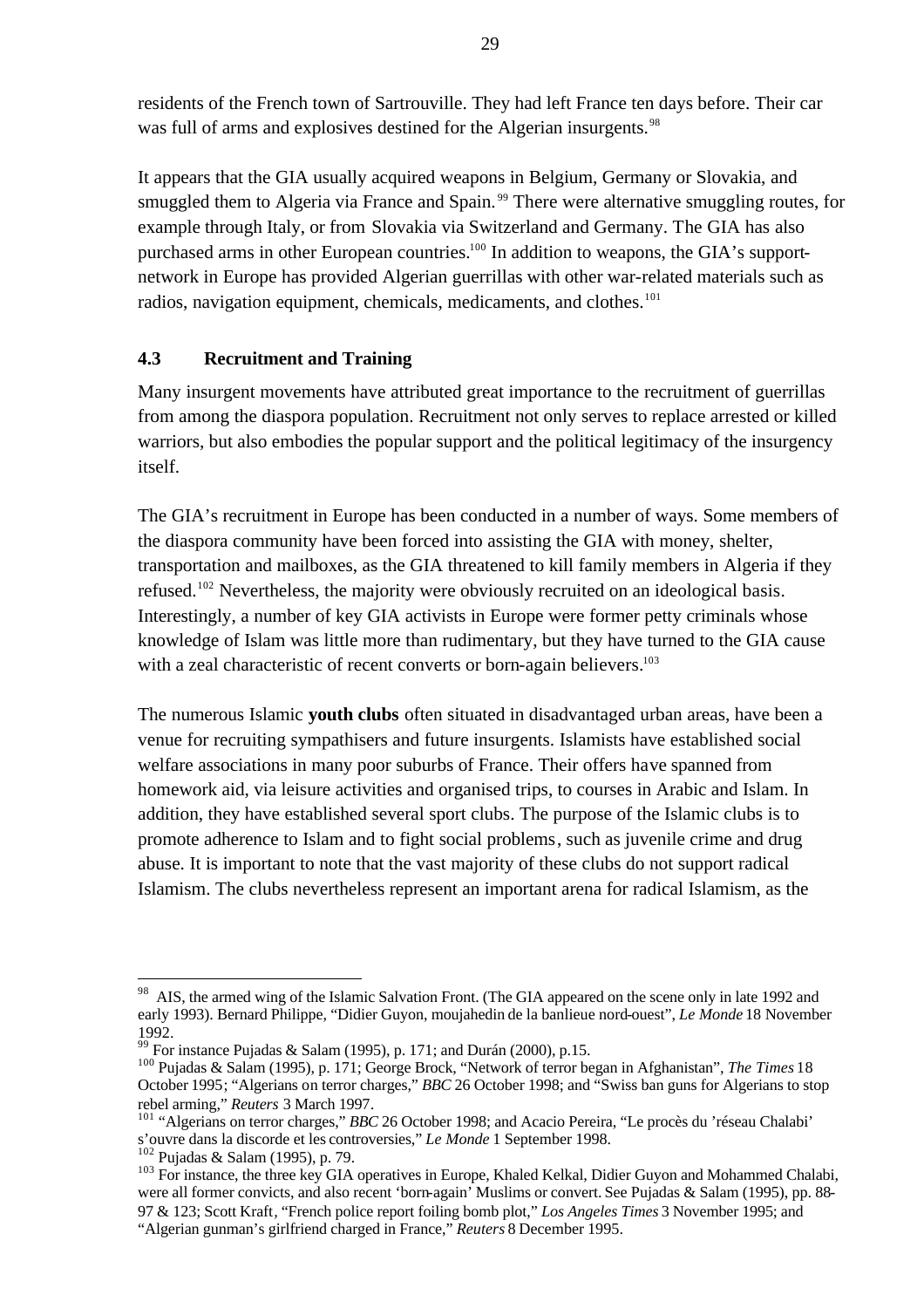separation between radical and more moderate Islamist groups in the diaspora is not as clearcut as it is in the home states.<sup>104</sup>

**Prisons** constitute another important arena for recruitment**.** The moderate and almost apolitical Islamic *Jam'iyyat al-Tabligh* movement runs a visitors' service in many prisons, and has converted a great number of inmates. The organisation has no deliberate intention to trigger violent actions. Yet for several GIA-activists, their recruitment to the GIA has come through more moderate Islamic movements, which obviously did not offer sufficient outlet for the zeal of the newly converted. For instance, the GIA operative Khaled Kelkal was 'reislamised' during a term of imprisonment, most probably by Tabligh.<sup>105</sup> In addition, the GIA has actively recruited from among the prison population themselves. This recruitment gained momentum in 1994, when French police intensified their operations against GIA-networks, and many GIA-activists were incarcerated.<sup>106</sup>

Recruitment efforts may have been facilitated by the GIA's active use of the **Internet.** In general, there are numerous web-sites presenting the ideological worldviews, political activities and even details of the insurgent warfare of radical Islamists, including their version of events in countries such as Afghanistan, Bosnia, Chechnya, Iraq, etc.<sup>107</sup> These presentations are usually elaborated in a multitude of books and videos, which are offered for sale. The web sites urge Muslims throughout the world to donate money for the cause and frequently contain detailed information on how to do this. The www.azzam.comweb site also used to include instructions on how to train for holy war, contribute to the gunrunning and join the guerrillas "in the land of *jihad*". As for the GIA, an 'independent' group in the USA, termed the *Islamic Group of America*, presented a GIA communiqué on the Internet, claiming responsibility for the 1995 bombing campaign in France.<sup>108</sup> Some GIA communiqués contained calls for enlisting to join the struggle or donate material and aid to the struggle.<sup>109</sup> It is also known that GIA activists in Europe used to post their news bulletins, *Al-Ansar*, and later *Al-Qital* (usually news from the military front) and *al-Jama'a* on the Internet. English translations of the GIA Communiqués were also offered. The group also set up a web site in Australia. None of these sites are currently active, as far as we can ascertain, but they have probably been replaced.<sup>110</sup>

**Mosques** were evidently also used for recruitment. It is known that Algerian Islamist groups have sent their own recruitment agents to target Muslim congregations in particular.<sup>111</sup> The GIA's news bulletin *Al-Ansar*, which used to be produced in London, was previously

<sup>104</sup> Bernard Phillippe, "Des banlieues sous influence," *Le Monde* 17 November 1992; and Pujadas & Salam (1995), p. 73.

 $105$  Pujadas & Salam (1995), pp. 73-76.

<sup>106</sup> *Ibid*, pp. 75-76.

<sup>&</sup>lt;sup>107</sup> See for instance www.azzam.com and www.qoqaz.co.za. For an analysis on Islamist organisations on the web, see Whine (1998) and Zanini (1999).

<sup>&</sup>lt;sup>108</sup> The group claimed that it was not affiliated to the GIA, but that it had contacts which kept them informed. John Follain, "Internet hosts Algerian extremist propaganda", *Reuters* November 2 1995.

<sup>&</sup>lt;sup>109</sup> See for example GIA Communique "Announcement to the Scholars", signed "Second Deputy of the Amir of the GIA, Abu Thabit 'Ali al-Afghani," dated November 1994.

<sup>&</sup>lt;sup>110</sup> These websites could be found at http://www.al-ansar.org/ and http://hardy.ocs.mq.edu.au/~gia/. See http://msanews.mynet.net/MSANEWS/199711/19971106.10.htm.

 $\frac{1}{111}$  Interview with police intelligence officers. September 2000. Names withheld on request.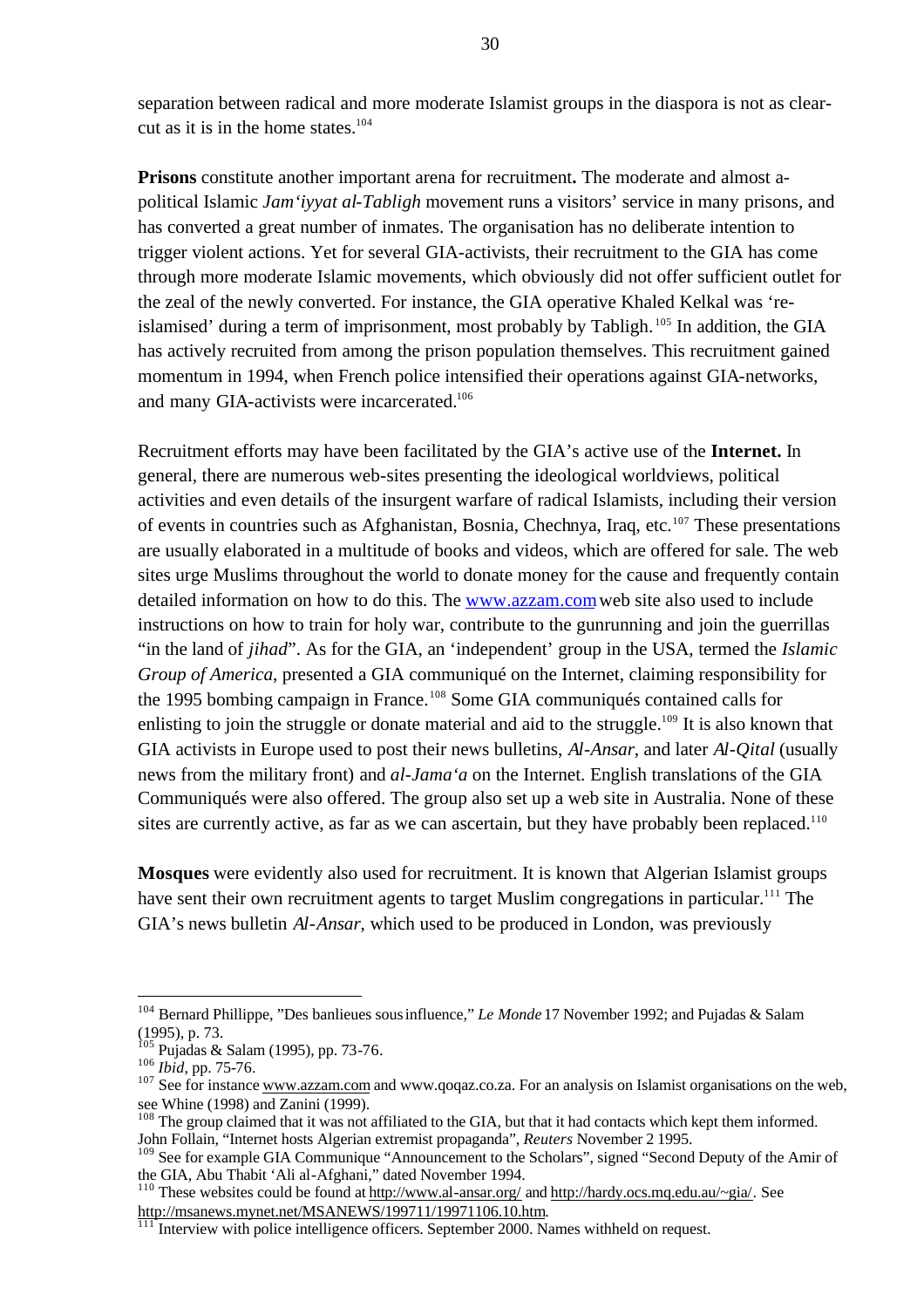distributed outside mosques throughout Europe after Friday prayers.<sup>112</sup> (Apparently because of the strict surveillance in France and Belgium, the *Al-Ansar* news bulletins seem to have been produced in Britain and Sweden and then faxed to the continent. <sup>113</sup>) Finally, GIA-cassettes and videos have been in wide circulation, and these represented an important part of the recruitment strategy.<sup>114</sup>

Less is known about military training of the GIA activists in Europe. It appears that some basic **training** has been provided for prospective recruits in Europe, although more often GIAactivists recruited in Europe have been sent to Afghanistan to undergo military training programmes in Islamist camps there.<sup>115</sup>

#### *French Muslims Recruited to a Moroccan Islamist Group.*

One account of how French Muslim youth were recruited to a North African Islamist insurgent group is offered in the book *David Pujadas & Ahmed Salam, La tentation du Jihad. L'islam radical en France.*<sup>116</sup> It traces the process back to 1989 to a mosque in Orléans, where a group of youngsters was introduced to a man called 'Sa'id'. He was somewhat older than they were, and he impressed them by his manner of speaking. He gradually became their friend and started seeing them on a regular basis. They arranged meetings where he would talk about the 'evil' of Western and secular Arab regimes. Group discipline emerged. Those who were not considered eager enough were reprimanded, but there were also rewards. For instance, Sa'id took his friends on several trips to London. After a while, he encouraged them to join a shooting club. They started with inoffensive air guns. Sa'id would also arrange 'holiday camps', where they exercised shooting, hiking, gymnastics, mountain climbing and martial arts. Gradually, lessons in the doctrine of *jihad* were introduced.

In 1993 Sa'id left some weapons with two of his disciples. He told them that the police was after him and that he needed to hide them. Later, he asked his new disciples to deliver the weapons to some friends in Morocco. This journey was the first of many. The youngsters of the group would hide weapons in their cars and smuggle them to North Africa, effectively making them gunrunners. During one such journey, Sa'id asked two of the youngsters to commit an armed robbery in Casablanca. They refused and were consequently shut out from the group. However, others accepted and were allowed to stay. Sa'id would thus filter those who were not sufficiently committed, and the process approached its end in 1994.

At a camp, Sa'id told the group that they were about to prepare an armed attack in Morocco. Many backed out, but some stayed and were later to participate in a series of armed attacks in Morocco in August 1994. Several of the youngsters were later given death sentences by Moroccan courts, while others were imprisoned in France. The attacks were carried out in cooperation with three similar groups, all consisting of young French Muslims. Some had received military training in Islamist camps in Afghanistan, while a few had fought in the civil war in Bosnia and Algeria.<sup>117</sup> They had also committed several hold-ups in France.<sup>118</sup> The four groups belonged to a Moroccan Islamist organisation, but co-operated with the GIA, and it seems likely that both recruit in similar ways.<sup>119</sup>

<sup>&</sup>lt;sup>112</sup> Jason Benneto, "Islamic exiles 'flocking to safe haven in London'," *Independent* 4 November 1995; and "'Al Ansar', l'hebdomadaire du vendredi," *Le Monde* 23 August 1995.

<sup>113</sup> "Islamic link confirmed in ganster case – magistrate," *Reuters* 2 April 1996.

<sup>114</sup> See for instance Pujadas & Salam (1995), pp. 175-199; "Islamic terror killing videos sold in Britain," *Sunday Times* 26 December 1995, and Julian Nundy, "Algerian Islamic Terrorists Threaten France," *Scotsman* 26 December 1996.

Pujadas & Salam (1995), pp. 127-141; interviews with police intelligence officers. Names withheld on request. See also "Algerian jailed in France over guerrilla training," *Reuters* 4 March 1996.

<sup>116</sup> Pujadas & Salam (1995), pp.107-126.

<sup>117</sup> "Moslem admits 1994 Morocco attacks at Paris trial," *Reuters* 11 December 1995; and Pujadas & Salam (1995), pp. 136-137.

<sup>118</sup> "Paris trial Monday for Moslem fundamentalists," *Reuters* 8 December 1996.

<sup>&</sup>lt;sup>119</sup> Thierry Leveque, "Moslem fundamentalists on trial after Paris blast"; and Pujadas & Salam (1995), p.120.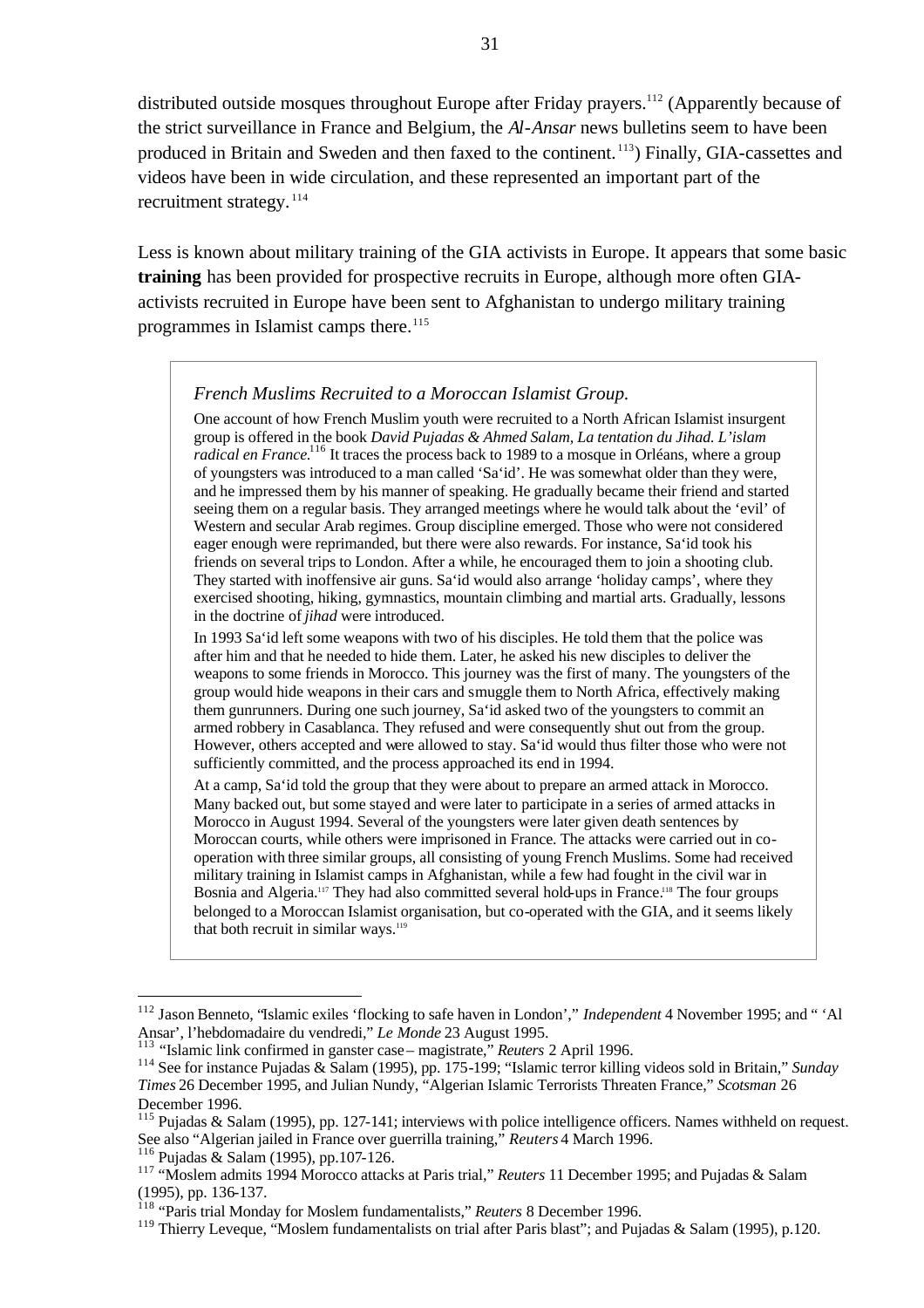#### **4.4 Providing Shelter**

GIA guerrillas on the run from Algerian authorities have used Europe as a shelter area.<sup>120</sup> Activists in the diaspora have been in charge of providing **identification papers, housing and transportation.** <sup>121</sup> During numerous raids against GIA-networks, police have discovered false identity papers, residence permits and passports.<sup>122</sup> French authorities have complained about an increasing tendency for young men of North African origin to "lose" their identity papers.<sup>123</sup> Moreover, there are indications that some GIA-activists have obtained residency in Europe through arranged marriages with women from the diaspora community.<sup>124</sup>

#### *The Chalabi Network in France*

The so-called 'Chalabi-network' in France was uncovered in 1994, and provides an illustrative example of GIA's activities in Europe.<sup>125</sup> The network consisted of three branches, led by Mohamed Chalabi, Mourad Tacine and Mohamed Kerrouche respectively. The latter was probably the leader.<sup>126</sup>

The Chalabi-branch was in charge of recruitment, but it also smuggled arms and other equipment to Algeria.<sup>127</sup> It had set up a youth club, which offered children homework aid, leisure activities, holiday trips to ski resorts, etc. It also offered financial aid to disadvantaged families. The finances came from legal business, but also from sale of forged documents, heroine and arms. Mohamed Chalabi was an experienced criminal, who had been re-converted to Islam during imprisonment. He had been convicted of drug dealing, robbery and violence.

Mourad Tacine's branch was in charge of forging documents and sheltering activists on the run.128 Mohamed Kerrouche's branch was engaged in fundraising and collected money from people in mosques. It also smuggled arms, possibly under the cover of a legal export firm. Mohamed Kerrouche was in charge of the network's international contacts, which expanded to Belgium, Germany, Great Britain, possibly also Italy and Canada, and of course Algeria.<sup>129</sup>

#### **4.5 Public Relations and Propaganda**

Public relations are extremely important for all insurgent movements, not only as part of their efforts to obtain international recognition for their claim to power, but perhaps more

<sup>&</sup>lt;sup>120</sup> See for example "Police Arrest 35 in Antiterrorist Raids," *AFP* 10 May 1996 via *FBIS* (FBIS-TOT-96-016-L); "Police arrest 22 in anti-terrorism swoop in Italy," *Reuters* 7 November 1996*;* Mark John, "German police hold Algerian in Moslem rebel probe," *Reuters* 10 September 1997; and "GIA chief Zouabri's brother seeks asylum in Britain," *BBC Monitoring Summary of World Broadcasts* 24 February 1999.

 $121$  Pujadas & Salam (1995), p. 134.

<sup>122</sup> "Belgium, Base Camp for Islamic Terrorists," *La Libre Belgique* 2 March 1995, via FBIS (FBIS-WEU-95- 042); "Spain police break up Armed Islamic Group network," *Reuters* 9 April 1997; and Acacio Pereira, "Trois réseaux de soutien aux islamistes algériens," *Le Monde* 1 September 1998.

<sup>123</sup> John Follain, "Terrorism experts fear new violence in France," *Reuters* 4 August 1996.

<sup>124</sup> Pujadas & Salam (1995), p.79.

<sup>&</sup>lt;sup>125</sup> 138 persons associated with the networks were charged by French prosecution authorities. They spent an average of 14 months in custody. However, only 24 persons were convicted, and out of these, four have been acquitted by appeal. See Jon Henley, "Lawyers attack French 'show trials of Islamists'," *Guardian* 22 January 1999; and "La cour d'appel de Paris a relaxé quatre membres du 'réseau Chalabi'," *Le Monde* 31 March 2000. <sup>126</sup> Kerrouche's 'war name' was *Salim*, thus the groups are also known as *the Salim-network*.

<sup>127</sup> Pujadas & Salam (1995), pp. 156-166.

<sup>128</sup> Acacio Pereira, "Trois réseaux de soutien aux islamistes algériens", *Le Monde* 1 September 1998.

<sup>129</sup> Alister Doyle, "France cracks down on Algerian Islamic militants"*, Reuters* 8 November 1994.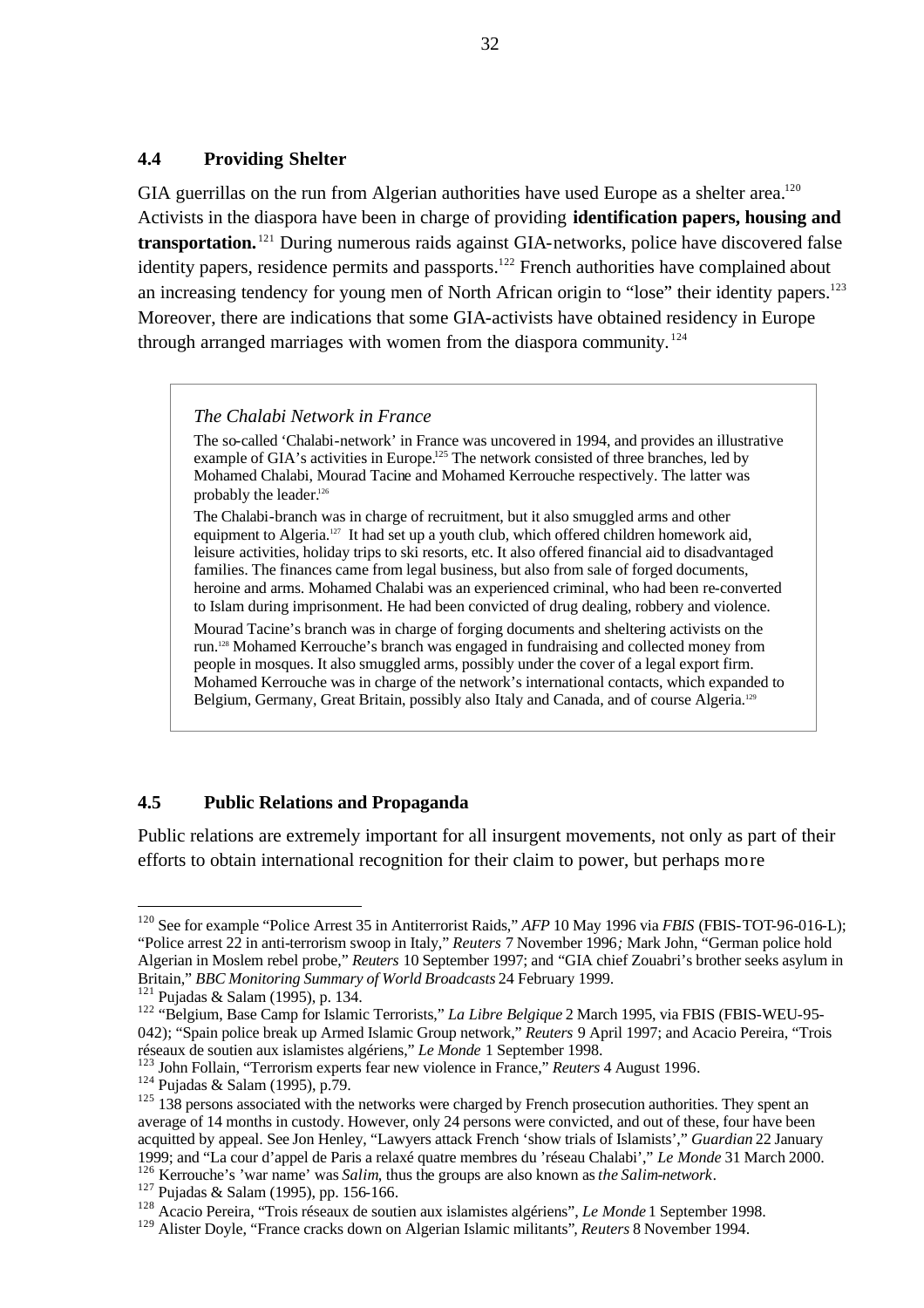importantly to justify the use of violence in the civil war. The GIA form no exception to this rule, despite the frequent assertion that radical Islamists do not care about international opinion. <sup>130</sup> According to one of the founders of the FIS 'Abd al-Baqi Sahrawi, "the Mudjahideen must [...] expose the junta and its injustice inflicted upon people in newspaper, colloquia and international forums."<sup>131</sup>

The GIA communiqués, which were widely distributed in Europe and the USA inter alia by sending them to news agencies,<sup>132</sup> explained in great length their armed operations in Algeria, justifying their use of violence.<sup>133</sup> These communiqués and newsletters were not only intended for the Muslim Algerian diaspora community in the West, but also for Western public opinion. Several communiqués were styled as open letters, addressing "all Muslims world-wide" and "the Western conscience". The GIA was obviously very unhappy about the way Western media presented them. Several communiqués aimed at "enlighten […] the Muslim public opinion and immuniz[ing] it against falling victim to the oppressive regime's local media publicity [sic] and its extension in world media."<sup>134</sup> In excruciating detail the communiqués justify GIA's use of violence; it was not "launching blind terror" as portrayed in the Western media. Only collaborators and aides to the regime were executed, and "even then, punishment does [only] come after repeated warnings."<sup>135</sup> Through its numerous communiqués the GIA wanted to "expose the world silence to the horrible crimes perpetrated by all institutions of this regime".<sup>136</sup>

The secrecy of the GIA and its extreme ideology made it difficult to wage an effective media campaign in exile. Due to its differences with the FIS, the GIA representatives in exile at some point "refuse<sup>[d]</sup> to acknowledge the presence of the FIS leadership in exile".<sup>137</sup> Probably for security reasons, the GIA activists in the diaspora also declined to appear publicly, and confined themselves to speaking only within the framework student conferences in Europe and the US, or at special Islamic gatherings.<sup>138</sup> Some GIA leaders were also sceptical of the value

l

<sup>&</sup>lt;sup>130</sup> See for example the discussion on the 'new' religious terrorism in Hoffman (1998) and (2001).

<sup>&</sup>lt;sup>131</sup> "Algeria Enters a New Djihad: Interview with with Shaikh Abdel Baki Sahraoui," *al-Munkidh* July 1993, http://www.library.cornell.edu/colldev/mideast/algeria.htm#Essays

 $\overline{2}$  See for example, AFP, 15 January 1995.

<sup>&</sup>lt;sup>133</sup> See for example *GIA Communique* "Announcement : Call for Scholars, Jihad News", November 1994, signed Second Deputy of the Amir of the GIA Abu Thabit Ali al-Afghani; *GIA Communique* 11 January 1995, signed Abu 'Abd al-Rahman Amin, Amir of the Mujahidin in Muslim Algeria; *GIA Communique* 9 February 1995, signed Amir of the "Signatories in Blood" Battalion Ibrahim Abu 'Ubaydah (very detailed on the armed operations inside Algeria); *GIA Communique* No. 43 18 April 1996 and No 44 21 May 1996(on the kidnapping and subsequent execution of the French Monks), both signed Abu 'Abd al-Rahman Amin, Amir of the Mujahidin in Muslim Algeria; *GIA Communique* "On the Battle Operations of the Soldiers of Umar Ibn al-Khattab," dated 28 May 1996; *Al-Qital Newsletter* No 32 (April-May 1996); *Al-Qital Newsletter* No.33/34, dated 6 and 20 May 1996; and *Al-Qital Newsletter* No.35 (June-July 1996).

<sup>134</sup> *GIA Communique* 11 January 1995, signed Abu 'Abd al-Rahman Amin, Amir of the Mujahidin in Muslim Algeria

<sup>135</sup> *Ibid*

<sup>&</sup>lt;sup>136</sup> GIA Communiqués were evidently very preoccupied with this issue: "We want to convict in this call the silence of 'Democracy' preachers and worshippers, and those who advocate Human Rights and others who sing the songs of intolerance [sic!] and people's freedom, we convict their silence for the crimes of the regime, and convict their un-conditional support for the regime in oppressing and killing civilians, and their denial of the Muslim people to live freely under Islam."*Ibid*

<sup>&</sup>lt;sup>137</sup> "The Army 'Orders' the Boycotters to Attend and the FIS Confronts the Defiance of the GIA(in Arabic)," *Al*-*Wasat* 30 January 1994.

<sup>&</sup>lt;sup>138</sup> "The Army 'Orders' the Boycotters to attend and the FIS Confronts the Defiance of the GIA (in Arabic)," *Al*-*Wasat* 30 January 1994*.*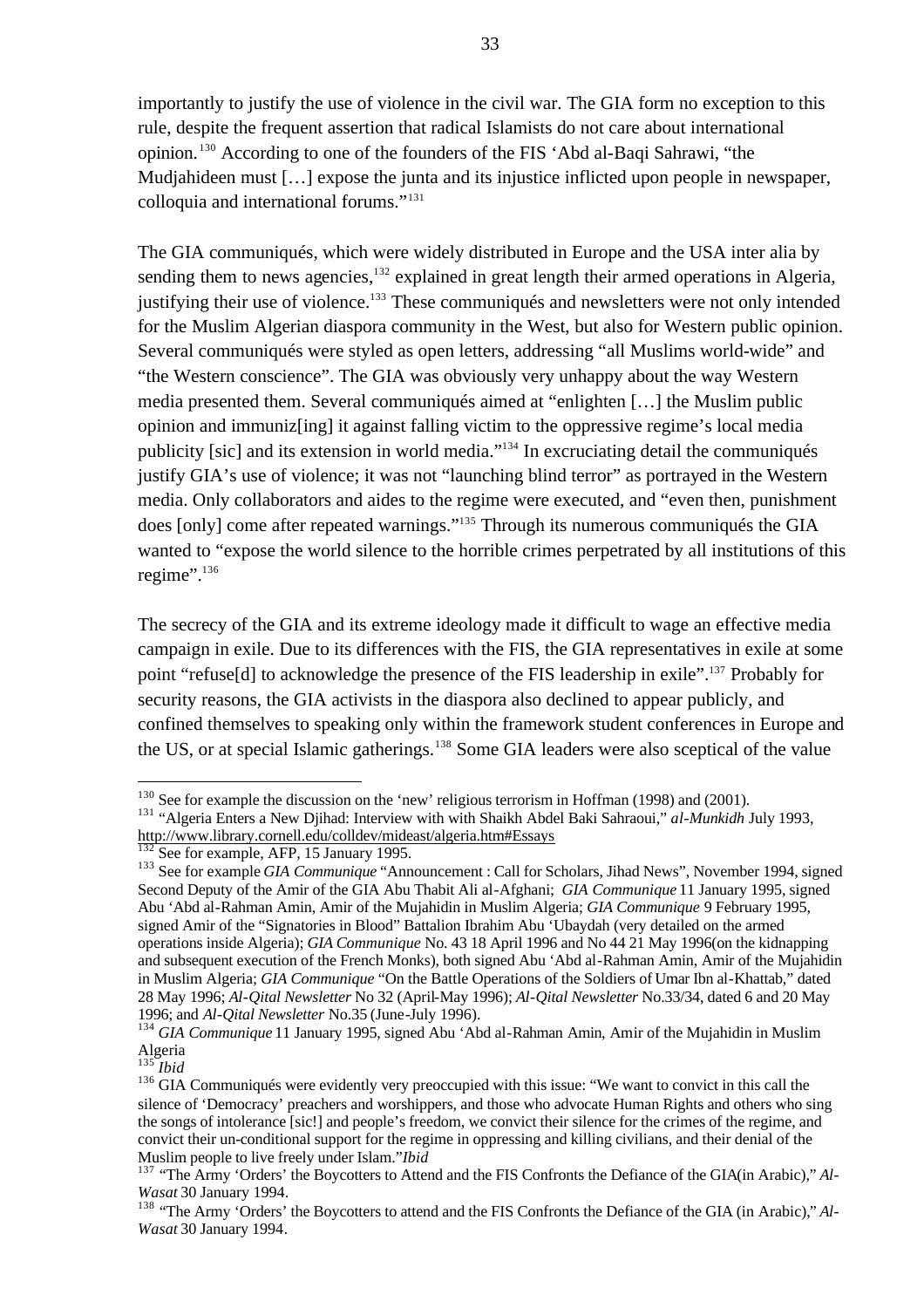of media coverage.<sup>139</sup> Needless to say, due the cruel atrocities attributed to the GIA in Algeria, the group's public relation efforts in Europe were wholly inadequate to sway Western opinion to its side.

#### **4.6 Frictions with Sanctuary State**

The survey of GIA's activities in Europe that we have provided above suggests a fairly consistent policy of maximising the benefits of GIA's relative freedom of action in Europe and the existence of a potentially supportive diaspora community, in order to further the insurgency in Algeria. The heavy emphasis on insurgency-support activities, including fundraising, recruitment, shelter, arms smuggling, and some public relations efforts, is significant. Yet the mere involvement in these activities raises the costs of maintaining the sanctuary, especially the involvement in illegal activities, such as drug dealing and armed robberies. As a result, frictions with the host states increase over time. Turning to coercion/deterrence through the use of violence is very costly, however, and must be applied extremely selectively. As long as sanctions applied against these activities target individual crimes rather than the entire GIA network, the incentives to change insurgent strategies vis-àvis the host countries remained low. The rising costs can be partly offset by exercising more restraint, such as turning towards less sensitive support activities. This appears to be have been GIA's strategy for most European countries apart from France and Belgium as we shall see below.

#### **5 EXPLAINING THE SHIFT TO VIOLENCE**

 $\overline{a}$ 

The GIA has undertaken a number of violent attacks and armed operations in Europe during the 1990s, which have had a critical effect on insurgent - host country relations. How can armed operations by insurgents against sanctuary states be explained? The use of violence suggested a shift in GIA sanctuary strategy from restraint to coercion/deterrence, or worse, a shifting perception of Europe from sanctuary to enemy territory. The GIA Communiqués may have reinforced the impression that the latter was happening. A Communiqué stated in January 1995 that "the Mujahidin consider anyone aiding the oppressive regime an enemy of Allah [...] and as a result he/she becomes a military target".<sup>140</sup> A literal interpretation of such statements may be misleading, however, because it overestimates the insurgents' willingness to take on new targets. Let us first take a look at the extent of the violence perpetrated by the GIA in Europe.

In the period 1994-95, the GIA changed its strategy in Europe. Diaspora cells no longer acted exclusively as support networks, but also performed a number of terrorist operations on European soil. Mainly two countries were affected; France and Belgium, but the extent of GIA armed operations in these countries varied greatly, as we shall see below.

<sup>&</sup>lt;sup>139</sup> "In the first press meeting since its foundation two years ago: The Armed Islamic Group in Algeria reveals to 'al-Wasat' its plans and goals (in Arabic)," *al-Wasat* 30 January 1994.

<sup>140</sup> *GIA Communique* 11 January 1995, signed Abu 'Abd al-Rahman Amin, Amir of the Mujahidin in Muslim Algeria.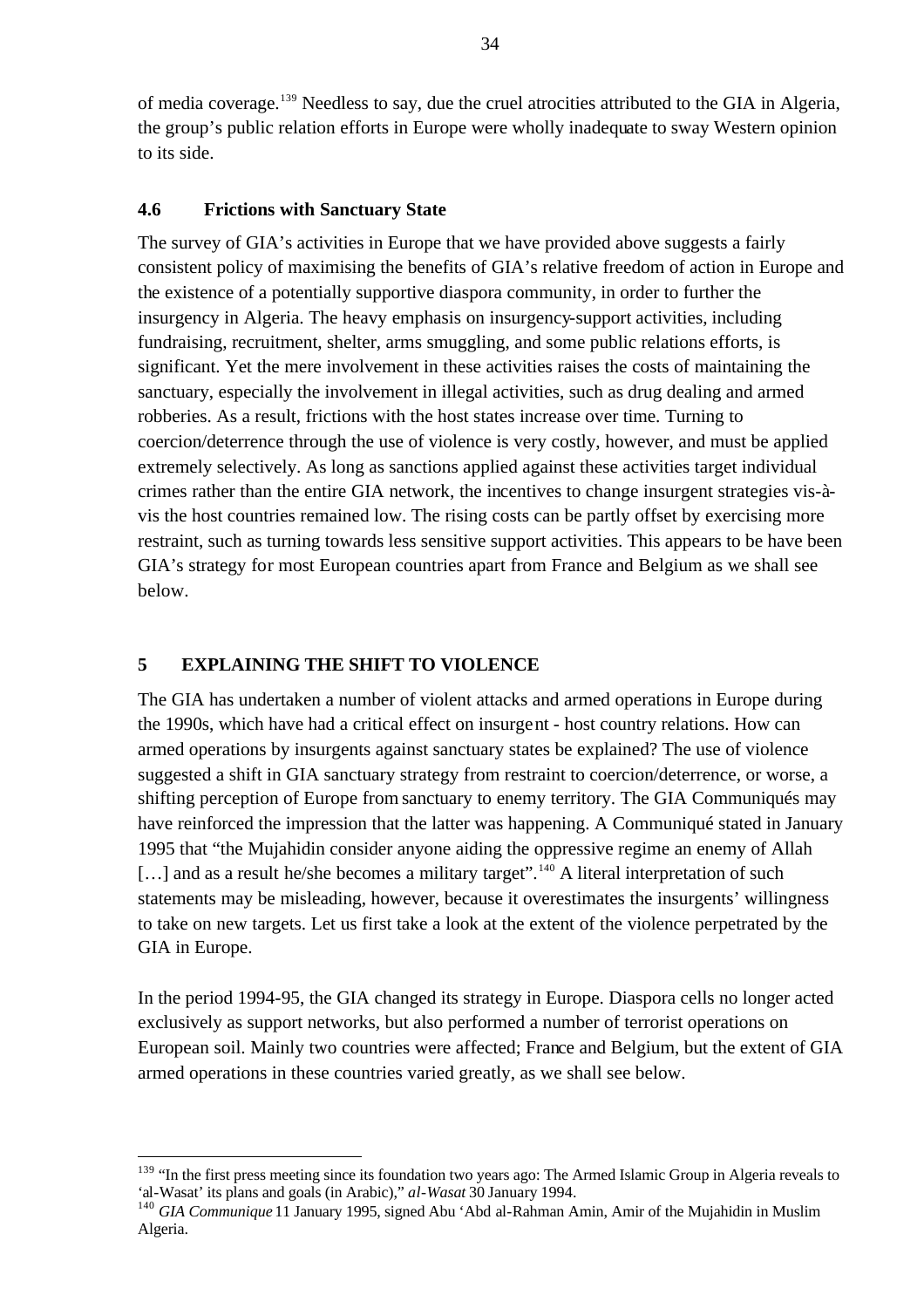#### **5.1 Operations in Belgium**

There is little doubt that the GIA was particularly active in Belgium, which had a considerable and politically active Algerian diaspora of more than 10,000 people, and a much larger, and potentially sympathetic Moroccan diaspora.<sup>141</sup> Below is a compilation of reports of GIA involvement in acts of violence or threats in the second half of the 1990s.

> *Violence and Threats Attributed to the GIA in Belgium 1995 - 1999 including acts in which GIA involvement is suspected, but not confirmed.*

- In January 1995, alleged GIA-members sent a threatening letter to Belgian newspapers, claiming that they had placed a bomb under one of the Prime Minister's cars. They demanded that the European Union cut its diplomatic ties with Algeria. Police searched the cars, but found no bomb.<sup>142</sup>
- In August 1995, there were bomb threats against three railway stations, as well as the airport in Brussels.<sup>143</sup>
- In December 1995, a policeman was seriously injured during a car chase, as a grenade was thrown from the car he was pursuing. The car allegedly contained two Bosnians and a Moroccan, all GIA members. The episode resulted in the uncovering of a GIAnetwork smuggling weapons between Belgium and Luxembourg.<sup>144</sup>
- In January 1996, Belgian police discovered a car full of explosives during a routine control. The two Algerians in the car started shooting at the police, and thus managed to escape.<sup>145</sup>
- In March 1998, when Belgian police raided a GIA-safehouse in Brussels, its occupants became involved in a shoot-out with the police.<sup>146</sup>
- In June 1999, alleged GIA-members made new threats against the Belgian government. They demanded that imprisoned Islamists be released, and that previously expelled activists be allowed to return.<sup>147</sup> The government was given a 20 days' deadline to meet the demands, or else, there would be "massacres where throats will be slashed and churches and other buildings destroyed".<sup>148</sup> When the deadline expired, nothing happened, however.<sup>149</sup>
- In October 1999, a man who claimed to represent the GIA made a bomb threat against the subway system in Brussels.<sup>150</sup>

The episodes above underline the tactical nature of the GIA-perpetrated violence. The shootouts were the result of GIA-activists trying to escape detainment and the threats, which were not followed up, came mainly in response to large-scale arrests of GIA-members. For instance, the bomb threats against the railway stations may be connected to the recent exposure of an important support network, engaged in gunrunning, fundraising, document forgery and

<sup>&</sup>lt;sup>141</sup> For figures on the size of the Muslim diaspora in Belgium, see Vertovec & Peach (1997), p.17.

<sup>142</sup> "Hardline Algerian group threatens Belgian PM," *Reuters* 18 January 1995.

<sup>143</sup> Bert Lauwers, "Minister says Belgium not target for GIA attacks"*, Reuters* 29 August 1995.

<sup>144</sup> "Belgians arrest Algerian Islamic Militants," *BBC* 6 March 1998; "Arrested GIA Terrorist Suspects of Bosnian nationality," *AFP* 4 April 1996, via *FBIS* (FBIS-TOT-96-014-L); "Trial of alleged Algerian Islamists opens in Belgium," *BBC Monitoring Summary of World Broadcasts* 22 November 1999; "Police Regret Netherlands Freing GIA Suspect," *La Libre Belgique* 20 June 1996, via FBIS (FBIS-TOT-96-019-L).

<sup>&</sup>lt;sup>5</sup> "Stumbling onto a terrorist network," *Asia Intelligence Wire/Asia Times* 5 February 1996.

<sup>146</sup> Douglas Hamilton, "GIA suspect keeps Belgian police at bay"*, Reuters* 6 March 1998.

<sup>147</sup> "Belgium police probe holiday terror threat," *Reuters* 20 July 1999.

<sup>148</sup> "Belgium studying Algerian rebel threat," *Reuters* 27 June 1999.

<sup>149</sup> "Belgian GIA 'bloodbath' deadline arrives quietly," *Reuters* 15 July 1999*.* 

<sup>150</sup> "Gendarmes Look for GIA Parcel Bomb in Brussels Subway", *Antwerp De Financieel – Economische Tijd* 20 October 1999, via FBIS (FBIS-WEU-1999-1020).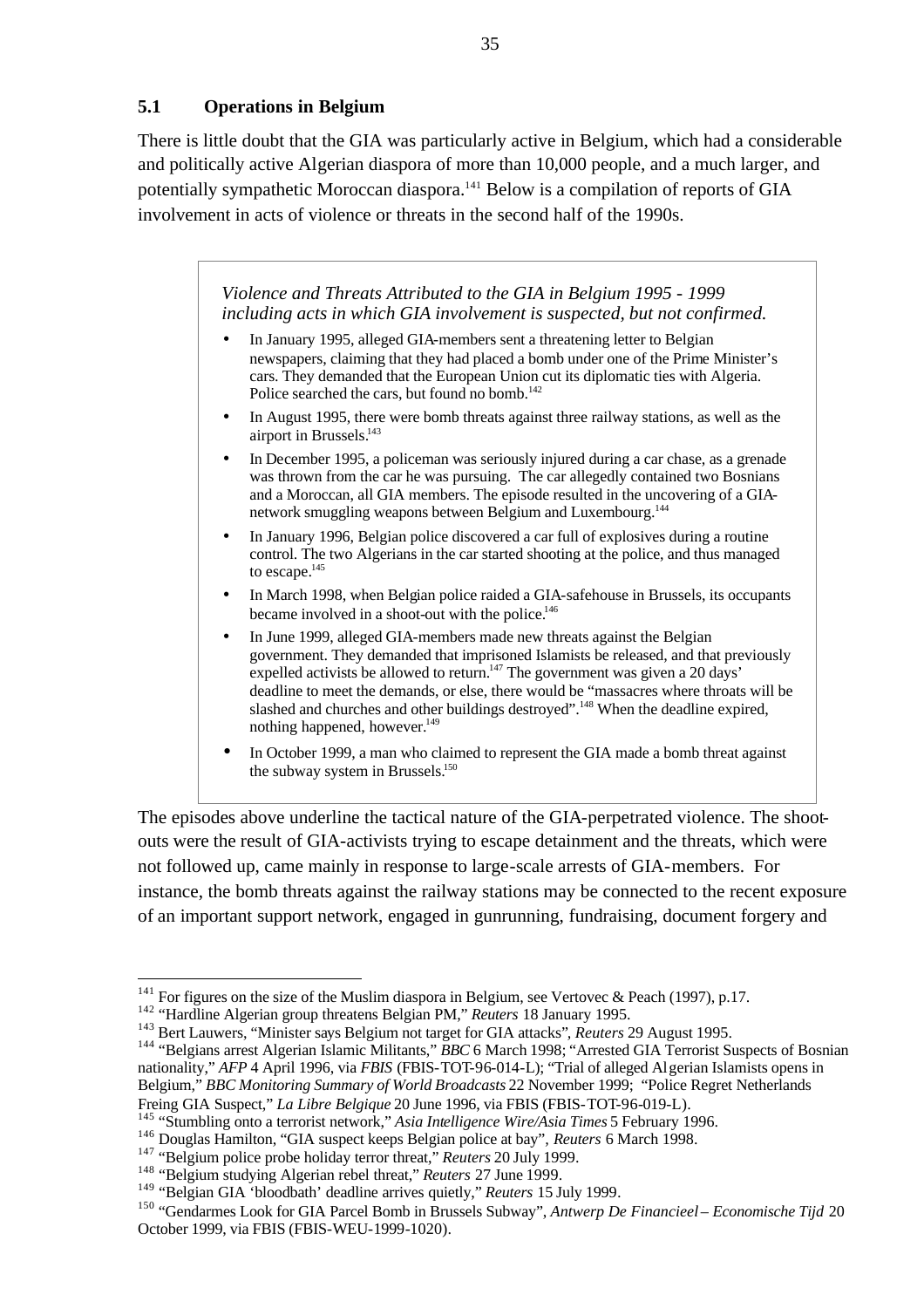trade with stolen property, <sup>151</sup> which was probably led by former FIS-representative Ahmed Zaoui.<sup>152</sup> The network was uncovered in March 1995, as a result of information received from French intelligence. Moreover, the massacre threats in 1999 occurred just after the GIAactivists that were captured in March 1998 had been convicted.<sup>153</sup> At the time, Belgian authorities were negotiating their extradition with France, and the threats may have been an effort to prevent the extradition. <sup>154</sup> This would indicate that GIA considered Belgium to be different from France, where a long-term terror campaign was launched. The threats to coerce Belgium and the EU to sever ties with Algeria, if indeed issued by GIA, were not followed up. We will therefore argue that the GIA still considered Belgium a 'sanctuary', not 'enemy territory', but **a policy of 'coercion/deterrence' was applied on a tactical level.** It reflected increased frictions with the Belgian authorities and forced the GIA to turn to violence to defend its support infrastructure. The costs of maintaining the sanctuary had risen. As its former policy of restraint apparently no longer worked, the GIA faced the difficult choice between abandoning the sanctuary and transferring to a new and less useful sanctuary or employing a strategy of coercion/deterrence against the Belgian host state. The value of the sanctuary in Belgium where a substantial Algerian diaspora was located and its proximity to the important Islamist networks in France favoured a policy of maintaining the sanctuary, despite the risks involved. Yet the GIA was careful to avoid an all-out war on Belgium.

#### **5.2 Operations in France (1994-95)**

Apparently, towards the end of 1994, the GIA changed its strategy towards France from *restraint* to *deterrence/coercion* on a strategic level, and began planning a sustained campaign of terrorist attacks in the host country. The GIA had long warned that this might happen to France, "the mother of Evil",<sup>155</sup> because of French economic and military support for the Algerian government. A GIA communiqué in January 1995 noted that "France has now become a full partner in genocide by paying mercenaries and rewarding its agents and financing arms deals."<sup>156</sup> Many of the GIA communiqués and newsletters from the "Theatre of Operation: Algeria" stressed that the Algerian regime received military aid from outside. The use of foreign helicopters and newly imported combat aircrafts (MiG-25) "which were never seen before"<sup>157</sup> was noted and obviously feared by the GIA guerrillas, who frequently reported that the Algerian government forces shelled rebel-held villages, even using napalm. The military aid, especially Tunisian and French counter-insurgency expertise, was a source of

<sup>151</sup> "GIA Communiqué warns Belgian Government after Arrests; Minister plays down risk," *BBC Monitoring Summary of World Broadcast* 6 March 1995; "Algerian FIS Demands Belgium Release Official," AFP 8 March 1995, via FBIS (FBIS-WEU-95-046); and "Appeals start Monday against Belgian GIA verdicts," *Reuters* 5 November 1995.

<sup>&</sup>lt;sup>152</sup> Shaykh Ahmad Zaoui was first acquitted, then convicted by Belgian courts. He has denied being a member of GIA. See "Belgian court convicts suspected GIA-leader," *Reuters* 20 November 1995.

<sup>153</sup> "Belgian court convicts 8 linked to Algerian group," *Reuters* 14 May 1999.

<sup>154</sup> "Belgian authorities take Algerian Islamists' threat very seriously," *Reuters* 27 June 1999.

<sup>&</sup>lt;sup>155</sup> The term was used in *GIA Communique* No 44 21 May 1996 (on the execution of the French Monks), signed Abu 'Abd al-Rahman Amin, Amir of the Mujahidin in Muslim Algeria.

<sup>156</sup> *GIA Communique* 11 January 1995, signed Abu 'Abd al-Rahman Amin, Amir of the Mujahidin in Muslim Algeria.

<sup>157</sup>*Al-Qital Newsletter* No.33/34, dated 6 and 20 May 1996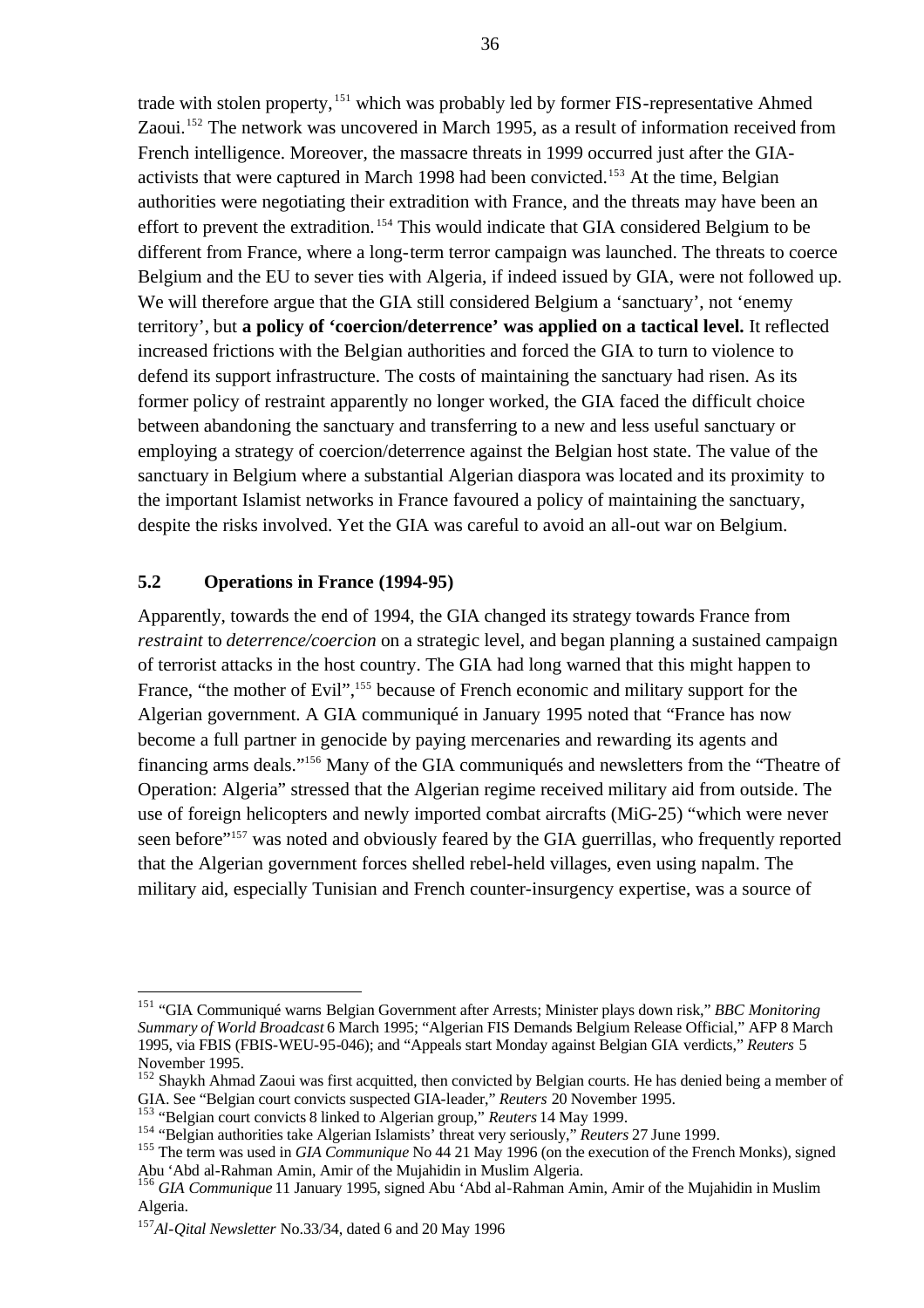much concern.<sup>158</sup> In late 1994, information on extensive French military aid to the Algerian regime leaked to the press and confirmed what the Algerian Islamist insurgents had claimed.<sup>159</sup>

The first GIA operation on French soil occurred on Christmas Eve 1994, when Algerian GIAactivists hijacked an Air France plane in Algiers. Three hostages were killed, before the plane was directed to Marseilles with 180 hostages onboard. The three victims were an Algerian policeman, a French and a Vietnamese diplomat. Most of the passangers were French citizens. The hijackers demanded that the plane continued towards Paris, allegedly to hold a press conference. However, French authorities received information indicating that their real intention was to blow up the airplane over Paris. They therefore decided to storm the aircraft. All four hijackers were killed, while some of the hostages and police officers were injured. The next attack occurred on 11 July 1995, as shaykh 'Abd al-Baqi Sahraoui, a prominent member of the now contending Islamic Salvation Front (FIS), was killed in a Paris mosque. His name had appeared on a 'death list' issued by the GIA the previous day. The terror campaign reached a climax between 25 July and 17 October 1995, when the GIA performed a series of bombing operations inside France, killing 10 people and injuring more than 200. The most frequent targets were subways, but there were also strikes against outdoor markets, a Jewish school, a high-speed train and the *Arc de Triomphe*. Below is a list of attacks, attributed to the GIA, in the second half of 1995.

*GIA Perpetrated Violence in France July-November 1995 including attacks in which GIA involvement is suspected, but not confirmed.*

- On 25 July a bomb exploded at the St. Michel subway station in Paris. 10 people were killed and 86 were injured.
- ß On 17 August a bomb exploded near the Arc de Triomphe. 17 persons were injured.
- ß On 26 August a bomb was found at a high-speed railway track north of Lyon. The bomb was defect and did not explode.
- ß On 3 September a small bomb exploded at an outdoor market in Paris. 4 people were injured.
- ß On 4 September a bomb was found in a public toilet near a market south of Paris. Police disarmed the bomb.
- ß On 7 September a car bomb exploded outside a Jewish school in Lyon, hosting some 700 children. The bomb was set to burst as the pupils came out of the building, but luckily, the school's clock was slow. Nonetheless, 14 others were injured.
- On 6 October a bomb exploded outside the Maison Blanche subway station near Paris.
- On 17 October a bomb exploded on a suburban train in Paris. 29 people were injured, 5 of them seriously.<sup>160</sup>
- On 5 November the GIA planned to bomb an outdoor market in Lille. However, the police managed to expose the plans. 10 people were arrested.<sup>161</sup>

<sup>158</sup> See for example *Al-Qital Newsletter* No. 33/34 6 and 20 May 1996 and "Tunisian Security Officer Arrested in Algeria," *IslamReport* (American Islamic Group) 23 January 1996.

According to a report from late 1994 it has included helicopters, night-sight equipment for aerial surveillance and other equipment needed for the Algerian regime's counter-insurgency campaign. In addition, there has reportedly been extensive intelligence sharing between Algers and Paris. Information about this co-operation is scarce, and much of French military assistance to Algeria is stated to be covert, although France has acknowledged the sale of some 9 Ecureuil helicopters to Algeria, ostensibly for "civilian purposes". See Robert Fisk, "France Supplies Covert Military Aid," *The Irish Times* 28 December 1994,

*http://link.lamic.utexas.edu/menic/utaustin/course/oilcourse/mail/france/0005.html.*

<sup>&</sup>lt;sup>160</sup> "Paris metro blast is eight bomb attack in France," *Reuters* 17 October 1995.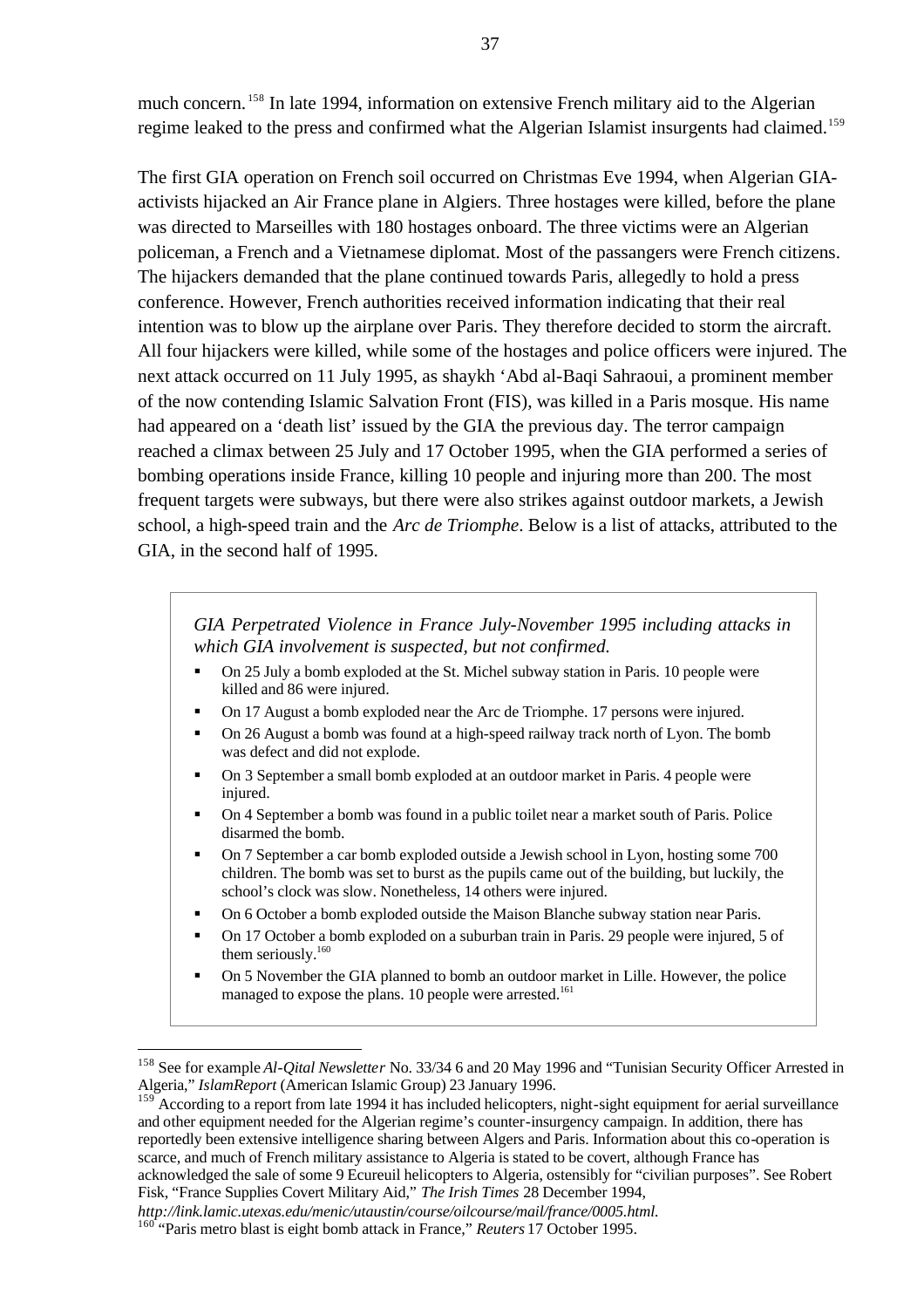Police sources believe that the bombing campaign had been planned from abroad, mainly from Algeria, but also from Great Britain, where the GIA's European Headquarters reportedly was situated.<sup>162</sup> GIA-leaders in Belgium and Italy may also have been involved.<sup>163</sup> The GIA in Algeria had sent Boualem Bensaïd to co-ordinate the campaign. His mission was to recruit members, activate 'sleeping GIA cells' and select suitable sites for attacks. He created two or three cells, in Vaulx-en-Velin, Lille and possibly one in Chasse-sur-Rhône.<sup>164</sup>

#### 5.2.1 GIA Cells in Vaulx-en-Velin, Lille and Chasse-sur-Rhone.

The group in Vaulx-en-Velin seems to have been one of the most active GIA cells in France. Its leader, Khaled Kelkal was born in Algeria, but grew up in France and held French citizenship. He spent the winter 1994-95 in Algeria, probably participating in the GIA guerrilla warfare.<sup>165</sup> On 29 September 1995, he was killed in a shoot-out with French police.<sup>166</sup> His fingerprints had been found on a defect bomb at a high-speed railway track. The gun that killed Shaykh Sahraoui was also found in his hide-out.<sup>167</sup> He seems to have been involved in other operations, too, including the bombings of the St. Michel subway station<sup>168</sup> and of the Jewish school in Lyon.<sup>169</sup> Kelkal was probably involved in gunrunning for the GIA. Finally, he took part in a shoot-out with the police in Bron on 15 July, as he tried to force a police roadblock, resulting in the injuring of 4 policemen.<sup>170</sup> His childhood friend, Karim Koussa, has since been convicted of participation in two of these attacks, i.e. the shoot-out in Bron and the attempted bombing of a high-speed train.<sup>171</sup> Neither Kelkal nor Koussa were known to be Islamists beforehand, despite surveillance of such groups by the French intelligence.<sup>172</sup>

<sup>161</sup> Sandrine Briclot, "French police say they foil street market bombing," *Reuters* 2 November 1995.

<sup>&</sup>lt;sup>162</sup> After the bombing campaign, London-police raided the apartment of Rachid Ramda, an editor for the news bulletin *al-Ansar* (close to the GIA and probably representing it). They found several communiqués from GIA's "Foreign Affairs Committee", containing orders to the GIA operatives in France. Moreover, the operatives' leader (Bensaid) allegedly called Ramda several times during the campaign, in order to report about the operations. Finally, police found several receipts, indicating that Ramda transferred a large amount of money to one of the terrorists just prior to the campaign. There have also been reports that Rachid Ramda had received some of the money from Usama Ben Laden. See Gattegno & Inciyan, "N'écoutez personne d'autre que le chef du GIA," *Le Monde* 17 January 1996; Thierry Leveque, "Algerian targeted in probe of Paris train bombing," *Reuters* 4 July 1997; and Mickolus (1997).

<sup>163</sup> Gattegno & Inciyan, "L'enquête sur les attentats rélève l'architecture des réseaux du GIA", *Le Monde* 17 January 1996.

<sup>164</sup> Philippe Broussard, "Atttentats de 1995: fin d'une partie de l'instruction," *Le Monde* 8 February 1999. <sup>165</sup> Pujadas & Salam (1995), p. 22.

<sup>166</sup> Mary Dejevsky, "Terror suspect killed by police in shoot-out", *Independent* 30 September 1995.

<sup>167</sup> Gattegno & Inciyan, "L'enquête sur les attentats rélève l'architecture des réseaux du GIA," *Le Monde* 17 January 1996.

<sup>&</sup>lt;sup>168</sup> Acacio Pereira, "Les membres présumés du commando lyonnais se présent en copains d'enfance unis par l'islam," *Le Monde* 12 June 1999.

<sup>169</sup> The bomb was made according to a typical GIA 'recipe' and it occurred in Lyon, his 'area of responsibility'. See Robert Pratta, "Car bomb hurts 14 at French Jewish school in Lyon," *Reuters* 7 September 1995.

<sup>&</sup>lt;sup>170</sup> See Acacio Pereira, "L'ancien chef de la police antiterroriste défend devant la cour d'assises le travail des enquêtuers," *Le Monde* 16 November 2000; and "Boualem Bensaïd condamné à 30 ans et Karim Koussa à 20 ans de reclusion," *Le Monde* 17 November 2000.

<sup>171</sup> "Boualem Bensaïd condamné à 30 ans et Karim Koussa à 20 ans de reclusion," *Le Monde* 17 November 2000. <sup>172</sup> Pujadas & Salam (1995), pp. 23-24.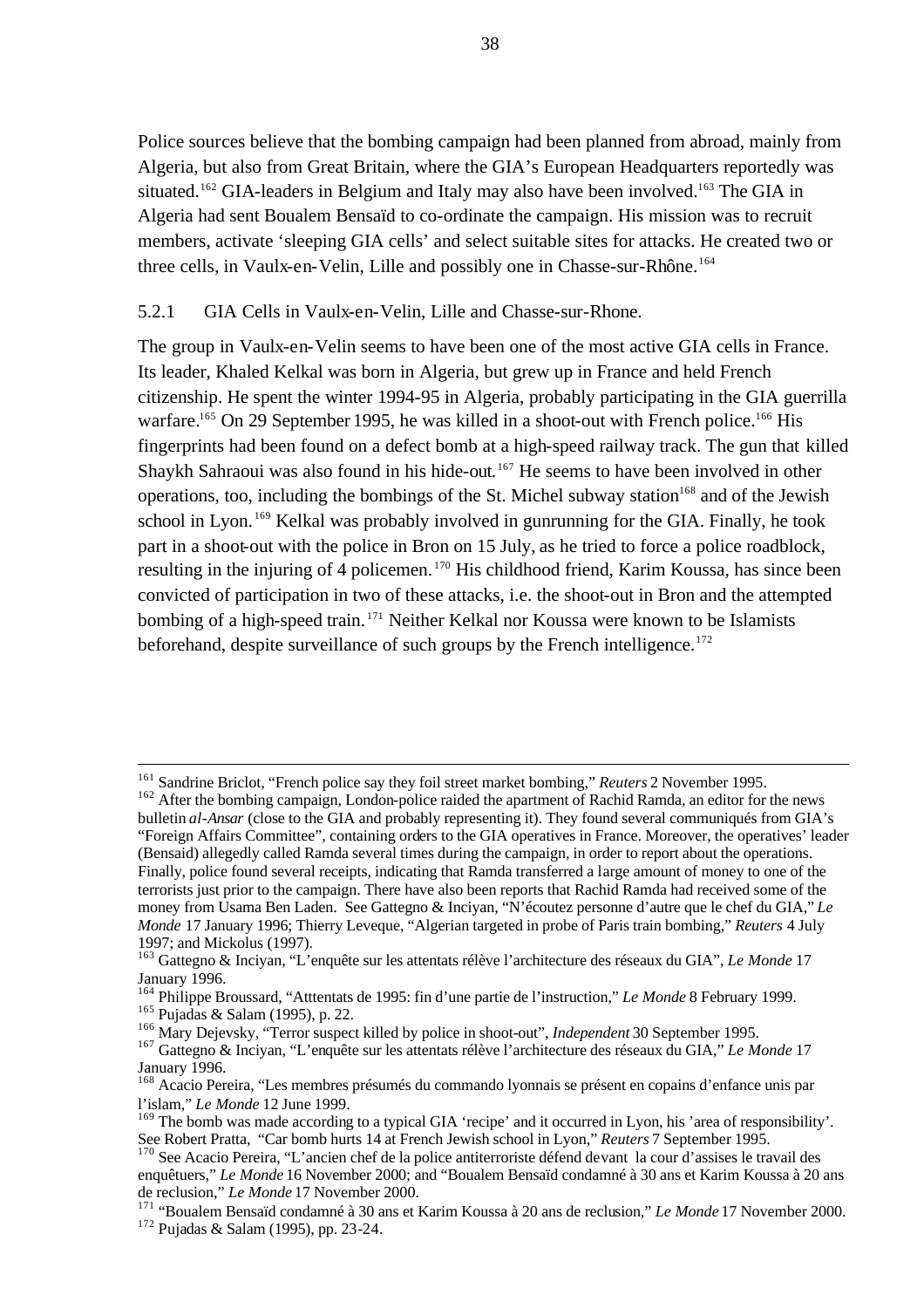The GIA cell in Lille had reportedly been involved previously in gunrunning to Algeria.<sup>173</sup> Bensaïd was its current leader. The group was uncovered as his name appeared in Kelkal's address book. At first, this cell probably functioned mainly as an "auxiliary network" for the group in Vaulx-en-Velin, manufacturing most of their bombs. (An Algerian GIA-agent called Ali Belkacem probably produced most of the bombs, while receiving help from Mohamed Drici and Ali Ben Fattoum.)<sup>174</sup> Nonetheless, Kelkal's group may have produced some bombs themselves, following instructions from a GIA-video.<sup>175</sup> After the police uncovered the cell in Vaulx-en-Velin, the Lille group seems to have assumed a more active role. For instance, an Algerian GIA-agent called Ali Belkacem later confessed that he took part in the 6 October bombing of a subway station and the 17 October bombing of a suburban train, while Boualem Bensaïd's fingerprints were found on the bomb at Maison Blanche. However, Belkacem had probably also participated in the assassination of shaykh Sahraoui, and Bensaïd has recently been convicted for participation in the high-speed train attack (his fingerprints were found on the bomb). Moreover, even if the circumstances of the St. Michel operation are not solved, there are strong indications that Bensaïd was actively involved there as well.<sup>176</sup> Although some have claimed that the Algerian regime may have been behind some of the bombings<sup>177</sup>, there can be no doubt that the GIA was the key actor in the bomb campaign. For the operations not mentioned above, the GIA has either claimed responsibility (for instance for the Arc de Triomphe bombing) or/and police technicians are convinced that the bombs were produced by the GIA.

It has not been proven that the group in Chasse-sur-Rhône took part in the bombing campaign. However, 36 of its members have been convicted by French courts for assisting GIA-activists with shelter, false documents, money, recruitment, training, transportation and/or weapons.<sup>178</sup> The group's leader, Safe Bourada, a former activist for the French Socialist Party, has admitted that he had been introduced to Bensaïd and Kelkal.<sup>179</sup> Two French Muslim converts, David Vallat and Joseph Jaime, were important members of the group. For instance, David Vallat may have provided Boualem Bensaïd with a false visa, so that he could come to France.<sup>180</sup> He also stole weapons for the GIA together with Jaime and the cell seems to have planned a bombing attack on a fuel depot in Isère.<sup>181</sup> Some members are believed to have undergone paramilitary training in Afghanistan and Bosnia.<sup>182</sup> Most are born in France, of North African parents. Many of them have denied membership in the GIA.

<sup>174</sup> Gattegno & Inciyan, "L'enquête sur les attentats rélève l'architecture des réseaux du GIA," *Le Monde* 17 January 1996;Jon Henley, "Islamists in court for Paris terror campaign," *Guardian* 2 June 1999.

<sup>173</sup> Gattegno & Inciyan, "L'enquête sur les attentats rélève l'architecture des réseaux du GIA," *Le Monde* 17 January 1996; and "La deuxième vie de Khaled Kelkal," *Le Monde* 17 January 1996,.

<sup>175</sup> Gattegno & Inciyan, "Les policiers examinent l'hypothèse de relais terroristes francais", *Le Monde* 6 September 1995.

<sup>&</sup>lt;sup>176</sup> Pascal Ceaux & Jacques Follorou, "Une piste en forme de rébus pour l'énigme de l'attentat de Saint-Michel," *Le Monde* 17 November 2000.

<sup>177</sup> See for instance Sweeney & Doyle, "We bombed Paris for Algeria", *The Guardian* 9 November 1997.

<sup>178</sup> "Militants jailed for French bombing campaign," *BBC* 18 February 1998; and "Thirty-eight accused of aiding Islamic bombers," *BBC* 25 November 1997.

<sup>179</sup> Maurice Peyrot, "Le plaidoyer de Safé Bourada, islamiste de Chasse-sur-Rhône," *Le Monde* 28 November 1997.

<sup>180</sup> Gattegno & Inciyan, "L'enquête sur les attentats rélève l'architecture des réseaux du GIA," *Le Monde* 17 January 1996.

<sup>181</sup> "Militants jailed for French bombing campaign," *BBC* 18 February 1998; and "Eight suspects probed over French 1995 bombings," *Reuters* 12 January 1996.

<sup>182</sup> "Two men detained in French bombing probe," *Reuters* 23 November 1995.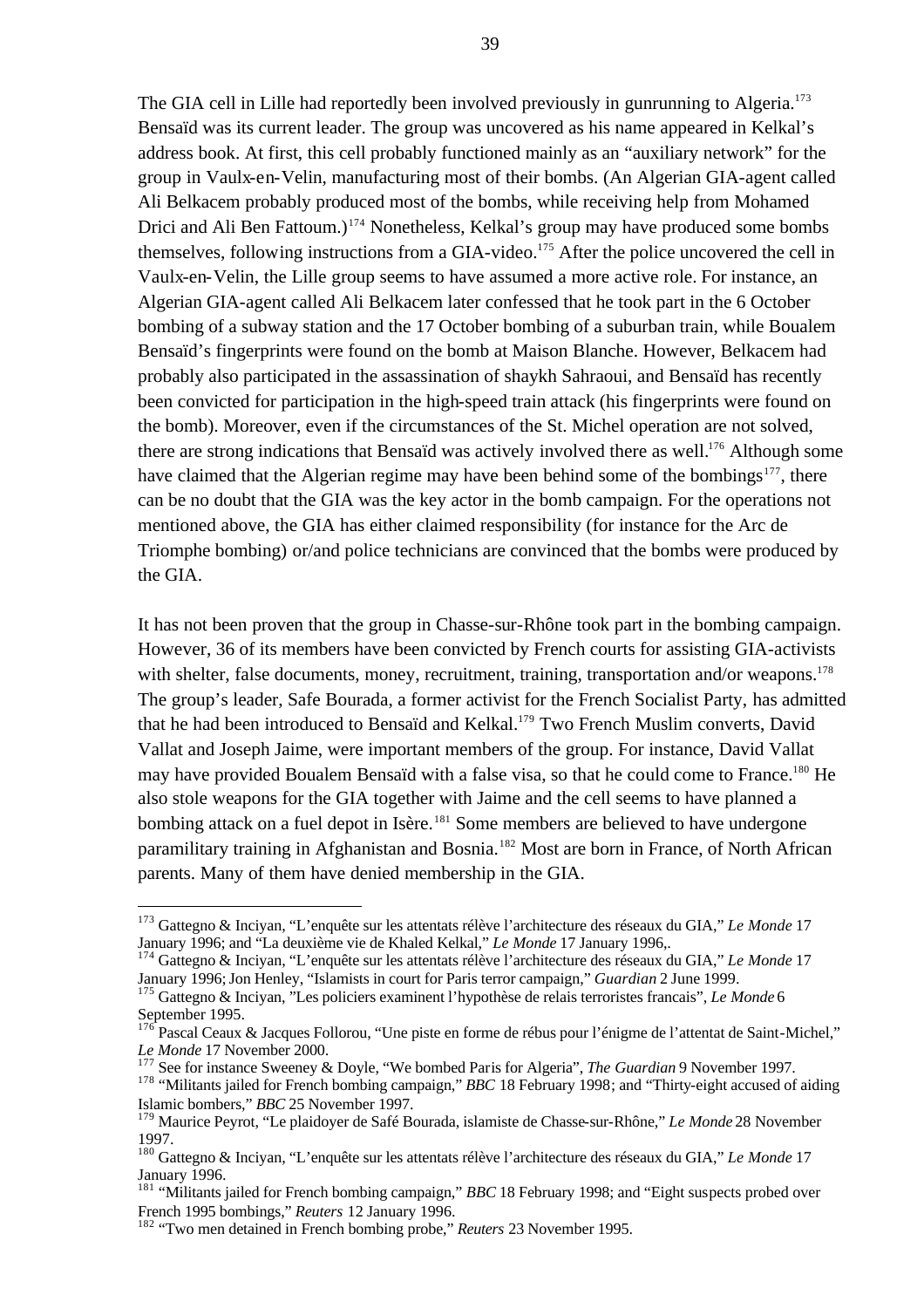The three cells were allegedly co-ordinated by a group of leaders, which consisted of Ali Touchent (the supposed leader of GIA in France), Boualem Bensaïd, Ali Belkacem and Rachid Ramda (the supposed leader of GIA in Great Britain). Among the convicted, Bensaïd, Belkacem and Koussa are considered the most important. In addition to these three, 21 Islamists have been convicted for participation in the planning of the campaign. <sup>183</sup> At the time of writing, Ramda has not yet been extradited from Great Britain. <sup>184</sup> Ali Touchent was killed in Algeria, allegedly after having spent some time in London, which was increasingly seen as the main European capital and free haven for radical Islamists.<sup>185</sup> Several of the GIA-activists involved in the 1995 bombing campaign went to other European countries afterwards, indicating that other European countries became more important as 'sanctuaries' for GIA activists fighting the dual enemy France and Algeria.

### **5.3 Return to Restraint after 1995**

A striking feature of GIA's armed operations in Europe is their relatively sudden start and end. There have been very few strikes since 1996. Indeed, according to available public evidence, *it has not been proved that the GIA has performed any strikes in Europe after the 1995 bombing*  campaign.<sup>186</sup> This cannot possibly be explained by increased police vigilance alone, given GIA's capability to sustain a long-term terror campaign outside Algeria. A shift in GIA's European strategy had obviously taken place twice, namely the decision to stage a sustained campaign of strikes against a sanctuary state, and the subsequent abandonment of that strategy.

The costs of armed operations against sanctuary states in order to deter the host state from assisting the enemy state are usually very high. Bombs, gun attacks and other acts of violence strongly affect public opinion and make it easier for sanctuary states to justify harsh methods in cracking down on the insurgents' support networks. Indeed, France evoked much protest from civil rights activists for its heavy-handed crackdown on suspected radical Islamists.<sup>187</sup> Moreover, acts of violence leave traces that enable the host state's police to identify and

<sup>183</sup> "Islamic extremists sentenced in France," *BBC* 15 September 1999*.*

<sup>184</sup> Thierry Leveque, "Mass trial of 1995 bombing suspects opens in Paris", *Reuters* 1 June 1999.

<sup>185</sup> See"Militants jailed for French bombing campaign," *BBC* 18 February 1998; Julian Nundy, "Terror suspect seen in London'," *Reuters* 6 December 1996; and *Executive Intelligence Review* (2000).

<sup>&</sup>lt;sup>186</sup> In 1996, there was another bombing attack at a subway station in Paris, called Port Royal. Four persons were killed and 94 were injured. Nobody claimed responsibility, and as far as we know, the case has not yet been solved. However, suspicion was immediately directed at GIA. French authorities have later subdued this suspicion. A few months before, a car bomb had exploded in front of a police station in Lille, close to a hotel where the G7 was to hold a meeting. There are quite strong indications that the GIA was responsible. The bomb was probably placed there by the gangster group of Roubaix. Bomb-making materials were found in their hideout, and the bomb also resembled those of the GIA. See "France denies Algerian GIA claimed train bombing," *Reuters* 12 May 1997; and Julian Nundy, "Shoot-out as the holy war turns to crime"*, Sunday Telegraph* 31 March 1996.

<sup>&</sup>lt;sup>187</sup> According to a report published by the International Federation of Rights of Man in January 1999, French police has frequently resorted to mass round-ups and vague charges against suspected Islamic militants. In some cases people charged with minor offences have been held without bail for as long as five years. In one case where more than 200 people had been rounded up in 1994-95 and charged with activities involving aid to Algerian insurrectionists, the majority of them were formally charged only in 1998. See Robert Swan, "Rough Justice," *Middle East International* No 592 (29 January 1999), p.16. See also reports on racism against Muslims by the British police in *Al-Sharq al-Awsat* (28 February 1999), p.1. For a report of unconstitutional arrest in Sweden, see "Innocent Algerian Held In Sweden Under Anti-Terrorism Law," *Fortress Europe? - Circular Letter (FECL)* No. 37 (September 1995), *http://www.fecl.org/circular/3705.htm*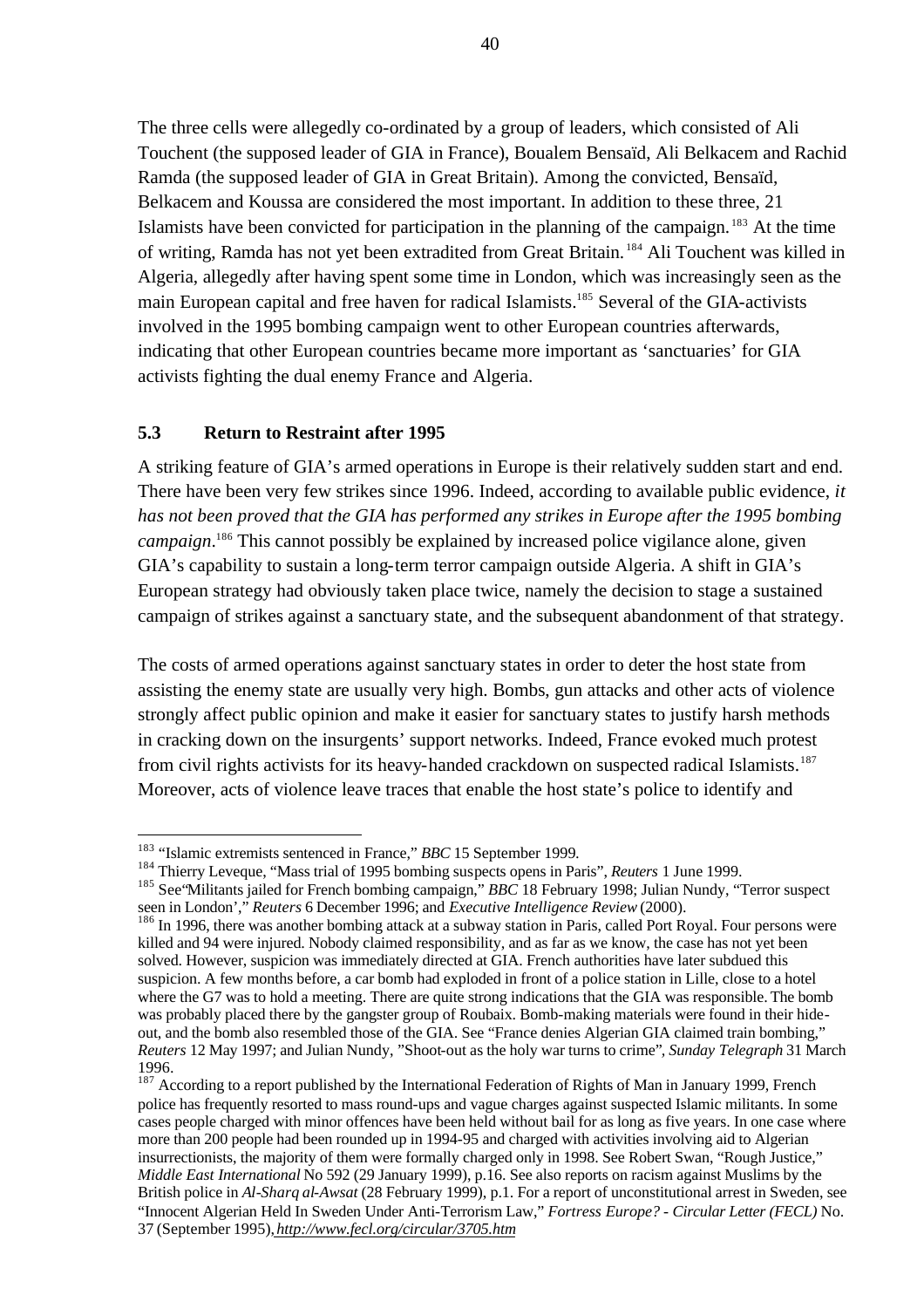repress the insurgents. In the wake of the GIA-bombings in 1995, French police not only resorted to mass round-ups and incarceration (sometimes on vague charges) of suspected Islamist militants, but also spearheaded crackdowns on GIA support networks that were coordinated throughout Europe.<sup>188</sup> In light of the new repressive circumstances, the GIA seems to have changed its policy in Europe, despite its ideological commitment to fight the Algerian government's European allies. After the 1995 operations the GIA's European department seems to have concentrated on protecting its remaining infrastructure and creating new support networks, rather than preparing new attacks.<sup>189</sup>

In essence, the GIA returned to its pre-1995 strategy of *restraint*. The costs of coercion were deemed too high. Indeed, as a recent study of transnational Islamist radicalism noted, "unlike Palestinian and Shi'ite organisations, the GIA has so far refrained from carrying out 'extortionist' terrorist operations in attempts to free dozens of its members languishing in various European jails".<sup>190</sup> There have been reports of attempted GIA operations after 1995, but available information does not suggest that a new campaign similar to the 1995 strikes was contemplated and planned. Indeed there are serious doubts as to whether the explosives uncovered after 1995 were meant for operations in Europe.<sup>191</sup>

#### 5.3.1 The massive police raid on the GIA support network in May 1998

 $\overline{a}$ 

The massive scale of the police operation against several hundreds of alleged GIA hideouts, safe houses and infrastructure in five countries on 26 May 1998 ahead of the soccer World Cup in Paris strongly suggested that the GIA's European support network had regained some of its strength after the clampdown in 1995. The operation had been co-ordinated at a meeting held in Paris several days earlier and came only two weeks after eight 'suspected Islamic

<sup>188</sup> "British police mount raids linked to French bombs," *Reuters* 6 November 1995; "Swedish police seek to deport Algerian," *Reuters* 23 August 1995; and "Des réseaux de soutien démantlés en Europe", *Le Monde* 11 October 1995.

<sup>&</sup>lt;sup>189</sup> Several press reports indicate that they were rebuilding their infrastructure in countries throughout Europe focusing on 'traditional' tasks such as gunrunning, fund-raising, recruiting and sheltering. See "Belgians arrest Algerian Islamic militants," *BBC* 6 March 1998*; Reuters* 5 February 1996; "Algerians on terror charges," *BBC* 26 October 1998*;* "Swiss ban guns for Algerians to stop rebel arming," *Reuters* 3 March 1997*;* Jason Bruke & David Leppard, "London raids foil 'plot for war'," *Sunday Times* 26 October 1997; "Italians arrest alleged Algerian militant," *BBC* 4 November 1998; *Reuters* 21 September 1999; "Paris Courts Sentences Algerian Islamists", *AFP* 17 December 1999, via *FBIS* (FBIS-WEU-1999-1217); "GIA chief Zouabri's brother seeks asylum in Britain," *BBC Monitoring Summary of World Broadcasts* 24 February 1999; "US Embassy: ROS Report on the Dangers of Islamic Fundamentalism," *ANSA* 6 January 2001, via FBIS (FBIS-WEU-2001-0108).  $190$  Shay & Schweizer (2000), p.7.

<sup>&</sup>lt;sup>191</sup> In March 1998, Belgian police raided a GIA safehouse in Brussels. They found detailed information sheets on the upcoming World Championship in Football in Paris(including maps of the stadiums), instructions for bomb construction, chemicals and detonators. Just before the opening of the championship, police thus co-ordinated large-scale operations against GIA-networks throughout Europe. *Nonetheless, they found nothing to indicate that terror operations were planned during the championship*. Moreover, Belgian prosecution authorities have underlined that the brochures found were actually ordinary tourist brochures, and the jailed GIA-activists were only charged for belonging to a support network (supplying forged passports, weapons and money). However, a small bomb did explode two weeks before the championship, in front of France Telecom in Paris. It has not been proved who was behind. Moreover, the police operations exposed indications that the GIA was planning to *assassinate* Dalil Boubakeur*,* the imam of the great mosque in Paris, appointed by Algiers. See "GIA is preparing assassinations in Europe [in Norwegian],"*Aftenposten* 14 March 1998; Vaiju Naravane, "French police round up Islamic militants as preventive measure," *The Hindu* 28 May 1998; Vibeke Knop Rachline, "Fear of terror before World Cup in football [in Norwegian]", *Dagbladet* 23 March 1998; "Eleven suspected Islamic militants on trial in Belgium," *BBC* 29 March 1999; "Police uncover plot to bomb World Cup," *Reuters* 22 March 1998; Vibeke Knop Rachline, "Afraid of World Cup Terror [in Norwegian]", *Dagbladet* 18 May 1998; and "French Police Discover Killing Plan by Islamists Against Rector," *Xinhua News Agency Bulletin* 30 May 1998.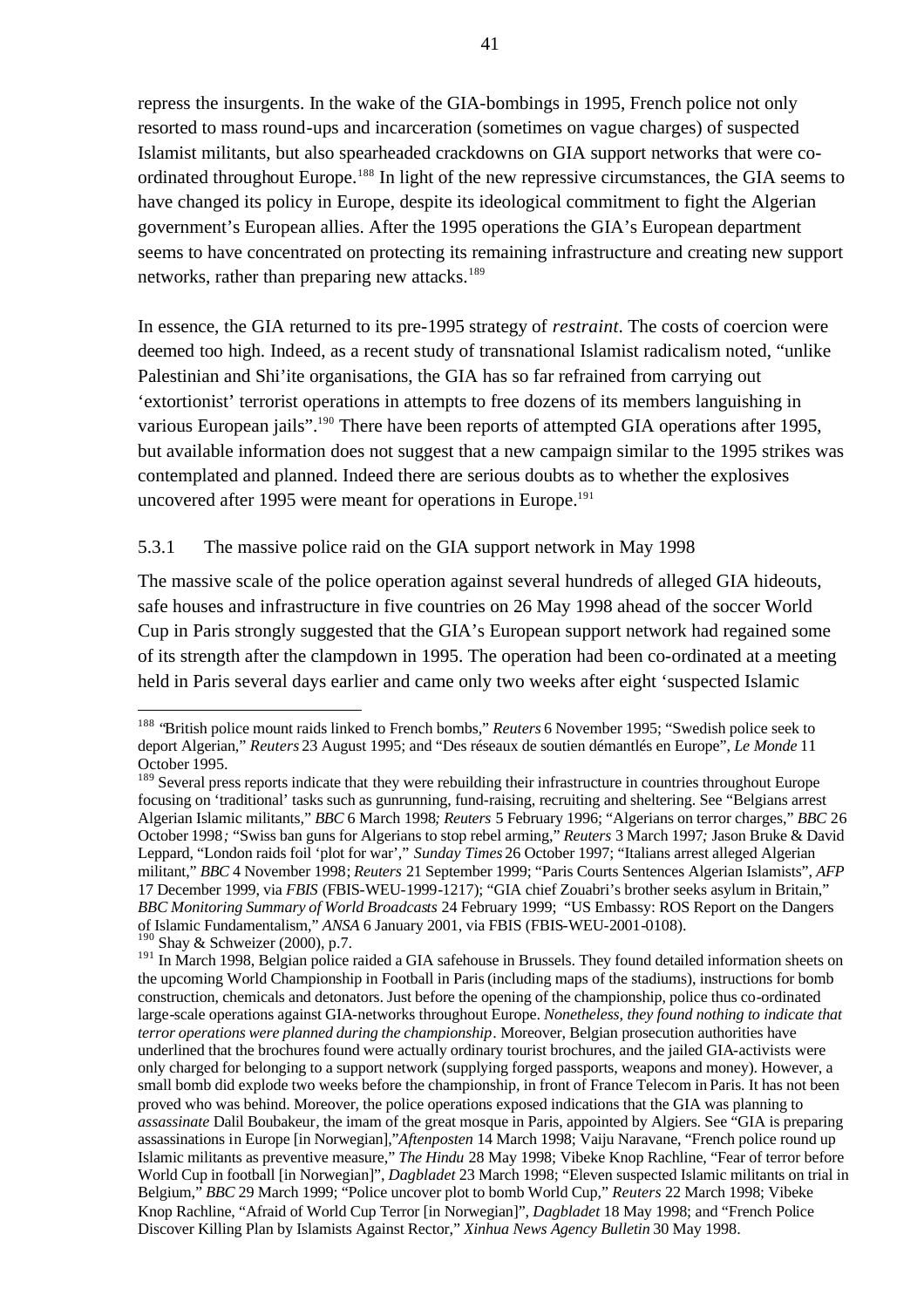militants' were arrested in London. In the dawn raids in France, 53 people were detained at 43 locations in Paris, Lyon and Marseille and on the Island of Corsica. Among the detainees were Algerian, Tunisian and French nationals suspected of links with Hasan Hattab, a GIA commander in the mountainous region east of Algiers, who had reportedly formed his own splinter group.<sup>192</sup> Officials in France said the raids uncovered documents, computer disks, videocassettes, false identity papers and some £95,000 in cash. <sup>193</sup>

Significantly, hardly any firearms and no explosives were seized. This might well indicate that the GIA support activities had been directed away from the sensitive weapons and explosives procurement and towards less sensitive support activities such as fund raising. <sup>194</sup> This interpretation is supported by police sources that reported that the operations' real aim was "to destroy the network of Islamic groups in Western Europe rather than forestall terrorist acts […] against the soccer World Cup."<sup>195</sup> France had clearly spearheaded the police operation to "kick" the anthill" of Islamist support networks, as one French police official put it.<sup>196</sup> Other European countries had agreed to extend a helping hand to the French crusade against the GIA support network. Italian police, for example, who detained nine suspects, stated that the "move was closely linked to investigations carried out by police in other countries into a vast organisation traceable to the GIA."<sup>197</sup> In Germany, where five Algerians were arrested, and documents, computer equipment and videos, but again no weapons, confiscated, police officials merely pointed to the suspicion of a GIA support network, not specific threats of attacks in Europe. The federal prosecutor's office in Karlsrühe stated "investigations are into Algerian citizens suspected of belonging to a group which provides explosives and logistical support to Islamic extremists in Algeria."<sup>198</sup>. Officials in Brussels confirmed that the Belgian police had raided about 10 addresses in Brussels and in the southern city of Charleroi and detained 10 suspects, but neither explosives nor arms had been seized. In Switzerland, two Islamist activists were arrested, Tesnim Aiman and Ressous Hauari, who allegedly had been involved in a network that delivers East European arms to Algeria and forges documents, but again no terror attack plans were reported.

As the evidence from the police operations suggests, the GIA focused mainly on reconstructing its European network and support infrastructure for the Algerian insurgency, rather than planning another long-term campaign of terror in Europe. The police operations led to the arrests of Omar Saïki and Adel Mechat, both reportedly representatives of Hassan Hattab in France and Europe respectively.<sup>199</sup> (Hattab was at that time competing with Antar Zouabri for the leadership of GIA, but has later broken with the GIA to create his own group,

 $192$  According to one account, Hassan Hattab in charge of the GIA groups in Boumerdes and Dellys broke away from Zouabri's GIA in September 1996. See B Izel, J. S. Wafa & W Issac, "What is the GIA?" in Youcef Bedjaoui, Abbas Aroua & Méziane Aït-Larbi (eds.) *An Inquiry into the Algerian Massacres* (Geneve: Hoggar, 1999), pp.382ff.

<sup>193</sup> "Police hold 80 Islamists in Europe in run-up to World Cup," *Irish Times* 27 May 1998, p.10.

<sup>194</sup> M S Ahmed, "EU uses World Cup to demonise Islam," *Muslimedia:* 16-30 June 1998.

<sup>195</sup> M S Ahmed, "EU uses World Cup to demonise Islam," *Muslimedia:* 16-30 June 1998.

<sup>&</sup>lt;sup>196</sup> *Le Monde* 1 November 2000.

<sup>197</sup> *Ibid.*

<sup>198</sup> A prosecutor's office statement, cited in *Ibid.*

<sup>199</sup> "Paris Court Sentences Algerian Islamists," *AFP* 17 February 1999: via FBIS (FBIS-WEU-1999-1217); "French Police Arrest Nine Suspected Islamic Fundamentalists" *AFP* 8 June 1998, via FBIS (FBIS-TOT-98-159); Lara Marlowe, "Police hold 80 Islamists in Europe run-up to world cup", *Irish Times* 27 May 1998; and Caroline Wells, "French crackdown on suspected militants", *Hindustan Times* 29 May 1998.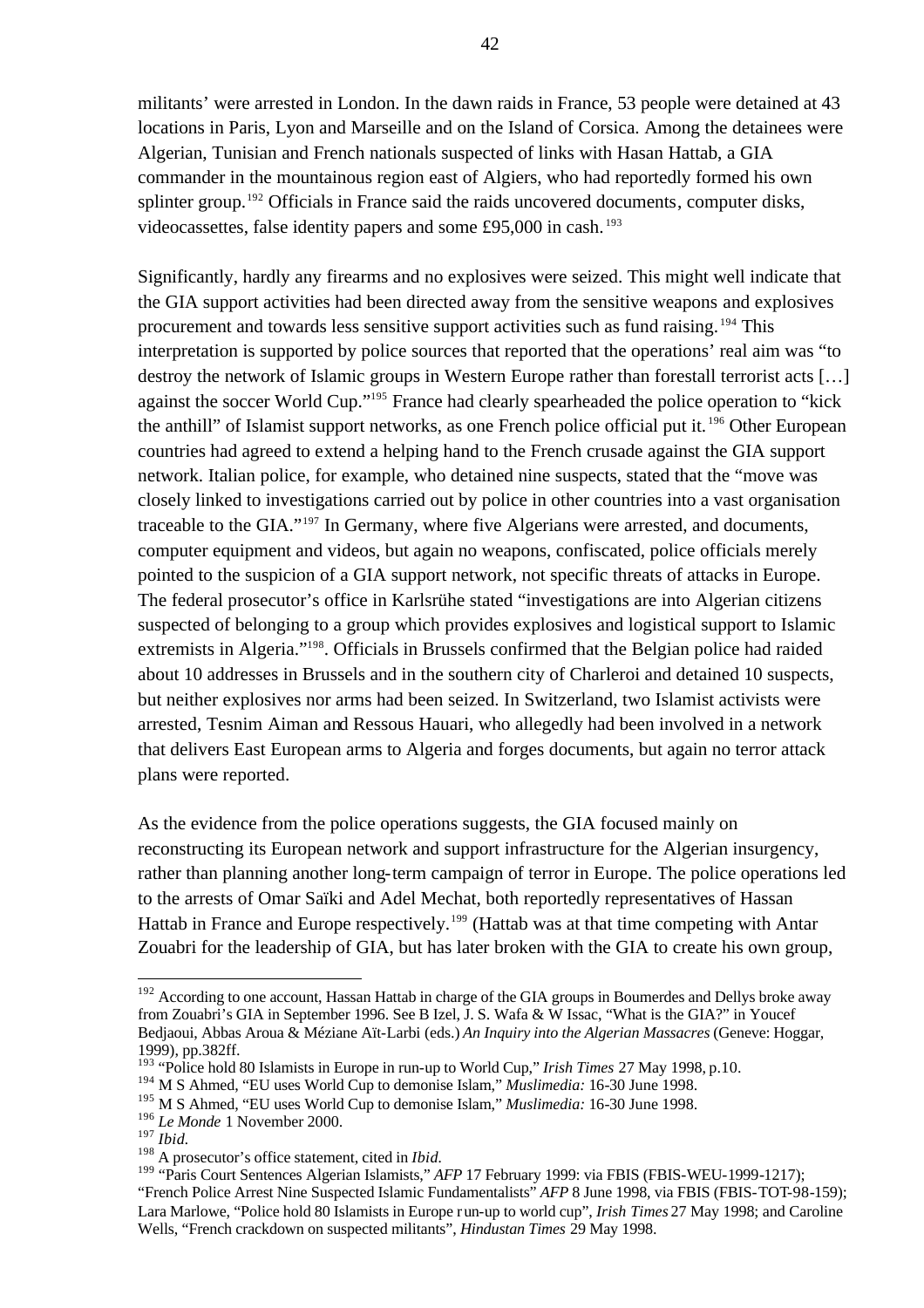the "Salafi Group for Preaching and Combat" (*al-jama'ah al-salafiyyah li-da'wah wa'lqital*) <sup>200</sup>.) Mechat and Saïki were extradited from Germany to France. Mechat has later been convicted of supplying weapons and equipment to GIA underground cells, of sending supplies to Algeria and of providing shelter to fleeing underground fighters.<sup>201</sup> Saïki has also been convicted.<sup>202</sup>

Even if the GIA has not performed any attacks in Europe after 1995, there are some indications that strikes were planned during the European Football Championship in 2000. Dutch police arrested three persons after their plans had been uncovered through wire-tapping of telephone conversations with GIA-leaders in French prisons.<sup>203</sup> This may signal a future shift in the GIA's European strategy, although it is too early to draw any conclusions. Such single operations can nevertheless be ascribed to differences within the GIA (or rather, between the GIA and the *salafiyyah*-group of Hasan Hattab) with regard to the wisdom of armed operations in Europe, as well as on other issues, something the assassinations of Algerian Muslim leaders in Europe also underscore.<sup>204</sup> In sum, the claim that the overall GIA policy was to refrain from sustained terror campaigns in Europe in 1996-2000 seems well established.

### **5.4 Explaining the GIA's Shift in Sanctuary Strategy**

How do we explain that the GIA turned to armed operations in Europe in 1995, and its subsequent abandonment of this strategy? The GIA case study suggests that *the coincidence of three factors* were critical in triggering the shift to coercion/deterrence:

- *declining utility* of the sanctuary due to police repression;
- *sanctuary state-enemy state relations* emerged as a strategic obstacle to victory on the battlefield, and a disruption of outside assistance from the sanctuary state to the enemy regime seemed possible; and finally
- the occurrence of *a critical situation,* or turning point on the battlefield, for example, when insurgent gains are either threatened or reversed, forcing the rebels to find new ways of stemming the reversal. Conversely, a critical point is reached when insurgents perceive victory to be imminent and that only a final offensive is needed to topple the regime.

#### 5.4.1 Declining Utility of Sanctuary

 $\overline{a}$ 

The ascension of a new right-wing government in France, and in particular the hard-line Minister of the Interior Mr. Pasqua, had resulted in a much tougher policy towards Islamists in

<sup>&</sup>lt;sup>200</sup>There have been rumours that Hattab later was removed from the leadership of this group. "Hattab Faction Officially Announces Its Split from Armed Islamic Group, Chooses New Name," *Al-Sharq al-Awsat* 17 September 1998, via FBIS (FBIS-TOT-98-260); and "Hattab Removed as Leader of Salafist Group," *AFP* 5 March 1999, via FBIS (FBIS-WEU-1999-0502).

<sup>201</sup> "Paris Court Sentences Algerian Islamists," *AFP* 17 December 1999 via *FBIS* (FBIS-WEU-1999-1217).

<sup>&</sup>lt;sup>202</sup> "Court hands down prison sentences on Islamists arrested in 1998", *AFP* 12 December 2000 via FBIS (FBIS-WEU-2000-1212).

<sup>&</sup>lt;sup>203</sup> These were reportedly Adel Mechat, Mohamed Kerrouche and Nasseredine Slimani. See Gary O'Donoghue, "French footballers 'face terror threat'," *BBC* 20 June 2000.

<sup>&</sup>lt;sup>204</sup> Mechat was the representative of Hassan Hattab. Kerrouche and Slimani may also have joined this group. Moreover, there are reports that the alleged plans of attacks during the 1998 World Championship were made by the Hattab-faction. See for instance "UK Police Question Eight Suspected Algerian Terrorists" *London Press Association* 13 May 1998, via FBIS (FBIS-WEU-98-133).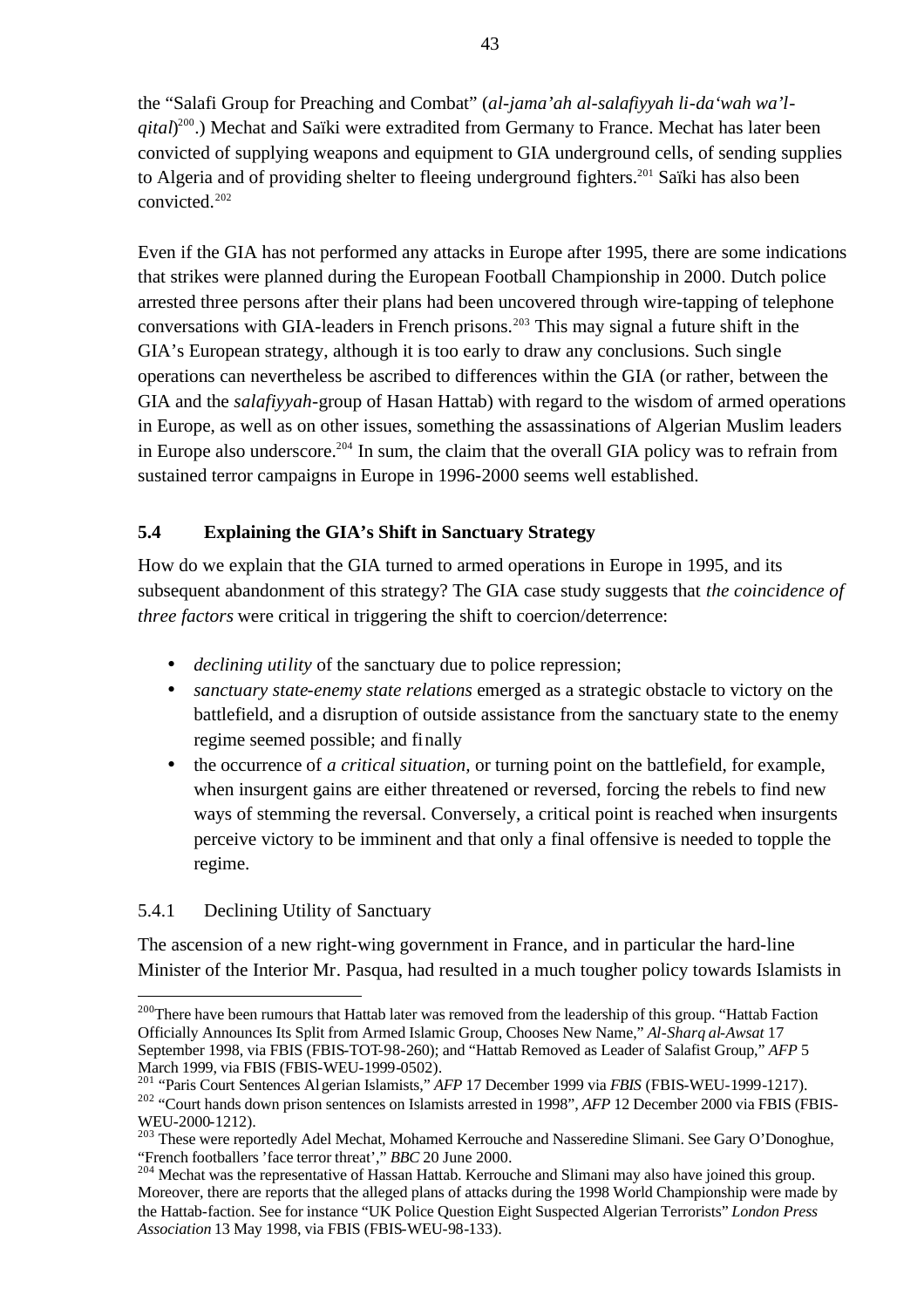France from November 1993 onwards.<sup>205</sup> French police conducted a series of raids against Algerian Islamists, including supporters of the moderate factions. The raids culminated in late 1993 and 1994 with the so-called Folembray and Chalabi-affairs.<sup>206</sup> This led to the uncovering of important support networks in France and to the arrest and/or expulsion of numerous activists.<sup>207</sup> *The benefits of the sanctuary were thus greatly reduced.* It should also be mentioned that France had put pressure on other Western countries to carry out similar operations against Algerian support networks on their territories, thus threatening not only the important French sanctuary, but also key sanctuary states such as Britain (the GIA had its headquarters in London), Germany, Belgium and Italy.<sup>208</sup> French police intelligence had also recently brought about the exposure of an important GIA support network in Belgium.<sup>209</sup>

#### 5.4.2 A Turning Point on the Battle Ground

The year 1995 was a turning point for the GIA. Its successes from the early post-election period (1992-94) had been reversed by the Algerian regime's counterinsurgency effort. After having secured the Algerian oil and gas fields – the source of more than 90% of Algeria's hard currency earnings – government forces had moved to re-conquer areas that had been under GIA and FIS/AIS control since 1992-93. They first captured the suburbs of Algiers in 1993-94 and then began to push into the Islamist strongholds in Blida, Medea and the Mitidja-plateau. Here, in what was later called "the Triangle of Death", government forces failed to dislodge the Islamist insurgents, and thus dual authority emerged with Islamists and government militias competing for the population's loyalty. (The horrendous massacres for which the GIA was blamed, occurred mostly in this area and were probably punitive killings by both parties to deter or punish defection. <sup>210</sup>) In 1993, the Islamists had been overtly confident of their imminent victory in the insurgency. Shaykh Sahraoui, a co-founder of the Islamic Salvation Front (FIS) stated for example in July 1993 that:

*"The status of Djitad is now past the danger zone. It has been fully established on the ground. It has moved from a stage of preparation to a stage of confrontation and preparation of the final blow".<sup>211</sup>*

<sup>205</sup> "France's Pasqua on arrest of Islamists; support for Algerian government," *BBC Monitoring Summary of World Broadcast* 8 August 1994; and John Follain, "France cracks down on Algerian fundamentalists", *Reuters* 9 November 1993.

<sup>206</sup> "France's Algeria Policy", *The Economist* 13 August 1994; "Arms seized in Paris swoop on militants," *Reuters* 9 November 1994; "France frees 12 of 95 held in Algerian crackdown," *Reuters* 11 November 1994; and Catherine Simon: "Les islamistes algériens tentent de consolider leurs réseaux en Europe," *Le Monde* 4 February 1995.

<sup>&</sup>lt;sup>207</sup> Many of these were treated in a way that was at best legally dubious. See for instance "French Islamists' trial resumes – without lawyers," *BBC* 2 September 1998; "Lawyers object to indefinite detention of terror accused," *Reuters* 1 September 1998*;* "Rights group slams at French terrorism laws," *Reuters* 21 January 1999*;* "French judge rules police framed Algerian militant," *Reuters* 6 July 2000*;* and "Police guard Paris streets after reprisal threat," *Reuters* 7 August 1994.

<sup>208</sup> Paul Webster, "France rounds up Algerian Islamists," *Guardian* 6 August 1994; and Gilles Kepel, "Les arcanes du FIS et du GIA," *Le Monde* 29 October 1999.

<sup>&</sup>lt;sup>209</sup> See for example Pujadas & Salam (1995), p.18; Michael Cristie, "Germany rejects French blast on Algeria militants," *Reuters* 5 August 1994; and Charles Richard. "Algerian Dissident seeks UK Asylum," *Independent* 6 August 1994.

 $210$  See Kalyvas (1999).

<sup>211</sup> "Algeria Enters a New Djihad: Interview with with Shaikh Abdel Baki Sahraoui," *al-Munkidh* July 1993, reprinted in http://www.library.cornell.edu/colldev/mideast/algeria.htm#Essays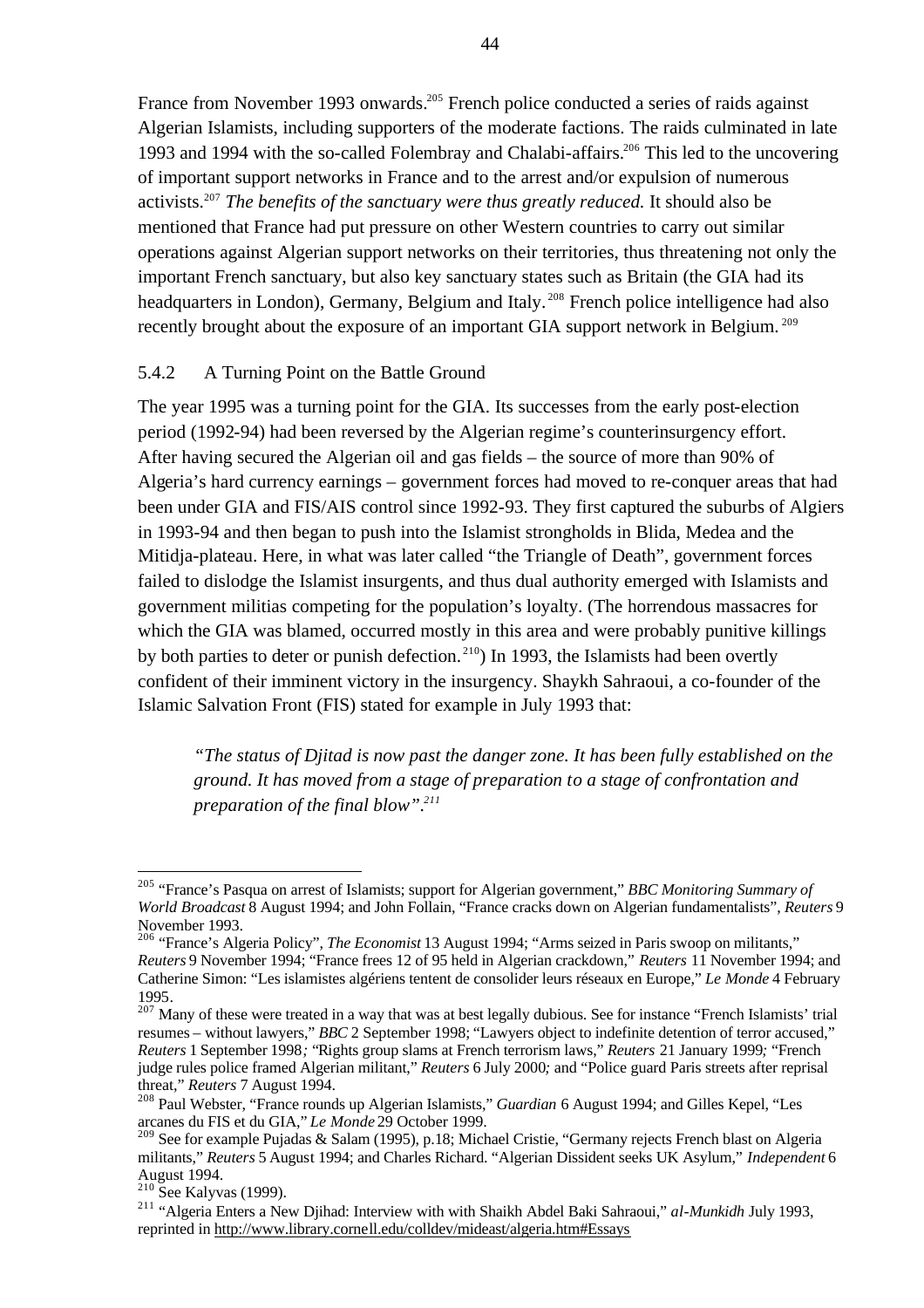In April 1994 a pro-Islamist newspaper in Egypt wrote that "reports confirm that the GIA has now assumed nearly complete control over five larger towns in Algeria, including Blida, Médéa, al-Buwayrah, Chlef, and Jijel. […] people say the GIA is preparing a full-scale attack on the capital."<sup>212</sup> The growing self-confidence of the GIA stemmed partly from the fact that by mid-1994 it had emerged as the major Islamist insurgent movement in Algeria. In August 1994 the GIA declared itself an alternative government. <sup>213</sup> It issued ID cards to the population in the territory under its control, collected taxes, staged trials of collaborators and criminals and acted as the local authority. Its battle field reports exuded confidence.<sup>214</sup> In 1995, however, the GIA strongholds in Algeria were no longer secure. In addition, the Islamists' position was threatened by the upcoming November 1995 presidential elections (from which the Islamists were excluded), which would bestow respectability and legitimacy on the military regime.

### 5.4.3 Sanctuary State-Enemy State Relations as a Strategic Obstacle

By 1995, French-Algerian relations had emerged as a strategic obstacle to the Islamist victory. The Islamists were fighting a crucial battle for international support, and France's backing of the Algerian government was seen as a major obstacle to their efforts to win international recognition. France continued to pour economic aid into Algeria, rallied IMF and World Bank support for the country's faltering economy, and backed the Algerian regime in its adamant refusal to accept international interference in Algeria's "internal affairs", and implicitly in its refusal to recognise the Rome Platform agreed to by nearly all Algerian opposition parties. Due to French support for the Algerian regime, countries like the US and Germany had been persuaded into abandoning their former position of neutrality.

Nonetheless, in 1995 France was still divided on the Algerian issue, with the Foreign Office welcoming the January 1995 Rome Platform for a negotiated settlement, whereas the Ministry of Defence still favoured military aid for the Algerian regime. In the first half of 1995, a US analyst reported that "confidence in the latter [Algerian military] has eroded […] and the newly installed Chirac presidency may tilt policy in favour of a negotiated settlement."<sup>215</sup> Indeed, as a prudent measure, France, Italy and Spain developed plans for emergency evacuation of their nationals including Algerians with dual citizen-ship, and military preparations for evacuation were reportedly "well advanced."<sup>216</sup> Clearly, the GIA and its allies were justified in assuming that a disruption of French-Algerian relations (the host state-enemy state relations) was possible.

## 5.4.4 Backlash and Return to Restraint, and Transfer

By staging a series of strikes in France, the GIA obviously hoped to raise the costs of French support for the Algerian government, which spanned from political backing on the international scene, to extensive economic and military aid. The GIA might also have hoped to achieve the release of Islamist activists in French prisons. In October 1995, the GIA reportedly

<sup>212</sup> Ahmad al-Suyufi, "Algeria between the Illusion of Dialogue and Armed Movement (in Arabic)," *al-Sha'b* 8 April 1994.

 $213$  Skilbeck (1995), p. 6.

<sup>214</sup> See for example *IslamReport* (American Islamic Group) 4 November, 1994.

 $215$  Lewis (1995).

<sup>&</sup>lt;sup>216</sup> The last two major WEU defense exercises TRAMONTANA in Spain this year and ARDENT in 1994 in Italy included practice evacuations. See Lewis (1995).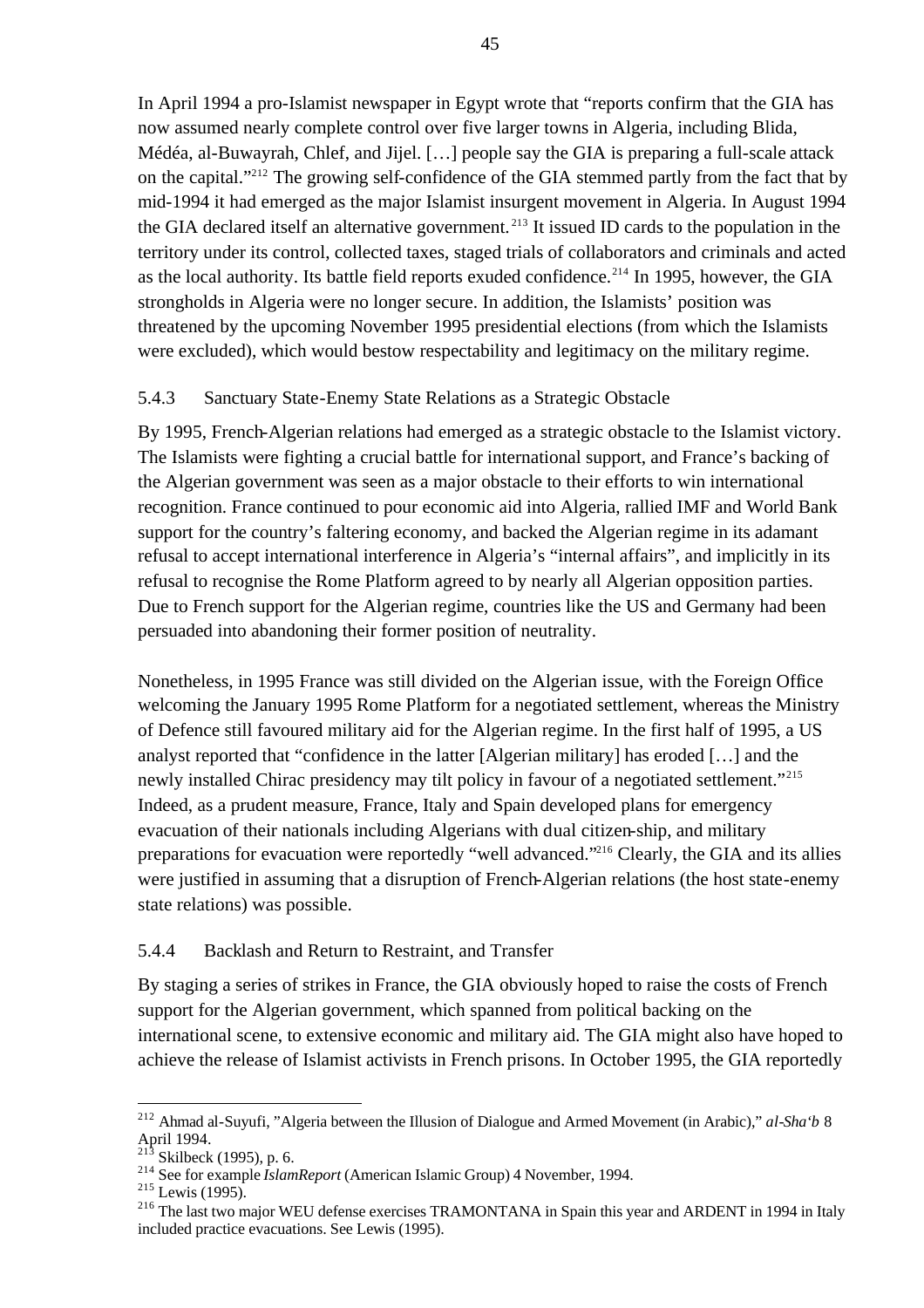presented *four conditions for stopping the attacks*. Their demands included the cancellation of the upcoming French-Algerian summit, an end to French aid to Algeria, the closure of the French embassy in Algiers, and French condemnation of the presidential elections.<sup>217</sup>

Palestinian and Lebanese Shi'ite groups had adopted similar strategies in the 1980s, and they had succeeded in obtaining informal concessions from the French government. However, the GIA obviously underestimated the threat that the French government associated with Islamic radicalism. Revolutionary insurgents are normally regarded by sanctuary states as more threatening than non-revolutionaries. While it was inconceivable that Palestinian and Shi'ite groups would nurture a revolution in France, it was precisely the fear of revolutionary Islamism spreading among the disadvantaged North African populations in French suburbs that had triggered France's hostile policy towards the Islamist insurgents in Algeria. Hence, the GIA's terror campaign in France failed and provoked a forceful response by France. The country spearheaded a European-wide crackdown on Algerian radical Islamists, threatening the GIA's infrastructure and support-networks throughout Europe. The costs of the coerciondeterrence strategy were thus extremely high, even though the GIA did win a few concessions, for example that the French-Algerian summit was cancelled. (The French President announced that he would not shake the Algerian President's hand, which made the Algerians cancel the summit.<sup>218</sup>) Although European countries have moved further towards a supportive position vis-à-vis the Algerian regime after 1995, the GIA has maintained its policy of restraint, including partial transfer to other sanctuaries. Rebuilding the support-networks once again became a top priority, a network that had been dangerously stretched and exposed during and in the aftermath of the bombings.

#### **5.5 Alternative Interpretation: The GIA as a vehicle for the Algerian regime**

An alternative interpretation of the GIA's armed operations in 1995 can be construed based on the premise that the GIA was thoroughly penetrated by the Algerian intelligence from 1994 onwards. Such an interpretation allows for the assumption that the Algerian regime considered the mainstream FIS its main foe and deliberately encouraged FIS's rivals, including the GIA. An encouragement of the more extremist elements within the Algerian Islamist insurgents would serve several purposes. It would weaken the FIS as an umbrella organisation for the Algerian Islamist opposition, and it would counter international pressure for a negotiated settlement of the Algerian conflict. Following this interpretation, the Algerian regime would attempt to drive home the message that the Islamist insurgents were nothing more than criminal 'terrorists' with whom no deal could be reached. To this end, the regime would then have encouraged the GIA to export its armed operations to Europe. GIA-perpetrated terrorism in Europe would also encourage the European host states to suppress the Islamist support networks, which were deemed vital to sustain the insurgency in Algeria. Indeed, the terrorist attacks in Europe and the brutal massacres in Algeria were extremely effective in turning the Europeans and the US against the Islamist insurgents.

There is at least circumstantial evidence of regime encouragement of the more extremist GIA faction to the detriment of the FIS. For example, reports from human rights noted that

<sup>217</sup> Mary Dejevsky, "Islamists set price for end to 'Holy War'," *Independent* 10 October 1995.

<sup>218</sup> John Chalmers, "Algeria cancels Chirac meeting in publicity row," *Reuters* 23 October 1995.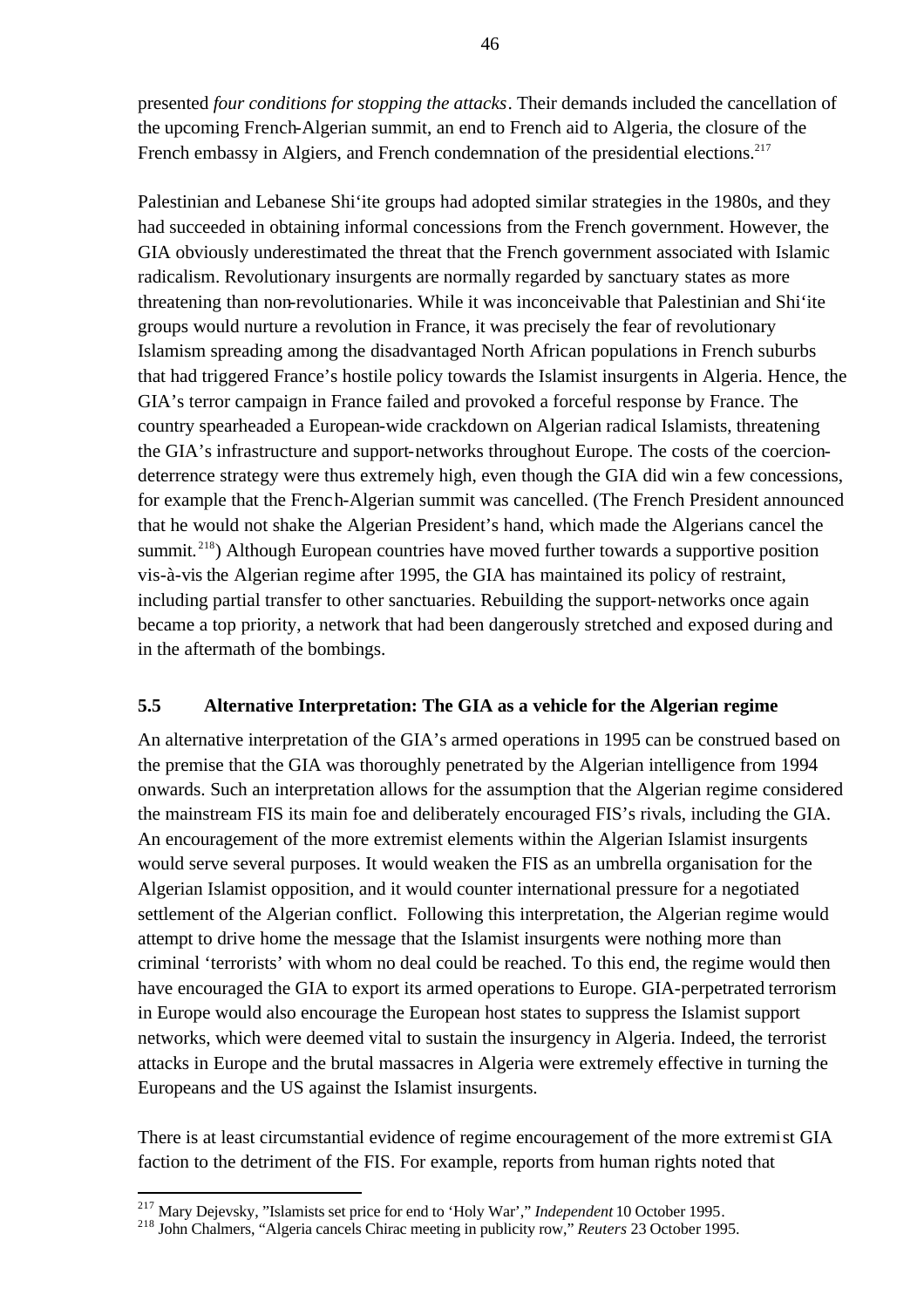increasingly extreme edicts were issued in GIA's name and published in the Algerian press, with the permission of Algerian authorities, despite a strict censorship regime that encompassed statements by FIS leaders.<sup>219</sup> Regime complicity in at least some of the massacres, which reached a peak between 1996-1998, also seems well established. For example, a number of the massacres allegedly perpetrated by the GIA, took place in the vicinity of, and sometimes in the very centre of, army-controlled garrison towns, only a few minutes walks from army barracks. Defectors from the Algerian intelligence services and the security forces repeatedly told of significant government involvement in the Algerian massacres.<sup>220</sup>

There is little empirical support for the Algerian regime involvement in the European attacks, however, although some reports may be interpreted as circumstantial evidence of Algerian government complicity. During the hijacking crisis in December 1994 France accused the Algerian government of withholding vital information. A defector from the Algerian intelligence service testified about Algerian regime's involvement in at least two of the Paris bombings in 1995. A US intelligence report, read open in a recent court case in the UK stated there was no evidence to link 1995 Paris bombings to Algerian militants, suggesting that one killing at the time could have been ordered by the Algerian government.<sup>221</sup> The claim of Algerian regime involvement in the bombings in Europe should therefore not be entirely discarded. It is evident that insurgency support activities in Europe are countered by considerable foreign intelligence presence by the enemy regimes, usually manifest in political surveillance and threats, but more rarely in assassinations and outright terror attacks. There are any examples of liquidations of Muslim dissidents in exile in Europe, the Mykonos case in Germany being the most prominent example.

If this alternative interpretation is correct, it underlines the risks associated with insurgent support activities, namely that of foreign intelligence operations targeting the insurgents abroad. On the other hand, it underscores even more the point already made in this study, namely that the importance of Europe as sanctuary is so great that it tends to override insurgent motivations for using political violence to change the behaviour of sanctuary state.

#### **6 CONCLUSION**

 $\overline{a}$ 

Although the GIA in their ideological writings would lash out in all directions against perceived enemies of Islam, they could not afford to be so generous in dispensing punitive strikes in their real-world armed operations. Indeed, contrary to common wisdom on the indiscriminate, senseless and wanton violence perpetrated by the GIA, this study reveals a rather cautious use of scarce resources in order to maximise the benefits of the European

<sup>219</sup> Human Rights Watch, *World Report 1999*.

<sup>&</sup>lt;sup>220</sup> See for example Izel et al (1999); John Sweeney & Leonard Doyle, "Algerian Regime Responsible for Massacres: Algeria regime 'was behind Paris bombs'," *The Guardian Weekly* 16 November 1997, p.1. 2001; John Sweeney, "Algeria: policemen confess they killed for the state," *The Observer* 12 January 1998; M A Sheikh, "Algerian junta linked to gruesome massacres, Paris bombings and killings of foreigners," *Muslimmedia* 1-15 December 1997; and Human Rights Watch, *World Report 1999*.

 $^{221}$  John Sweeney & Leonard Doyle, "Algerian Regime Responsible for Massacres: Algeria regime 'was behind Paris bombs'," *The Guardian Weekly* 16 November 1997, p.1; and Richard Norton-Taylor, "Terrorist Case Collapses After Three Years," *The Guardian* 21 March 2000.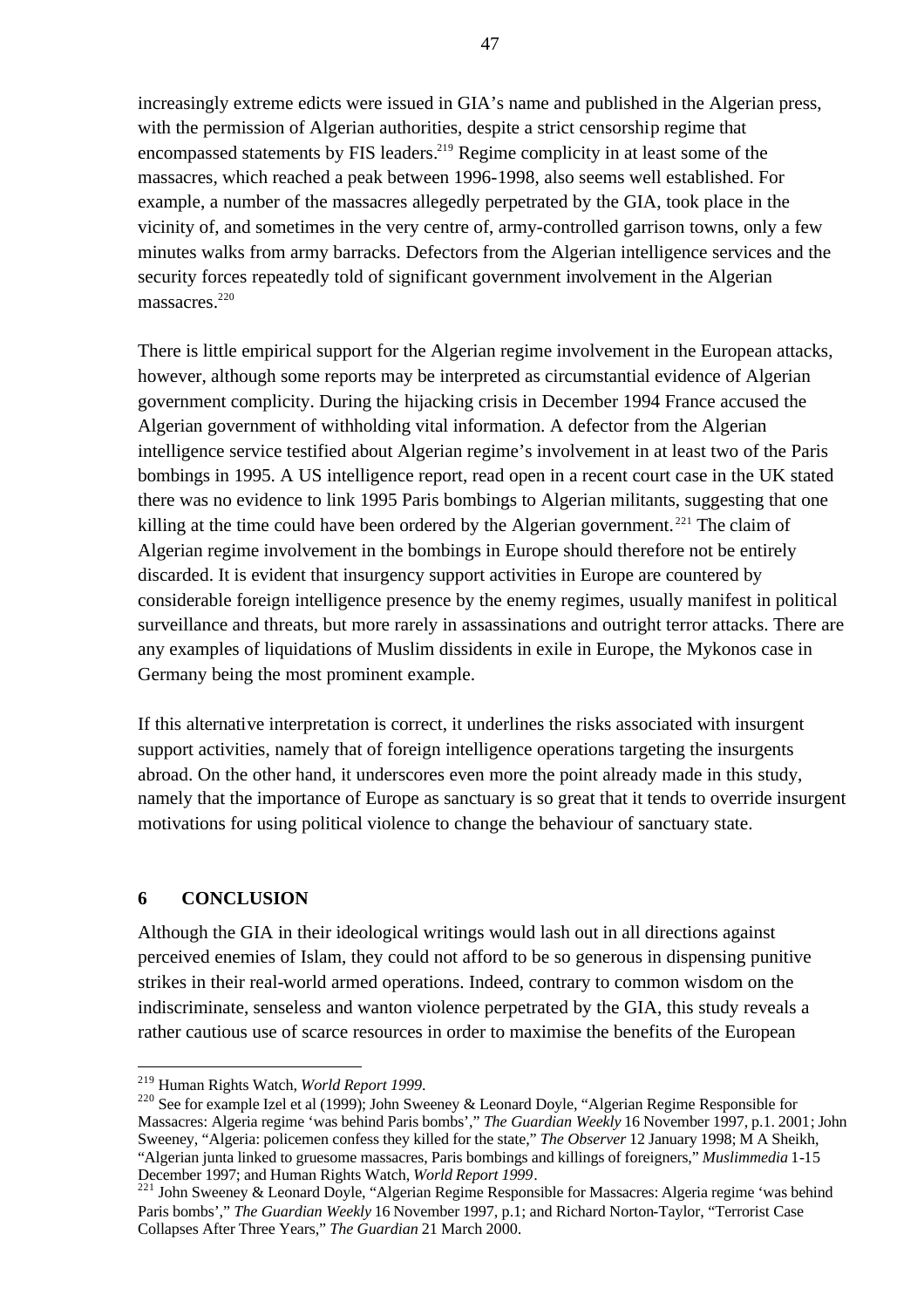sanctuaries to support the insurgents in Algeria. Our results indicate that the GIA was first and foremost an insurgent movement, not an eclectic sect for whom the mere use of violence was redeeming. Selectivity characterised the GIA use of violence in the European diaspora. The high costs, which accrued from international operations, meant that the GIA had to be very selective as to whom they could afford to attack. And the strategy was abandoned when it did not pay off. These results indicate that those who study Islamist insurgent movements should devote more efforts to analysing patterns of their real-world activities, rather than attempting to understand radical Islamism merely through analyses of ideological scriptures.<sup>222</sup> It also points to the utility of an insurgent-sanctuary model for understanding patterns of international terrorism in an era of globalisation.

The case study of the Armed Islamic Group, using an insurgent-sanctuary model also points to the broader issue of non-state actors in current international relations. It demonstrates the new vitality of diaspora communities in general and insurgent groups in particular, as a third actor in what was previously often a two-level game between host-state and homeland. Factors associated with globalisation such as increased transnational migration, improved communications, and the new 'power of identity' have contributed to the increased impact of insurgencies overseas on domestic European politics.<sup>223</sup> Globalisation has made European security increasingly vulnerable to unresolved violent conflicts, however geographically distant they may be. The ongoing Islamist insurgencies in the Muslim world, mostly against non-democratic regimes, have forced European policy-makers to ponder hard about the blurred lines between a legitimate and illegitimate insurgency, and between 'freedom fighters' and 'terrorists'.

The existence of insurgency support activities poses a number of problems not only because of its impact on host state - home state relations, but also due to its potential to put significant strains on host state - diaspora relations on the European continent. Undoubtedly, insurgency support activities have contributed to making current integration efforts of the Muslim diaspora population more difficult. Criminal violence associated with support networks such as illegal fund raising, and extortion practices jeopardizes the general status and safety of diasporas and encourages the growth of rightwing anti-immigration sentiments. On the other hand, heavy-handed suppression of everything that smacks of insurgency support activities may alienate important segments of the diaspora from the host state.

So far, the European response has mainly been to adopt tougher anti-terrorism policies, such as the banning of insurgency support activities of selected 'terrorist' groups. Evidently, Europe has followed the US lead under the banner of 'draining the terrorist swamps'.<sup>224</sup> However, future crackdowns on Islamist support networks in Europe may backlash and lead to a change in insurgent strategy vis-à-vis European countries, as the GIA case study has shown us. This will probably only happen in those European states which suppress a wide range of support networks while at the same time strongly supporting the Islamists' enemy regimes politically and militarily.

 $222$  This point is also made in Lia (1998), a historical study of the rise of the Egyptian Muslim Brothers in the 1930s and early 1940s.

<sup>223</sup> Manuell Castels' phrase in *The Information Age: Volume II*.

<sup>224</sup> US Department of State, *Patterns of Global Terrorism* 1999.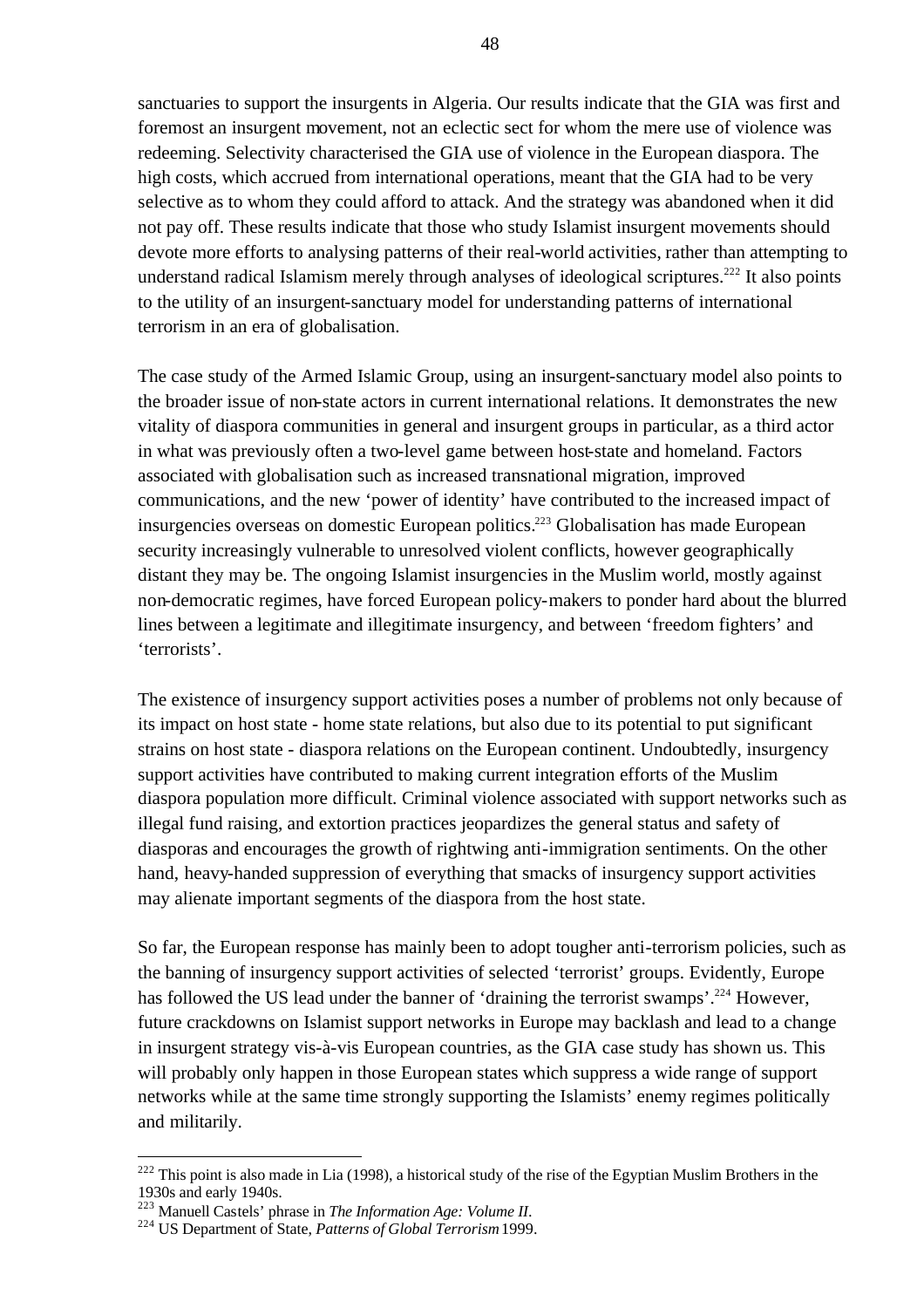There is no quick fix to this policy dilemma. It should be stressed, however, that if policy measures are confined to more domestic counter-terrorism and control measures only, they will probably only have a short-term effect. This is not to say that illegal insurgent support activities should be abetted or ignored. Rather, traditional counter-terrorism policies must be accompanied by vigorous efforts at addressing and resolving the violent conflicts, which drive the insurgency support activities in the diaspora communities. In this light, the US prescription of 'draining the swamps' seems misplaced. The European states will be ill advised to adopt a one-sided policy of repression of insurgency support activities, which fails to address seriously the socio-economic and political causes and complexities underlying these conflicts.

#### **References**

| <b>BBC</b> World News               | http://news.bbc.co.uk           |  |  |
|-------------------------------------|---------------------------------|--|--|
| Le Monde:                           | http://archives.lemonde.fr $\&$ |  |  |
|                                     | http://www.lemonde.fr           |  |  |
| Dagbladet (Oslo, Norwegian daily)   | http://www.dagbladet.no         |  |  |
| Aftenposten (Oslo, Norwegian daily) | http://www.aftenposten.no       |  |  |
| Al-Hayat (London, Arabic daily)     | http://www.alhayat.com          |  |  |

| <i>Foreign Broadcast Information Service</i> (FBIS)       | http://wnc.fedworld.gov          |  |  |  |  |  |  |
|-----------------------------------------------------------|----------------------------------|--|--|--|--|--|--|
| Reuters Business Briefings Database                       | http://wwwb.business.reuters.com |  |  |  |  |  |  |
| <b>ITERATE Transnational Terrorism Database 1992-1999</b> |                                  |  |  |  |  |  |  |

*GIA Communiques* (via American Islamic Group, MSANEWS etc.)

*Mukhtarat hawl nashat al-Jama'ah al-Islamiyyah al-Musallahah – al-Jaza'ir fi'l-Urubbah* - A compendium of Arab press clippings on the activities of the Armed Islamic Group – Algeria in Europe, 1993-2000, prepared for this study by *al-Mahrousa Press and Information Centre*  in Cairo.

*Cornell University,* "Algeria: A Bibliography of Events Since 1991", http://www.library.cornell.edu/colldev/mideast/algeria.htm#Essays

**Anglin**, Douglas & Timothy **Shaw** (1979) "Zambia and Southern African Liberation Movements 1964-1974," *Zambia's Foreign Policy Studies in Diplomacy and Dependence* Boulder: Westview Press), pp.234-271.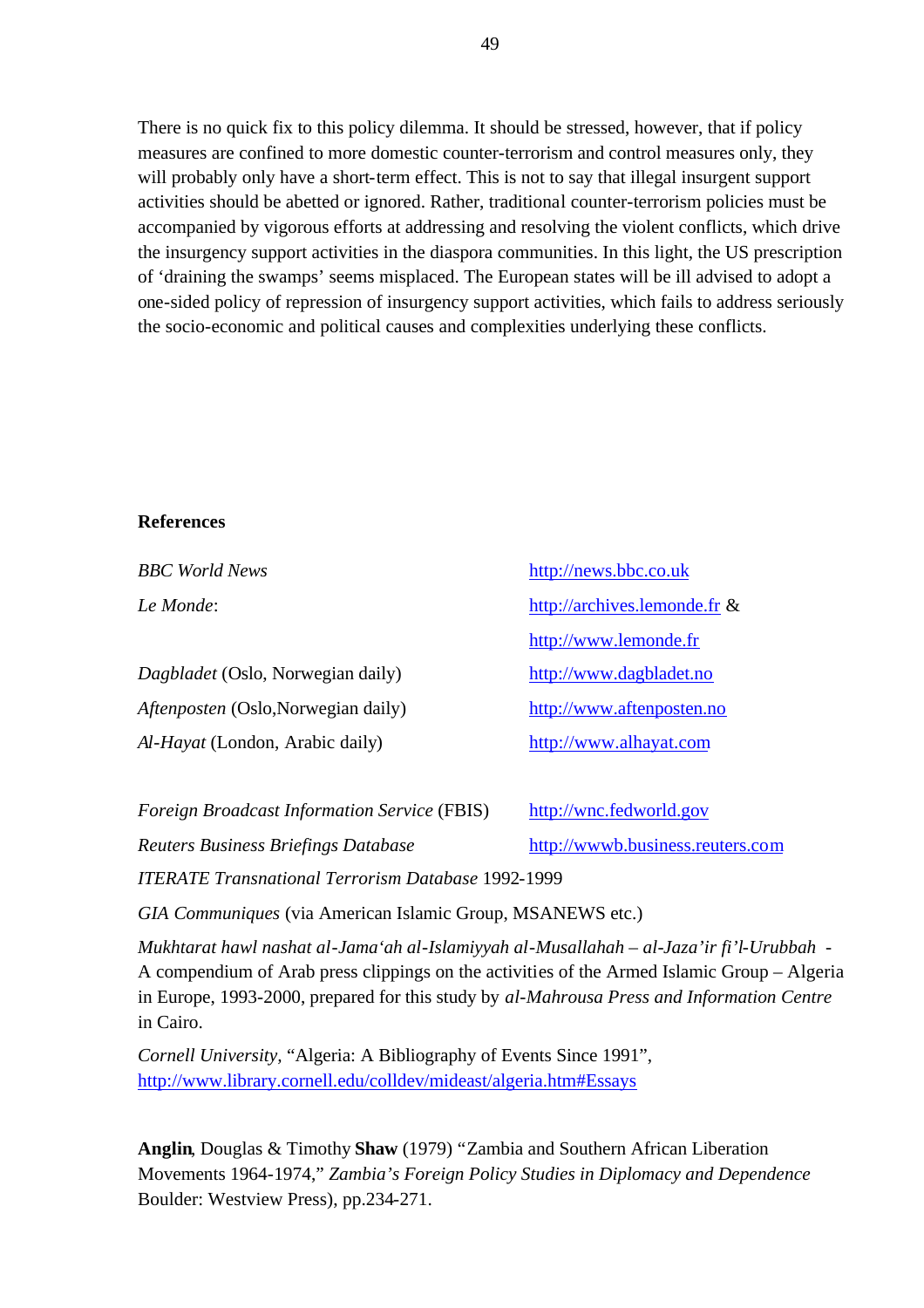**Ayubi,** Nazih (1991) *Political Islam: Religion and Politics in the Arab World* (London & New York: Routledge).

**Bedjaoui**, Y. (1999) "On the Politics of the Massacres," in Youcef Bedjaoui, Abbas Aroua & Méziane Aït-Larbi (eds.) *An Inquiry into the Algerian Massacres* (Geneve: Hoggar, 1999), pp.306-372.

**Bodansky**, Yossef (1999) *Bin Laden: The Man Who Declared War on America* (Rocklin, California: Prima Publishing).

**Brynen**, Rex (1990) *Sanctuary and Survival: The PLO in Lebanon.* (Boulder, Westview Press).

**Burgat**, François & William **Dowell** (1993) *The Islamic Movement in North Africa* (Austin, Texas: Center for Middle Eastern Studies, Austin University).

**Burgat**, François (1997) "Algerian misinformation and Western Perceptions," in Are Hovdenak (ed.) *Algeria and the International Society: The Crisis of Violence* (Oslo: Norwegian Institute of Human Rights), pp.56-59.

**Castells**, Manuel (1997) *The Information Age: The Power of Identity* Volume II (Oxford: Blackwell Publishers).

**Van Creveld**, Martin (1991) *The Transformation of War* (New York: The Free Press).

**Dartnell**, Michael (1999) *Insurgency Online*, "Project Mission Statement ", http://www.yorku.ca/research/ionline/mission.htm.

— (1999) "MRTA" http://www.yorku.ca/research/ionline/mrta.htm, York University.

**Durán**, Khalid (2000) "Jihadism in Europe," *Journal of Counterterrorism & Security International* 7 (1), (Fall 2000), pp.12-15.

**Emerson**, Steven (2000) *International Terrorism and Immigration Policy* (Testimony at Oversight Hearing on Terrorist Threats to the United States in the House of Representatives, Judiciary Subcommittee on Immigration and Claims, 26 January 2000), http://www.house.gov/judiciary/emer0125.htm.

**Esposito**, John L. (ed.) (1997) *Political Islam: Revolution, Radicalism, or Reform?* (Boulder, Colorado: Lynne Rienner).

**Esposito**, John L. (1995) *The Islamic Threat: Myth or Reality?* (New York: Oxford University Press).

**Executive Intelligence Review** (2000) "Put Britain on the list of states sponsoring terrorism", 21 January 2000, http://www.larouchepub.com/lar/1995/terror\_memo\_2703.html.

**Euben,** Roxanne (1995) "When Worldviews Collide: Conflicting Assumptions about Human Behavior Held by Rational Actor Theory and Islamic Fundamentalism," *Political Psychology*  16 (1), pp. 157-178.

**Fuller,** Graham E. & Ian O **Lesser** (1995) *A Sense of Siege: The Geopolitics of Islam and the West* (Boulder, Colorado: Westview Press).

**Ganley**, E (1997) "Algerian Survivors Rebuild Life," *Associated Press* 27 November 1997.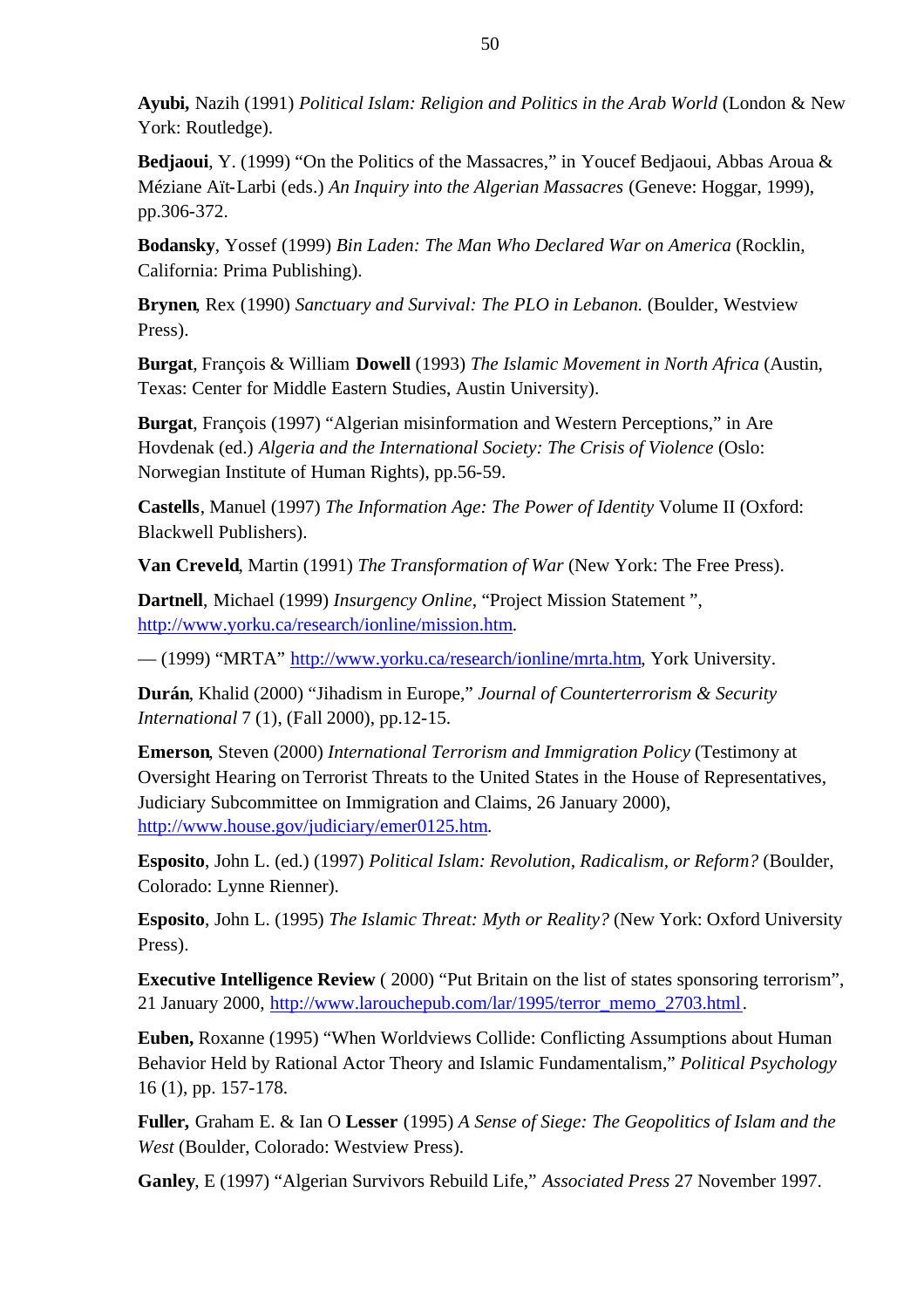**Ghanim**, Ibrahim Bayumi (1993) "al-Gharb fi ru'yat al-haraka al-islamiyya al-misriyya [The West in the View of the Egyptian Islamic Movement]," *al-Qahira* [Cairo] (September 1993).

**Haddad**, Yvonne Yazbeck (1996) "Islamist Perceptions of US Policy in the Middle East," in David W Lesch (ed.) *The Middle East and the United States: A Historical and Political Reassessment* (Boulder, Colorado: Westview Press).

**Hajjar**, Sami G (1995) "Political Violence in Islam: Fundamentalism and Jihad," *Small Wars and Insurgencies* 6 (3) (Winter 1995), pp.328-356.

**al-Hawami**, Abdul Wahid & Ibrahim **Abu Khalid** (1999) "Da'wah: Getting it Right", *Nida' ul-Islam* No. 26 (April-May 1999), http://www.islam.org.au.

**Heradstveit**, Daniel (1997) *Political Islam in Algeria* (Oslo: NUPI).

**Hoffman,** Bruce (1998) *Inside Terrorism* (New York: Colombia University Press).

— (2001) "New and Continuing Forms of Terrorism," in B Lia & R-I Vogt Andrésen (eds.) *Terrorism, Political Violence and Organised Crime - Security Policy Challenges of Non-State Actors' Use Of Violence - Proceedings from an international seminar in Oslo* (Kjeller, Norway, Norwegian Defense Research Establishment, FFI-Rapport 2000/06444, January 2001).

**Howorth,** Jolyon (1996) "France and the Mediterranean in 1995: From tactical ambiguity to inchoate strategy?," *Mediterranean Politics* 1 (2) (Autumn 1996), pp.157-175.

**Hunter,** Shireen T (1997) "Europe's Relations with the Muslim World: Emerging Patterns of Conflict and Cooperation," in *Geopolitics in Post-Wall Europe: Security, Territority and Identity* (Oslo: Sage Publications and Peace Research Institute in Oslo (PRIO)).

**—** (1995) "The Rise of Islamist Movements and the Western Response: Clash of Civilizations or Clash of Interests?" in Laura Guazzone (ed.) *The Islamist Dilemma: The Political Role of Islamist Movements in the Contemporary Arab World* (Reading: Ithaca Press), pp. 317-350.

**Izel**, B, J S **Wafa** & W **Issac** (1999) "What is the GIA?" in Youcef Bedjaoui, Abbas Aroua & Méziane Aït-Larbi (eds.) *An Inquiry into the Algerian Massacres* (Geneve: Hoggar, 1999), pp.373-453.

**Juergensmeyer**, Mark (1996) "Religious nationalism: a global threat?" *Current History* 95 (604).

— (2000) *Terror in the Mind of God*: *The Global Rise of Religious Violence* (Berkeley, Los Angeles & London: University of California Press).

**Kalyvas,** Stathis (1999) "Wanton and Senseless? The Logic of Massacres in Algeria," *Rationality and Society* (August 1999) 11 (3), pp.243-285.

**Kepel,** Gilles (1995) *Muslim Extremism in Egypt: The Prophet and the Pharaoh* (Berkeley & Los Angeles: University of California Press).

**Labévière**, Richard (2000) *Dollars for Terror: The United States and Islam* (New York: Algora Publishing).

**Laird**, Robbin (1996) "France, Islam and the Chirac Presidency: Strategic Choices and the Decision-Making Framework," *European Security* 5(2) (Summer 1996), pp.219-239.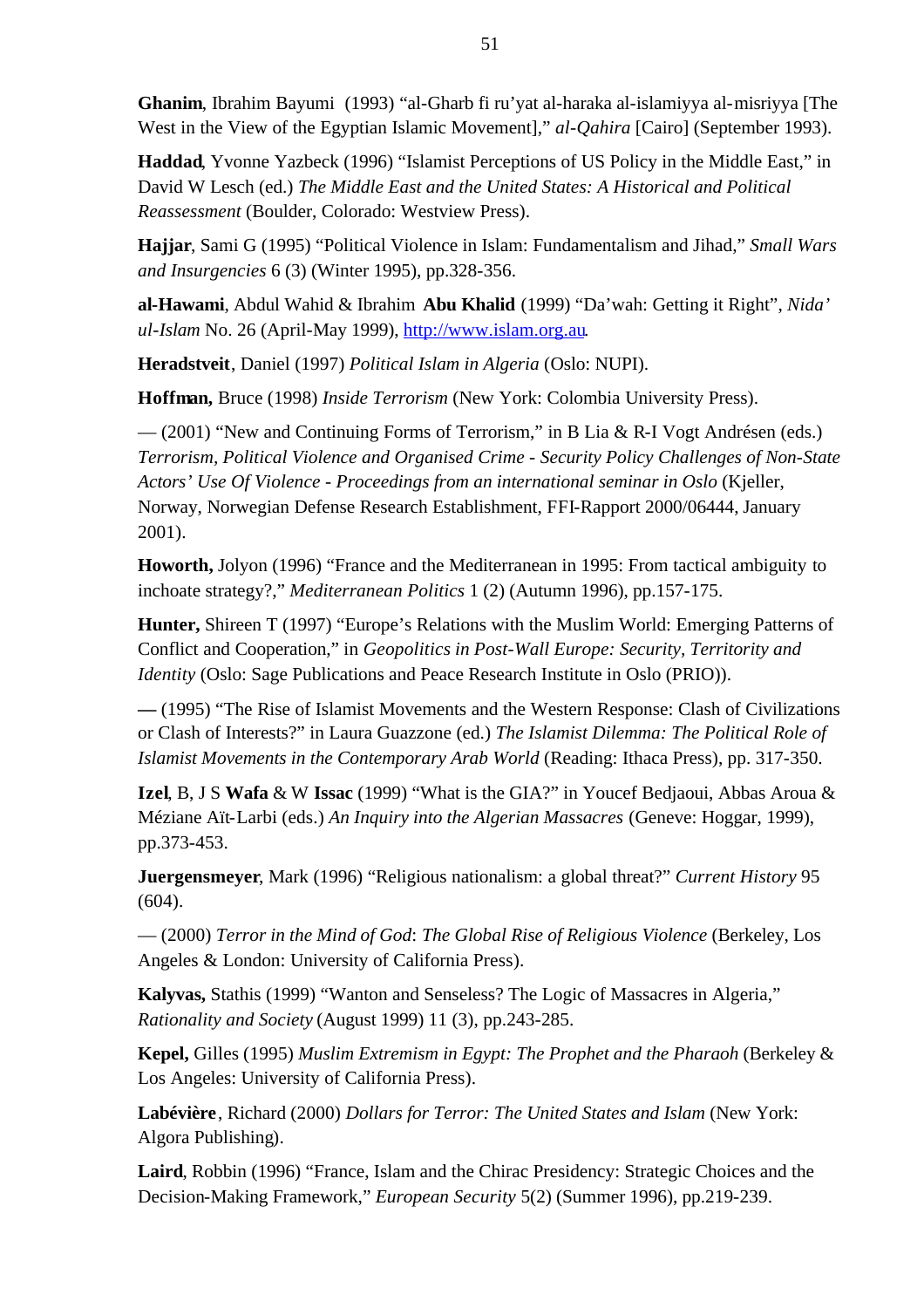**Laqueur,** Walter (1999) *The New Terrorism* (Oxford: Oxford University Press).

**Lesser**, Ian et al (1999) *Countering the New Terrorism* (Santa Monica & Washington: Rand Corporation).

**Lewis,** William (1995), "Algeria at the Brink," *Strategic Forum* (National Defense University, Washington) Number 32, June 1995, http://www.ndu.edu/inss/strforum/forum32.html

**Lia**, Brynjar (1998) *The Society of the Muslim Brothers in Egypt 1928-1942: The Rise of an Islamic Mass Movement* (Reading: Ithaca Press).

**Lia**, Brynjar (1999) *The Quest for Regional Security in the Southern Mediterranean: the Role of European and Arab Security Organisations* (Kjeller, Norway: Norwegian Defence Research Est. (FFI), FFI-Report-99/02252).

**Lia,** B with A S **Hansen** (2000) *Globalisation and the Future of Terrorism: Patterns and Predictions*, (Kjeller, Norway: Norwegian Defence Research Est. (FFI), FFI-Report 2000/01704).

**Lia**, Brynjar & Åshild **Kjøk** (2001) *Sanctuary or Enemy Territory? The Strategies of Middle Eastern Islamist Insurgent Groups in Europe – The Case of the Algerian Armed Islamic Group (GIA).* Paper Presented at the International Studies Association Conference in Chicago, 20-24 February 2001.

**Lia**, Brynjar & Katja **Skjølberg** (2000) *Why Terrorism Occurs – A Survey of Theories and Hypotheses on the Causes of Terrorism* (Kjeller, Norway: Norwegian Defence Research Est. (FFI), FFI-Report – 2000/02769).

**Maddy-Weitzman**, Bruce & Efraim **Inbar** (eds.) (1996) *Religious Radicalism in the Greater Middle East* (London: Frank Cass).

**Mickolus**, Edward (1997) *Transnational Terrorism 1992-1995: A Chronology of Events*  (Westport, Conn: Greenwood Press).

**Mossaad**, Nevine (1995) "The Islamic Movement in Algeria: The Case of the Islamic Salvation Front," in Ola A Abou Zaid (ed.) *Islamic Movements in A Changing World* (Cairo: Center for Political Research and Studies & Friedrich Ebert Stiftung), pp.183-268.

**Nielsen**, Jørgen S (1999) *Towards a European Islam* (London & NY: Macmillan & St Martin's Press).

**O´Ballance,** Edgar (1997) *Islamic Fundamentalist Terrorism, 1979-1995: The Iranian Connection* (Basingstoke: Macmillan).

**Paz**, Reuven (2000) "Targeting Terrorist Financing in the Middle East," Paper presented at the International Conference on Countering Terrorism through Enhanced International Cooperation Courmayeur, Mont Blanc, Italy, 22-24 September 2000.

**Pedersen,** Lars (1999) *Newer Islamic Movements in Western Europe* (Aldershot, UK & Brookfield USA: Ashgate Publishing).

**Pujadas**, David & Ahmed **Salam** (1995) *La tentation du Jihad. L'islam radical en France,*  (Paris: Editions Jean-Claude Lattès).

**Rathmell**, Andrew, Richard **Overill**, Lorenzo **Valeri** & John **Gearson** (1997) "The IW Threat from Sub-State Groups: an Interdisciplinary Approach," (Paper presented at the Third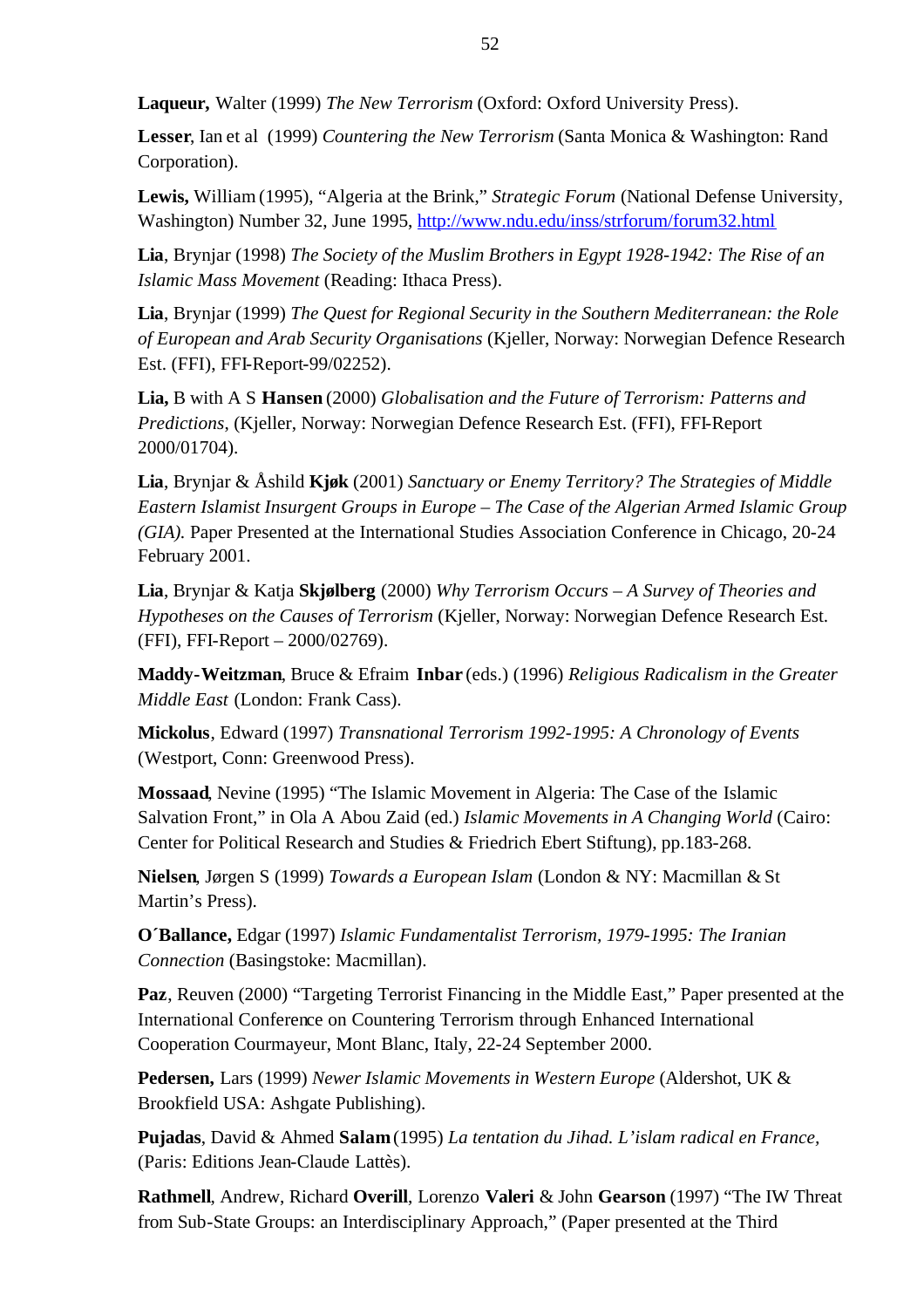International Symposium on Command and Control Research and Technology, Institute for National Strategic Studies, National Defense University, Washington, 17-20 June 1997).

**Reeve**, Simon (1999) *The New Jackals: Ramzi Yousef, Osama Bin Laden and the Future of Terrorism* (Boston: Northeastern University Press).

**Rich**, Paul B (1996) "Insurgency, Revolution and the Crisis of the Algerian State," in Paul B. Rich & Richard Stubbs (eds.) *The Counter-Insurgent State: Guerrilla Warfare and State Building in the Twentieth Century* (Basingstoke: Macmillan).

**Roy**, Olivier (2000) "Muslims in Europe: From Ethnic Identity to Religious Recasting," *ISIM Newsletter* No.5, http://www.isim.nl/newsletter/5/ isim/1.html (7 July 2000).

**Schmid,** Alex P. & Albert J. **Jongman** (1988) *Political Terrorism: A New Guide to Actors, Authors, Concepts, Data Bases, Theories and Literature* (Amsterdam: SWIDOC).

**Sfeir**, Antoine (1997) *Les réseaux d´Allah – Les filières islamistes en France et en Europe*  (Paris: Plon).

**Shahin**, Emad Eldin (1997) *Islamic Ascent: Contemporary Islamic Movements in North Africa*  (Boulder, Colorado: Westview Press).

**Shadid**, W. A. R. & P. S. **Van Koningsveld** (eds.) (1996a) *Political Participation and Identities of Muslims in Non-Muslim Countries* (Kampen, the Netherlands: Kok Pharos Publishing House).

**Shadid**, W. A. R. & P. S. **Van Koningsveld** (eds.) (1996b), *Muslims in the Margin: Political Responses to the Presence of Islam in Western Europe* (Kampen, the Netherlands: Kok Pharos Publishing House).

**Shain**, Yossi & Tamara Cofman **Wittes** (2001) "Peace as a Three-Level Game: The Role of Diasporas in Conflict Resolution" (Paper presented at the International Studies Association Annual Conference, Chicago, 20-24 February 2001).

**Shay**, Shaul & Yoram **Schweizer** (2000) *The 'Afghan Alumni' Terrorism: Islamic Militants Against the Rest of the World* (The Interdisciplinary Center, Herzliya: The International Policy Institute for Counterterrorism, ICT-Papers Vol 6).

**Sheffer**, Gabriel (1995) "The Emergence of New Ethno-National Diasporas," *Migration* 28, pp.5-28.

**Skilbeck**, Rod (1995) "The Shroud Over Algeria: Femicide, Islamism and the *Hijab,*" *Journal of Arabic, Islamic and Middle Eastern Studies* 2 (2), pp.43-54.

**Smith**, B (1998) "Algeria: The Horror," *The New York Review of Books* XLV (7), pp.27-30.

**Spencer**, Claire (1994) "Algeria in Crisis," *Survival* 36 (2) (Summer 1994): 149-163.

**Strange**, Susan (1996) *The Retreat of the State: The Diffusion of Power in the World Economy* (Cambridge: Cambridge Univ. Press).

**Tse-Tung**, Mao (1961) *On Guerrilla Warfare* (New York: Frederick Praeger).

**Vertovec**, Steven & Ceri **Peach** (1997) *Islam in Europe: The Politics of Religion and Community* (Hampshire, London & New York: Macmillan & St Martin's Press).

**Vogt**, Kari (1995) *Kommet for å bli. Islam i Vest Europa* (Oslo: J. W. Cappelen).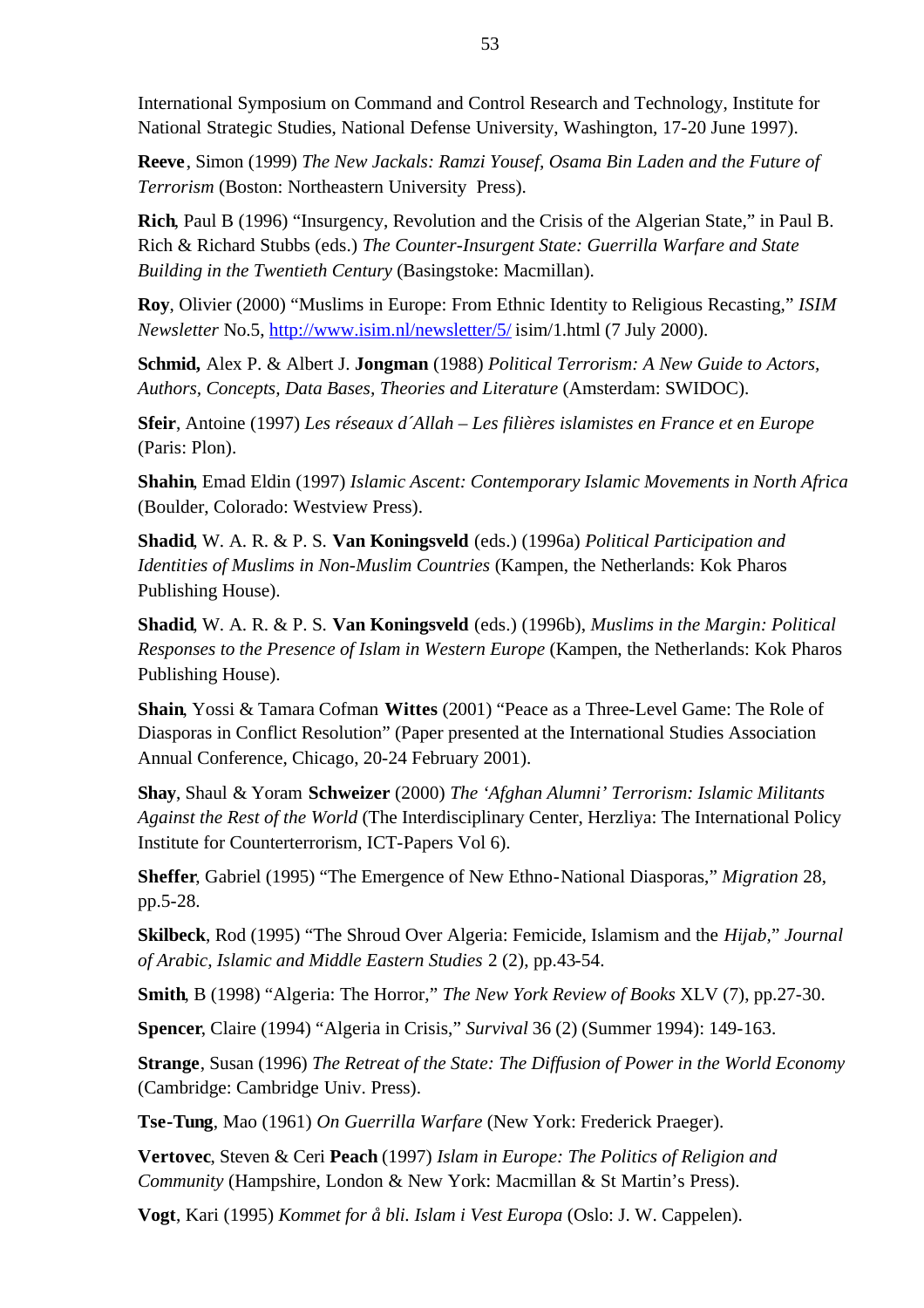**Whine**, Michael (1999) "Islamist Organizations on the Internet," *Terrorism and Political Violence* 11(1), pp. 123-132.

**Willis**, Michael (1996) *The Islamist Challenge in Algeria: A Political History* (Reading: Ithaca Press).

**Yaphe,** Judith S (1997) "Islamic Radicalism: Shifting Approaches to Power but Not to Islamic Goals," *Strategic Forum* (National Defense University/INSS) No.104 (February 1997).

**Zanini,** Michele (1999) "Middle Eastern Terrorism and Netwar," *Studies in Conflict and Terrorism* 22 (3) (1999), pp.247-256.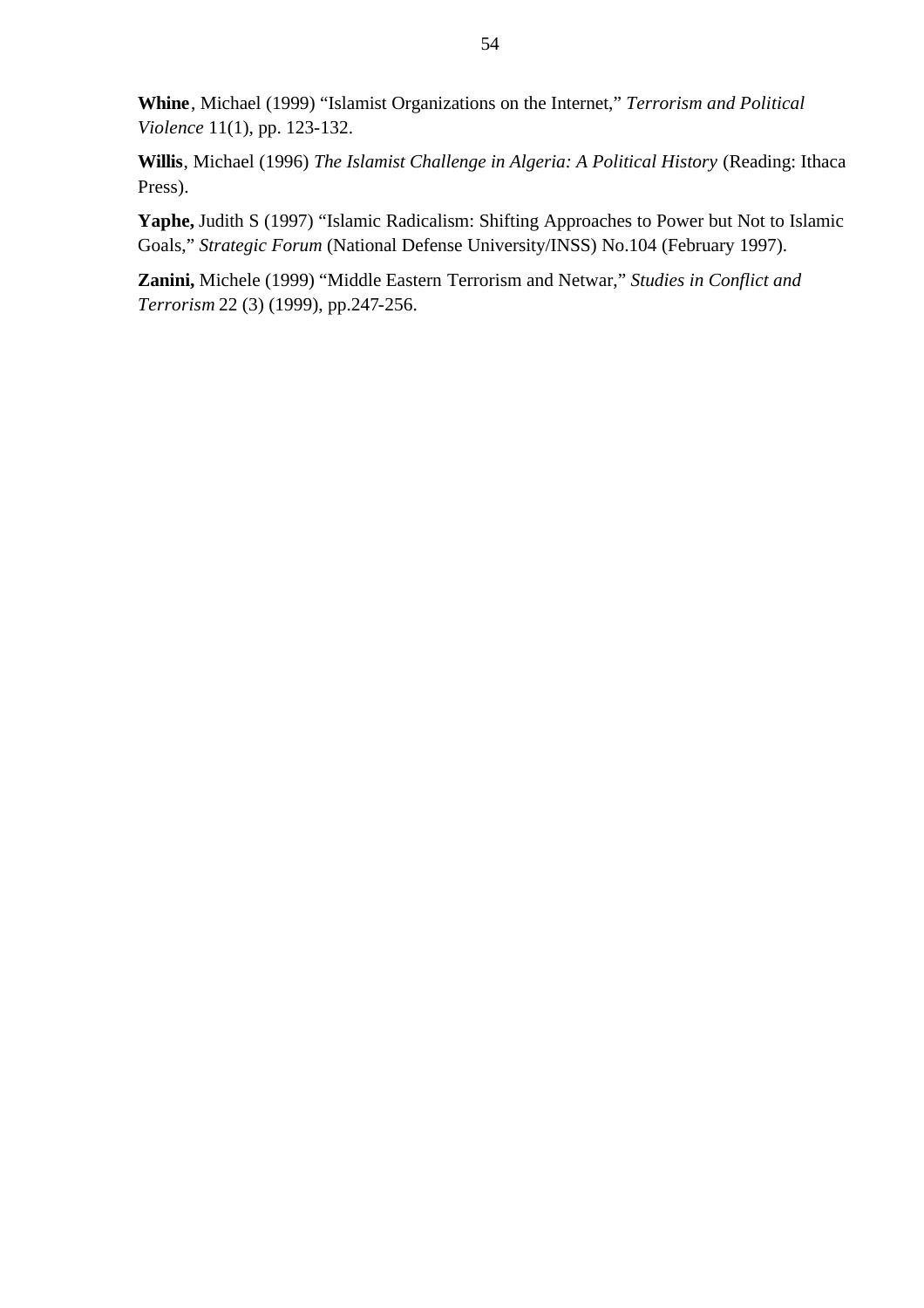# **DISTRIBUTION LIST**

| <b>FFISYS</b>                                                                                                                                                |  |              |           | <b>Dato:</b> 8 August 2001 |                                          |                        |
|--------------------------------------------------------------------------------------------------------------------------------------------------------------|--|--------------|-----------|----------------------------|------------------------------------------|------------------------|
| RAPPORTTYPE (KRYSS AV)                                                                                                                                       |  |              |           | <b>RAPPORT NR.</b>         | <b>REFERANSE</b>                         | <b>RAPPORTENS DATO</b> |
| <b>RAPP</b>                                                                                                                                                  |  | <b>NOTAT</b> | <b>RR</b> | 2001/03789                 | FFISYS/776/161.1                         | 8 August 2001          |
| RAPPORTENS BESKYTTELSESGRAD                                                                                                                                  |  |              |           |                            | <b>ANTALL EKS</b><br><b>UTSTEDT</b>      | <b>ANTALL SIDER</b>    |
| Unclassified                                                                                                                                                 |  |              |           |                            | 167                                      | 59                     |
| <b>RAPPORTENS TITTEL</b><br>ISLAMIST INSURGENCIES, DIASPORIC SUPPORT<br>NETWORKS, AND THEIR HOST STATES: The Case<br>of the Algerian GIA in Europe 1993-2000 |  |              |           |                            | FORFATTER(E)<br>LIA Brynjar, KJØK Åshild |                        |
| FORDELING GODKJENT AV FORSKNINGSSJEF:                                                                                                                        |  |              |           |                            | FORDELING GODKJENT AV AVDELINGSSJEF:     |                        |

#### **EKSTERN FORDELING INTERN FORDELING**

#### ANTALL EKS NR TIL **ANTALL EKS NR** TIL 1 **FD** 14 **FFI-Bibl** 1 V/Ekspedisjonssjef Svein Efjestad 1 Adm direktør/stabssjef 1 V/Førstekonsulent Arild Eikeland 1 FFIE 1 FFISYS 1 FO/FST 1 FFIBM 1 V/Ob Robert Mood 1 1 FFIN 1 V/Morten Moe 1 Ragnvald H Solstrand, FFISYS 1 V/Oblt Anders Lundesgaard 1 Bent Erik Bakken, FFISYS 1 Jan Erik Torp, FFISYS 1 Tor Bukkvoll, FFISYS 1 V/Førstekonsulent Hans M Synstnes 1 Geir Enemo, FFISYS 1 Tore Nyhamar, FFISYS 1 Håvard Fridheim, FFISYS 1 V/Torfinn Stenseth 1 Jonny Otterlei, FFISYS 1 V/Ellen Thelin Haugestad 1 Janne M Hagen, FFISYS 1 V/Ole Hæsken 1 Iver Johansen, FFISYS 1 V/ Hugo Lundhaug 1 Anders Kjølberg, FFISYS 1 V/Lars Haugom 1 Bjørn Olav Knutsen, FFISYS 20 Brynjar Lia, FFISYS UD 1 Laila Bokhari, FFISYS 1 V/ Statssekretær Espen Barth Eide 1 Katja H-W Skjølberg, FFISYS 1 V/ Underdirektør Inga M W Nyhamar 1 1 Thomas Hegghammar, FFISYS 1 V/ Rådgivar Kjersti Frøholm 1 Tor Berger, FFIBM 1 Pål Aas, FFIBM NUPI, Pb 8159 Dep, 0033 OSLO 1 Eirik Svinsås, FFIBM 1 V/ Biblioteket 1 1 Nils Greger Johansson, FFIBM 1 Direktør Sverre Lodgaard 1 Else Marie Fykse, FFIBM 1 Forsker Tore Bjørgo 1 Forsker Daniel Heradstveit 1 Forsker Morten Bremer Mærli FFI-veven 1 Direktoratet for sivilt beredskap 1 V/Underdirektør Ole Chr. Ulleberg 1 V/Tonje Grunnan

FFI-K1 Retningslinjer for fordeling og forsendelse er gitt i Oraklet, Bind I, Bestemmelser om publikasjoner for Forsvarets forskningsinstitutt, pkt 2 og 5. Benytt ny side om nødvendig.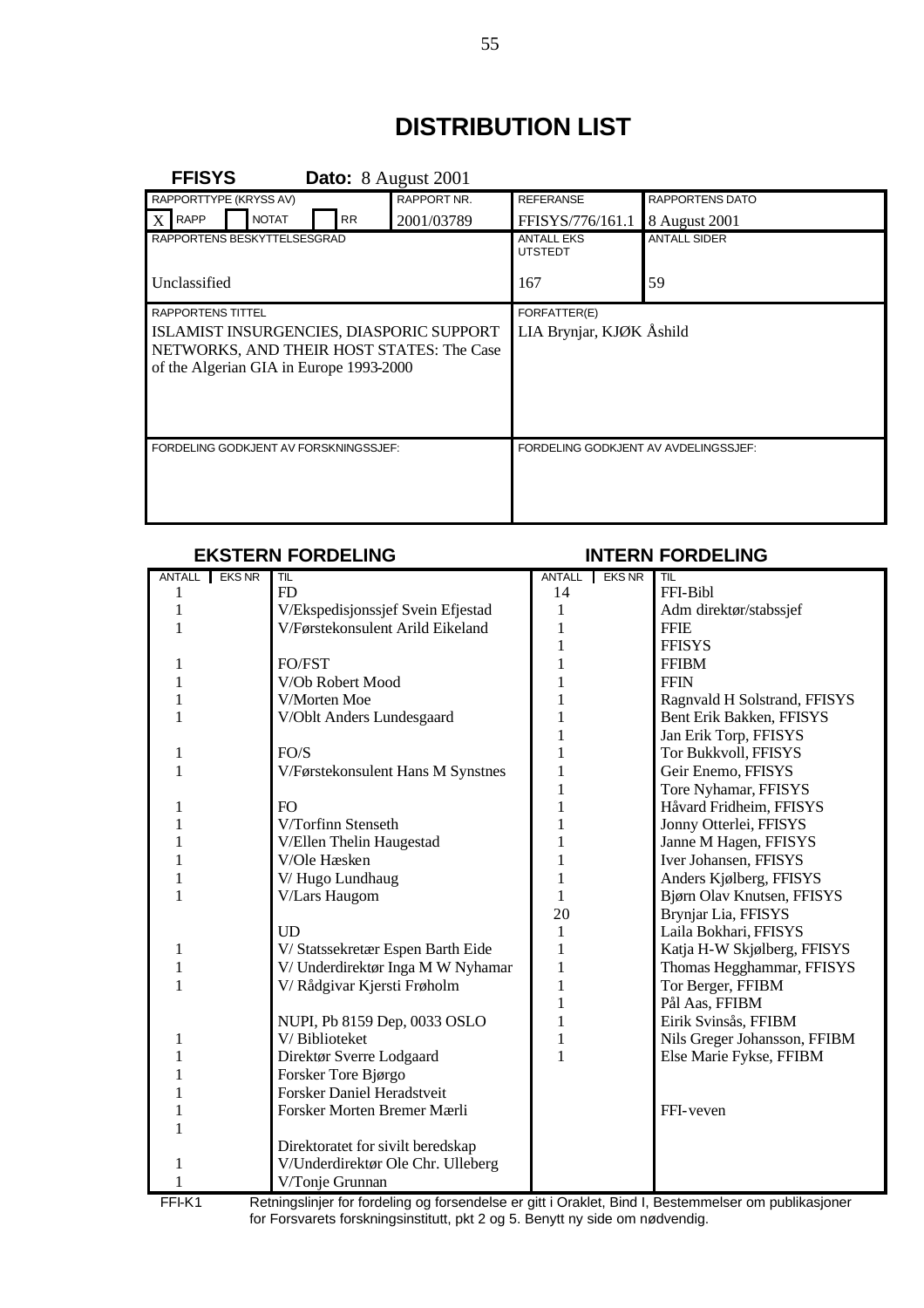|                | ANTALL EKS NR | TIL                               | ANTALL EKS NR | TIL |
|----------------|---------------|-----------------------------------|---------------|-----|
|                |               | <b>HFS</b>                        |               |     |
|                |               |                                   |               |     |
|                |               | <b>LKSK</b>                       |               |     |
|                |               | <b>SKSK</b>                       |               |     |
|                |               | <b>KS</b>                         |               |     |
|                |               |                                   |               |     |
|                |               | PRIO, Fuglehauggt. 11, 0260 OSLO  |               |     |
|                |               |                                   |               |     |
| 1              |               | V/Biblioteket                     |               |     |
|                |               | V/Nils Petter Gleditsch           |               |     |
|                |               |                                   |               |     |
| L              |               | Nobelinstituttet                  |               |     |
|                |               | Drammensvn. 19, 0255 OSLO         |               |     |
|                |               |                                   |               |     |
|                |               |                                   |               |     |
| 1              |               | Den Norske Atlanterhavskomité     |               |     |
|                |               | Fridtjof Nansens Pl. 6, 0160 OSLO |               |     |
|                |               |                                   |               |     |
| 1              |               | FOI, Tegeluddsvägen 31, S 172 90  |               |     |
|                |               | Stockholm                         |               |     |
|                |               | V/Magnus Norell                   |               |     |
|                |               | V/ Gunnar Jervas                  |               |     |
|                |               |                                   |               |     |
|                |               |                                   |               |     |
|                |               | Universitetet i Bergen            |               |     |
|                |               | ISP, Christiegt. 15, 5007 BERGEN  |               |     |
| 1              |               | V/Jan Oskar Engene                |               |     |
|                |               |                                   |               |     |
| 1              |               | Annika S Hansen                   |               |     |
|                |               |                                   |               |     |
|                |               | IISS, 13-15 Arundel Str           |               |     |
|                |               | Temple Place, London WC2R 30X     |               |     |
|                |               | <b>UNITED KINGDOM</b>             |               |     |
|                |               |                                   |               |     |
|                |               | <b>FSTS</b>                       |               |     |
|                |               |                                   |               |     |
|                |               | V/Inge Tjøstheim                  |               |     |
|                |               |                                   |               |     |
| 2              |               | <b>FHS</b>                        |               |     |
|                |               |                                   |               |     |
| 2              |               | <b>FOKIV</b>                      |               |     |
|                |               |                                   |               |     |
|                |               | POT                               |               |     |
|                |               |                                   |               |     |
| $\mathfrak{D}$ |               | Enhet for strategisk analyse      |               |     |
| 1              |               | V/Jon Fitje                       |               |     |
| 1              |               | V/Espen Fossum                    |               |     |
|                |               |                                   |               |     |
|                |               | Folkehelsa                        |               |     |
|                |               | Pb 4404, 0403 OSLO                |               |     |
| 1              |               | V/Preben Aavitsland               |               |     |
|                |               |                                   |               |     |
|                |               |                                   |               |     |
| 1              |               | FNI, Fridtjof Nansens v. 17       |               |     |
|                |               | Pb 326, 1326 OSLO                 |               |     |
|                |               |                                   |               |     |
| 1              |               | Statens Strålevern                |               |     |
|                |               |                                   |               |     |
|                |               |                                   |               |     |
| 1              |               | <b>IFS</b>                        |               |     |
|                |               | Tollbugt. 10, 0152 OSLO           |               |     |
|                |               |                                   |               |     |
| 1              |               | FSES,                             |               |     |
|                |               | Pb 73 Haugerud, 0616 Oslo         |               |     |
|                |               | V/Rolf-Inge Vogt Andrésen         |               |     |
|                |               |                                   |               |     |
|                |               | V/Benedicte Gude                  |               |     |
|                |               |                                   |               |     |
| $\overline{c}$ |               | Hærens jegerkommando              |               |     |
|                |               | Pb 124, 2451 Rena                 |               |     |
|                |               |                                   |               |     |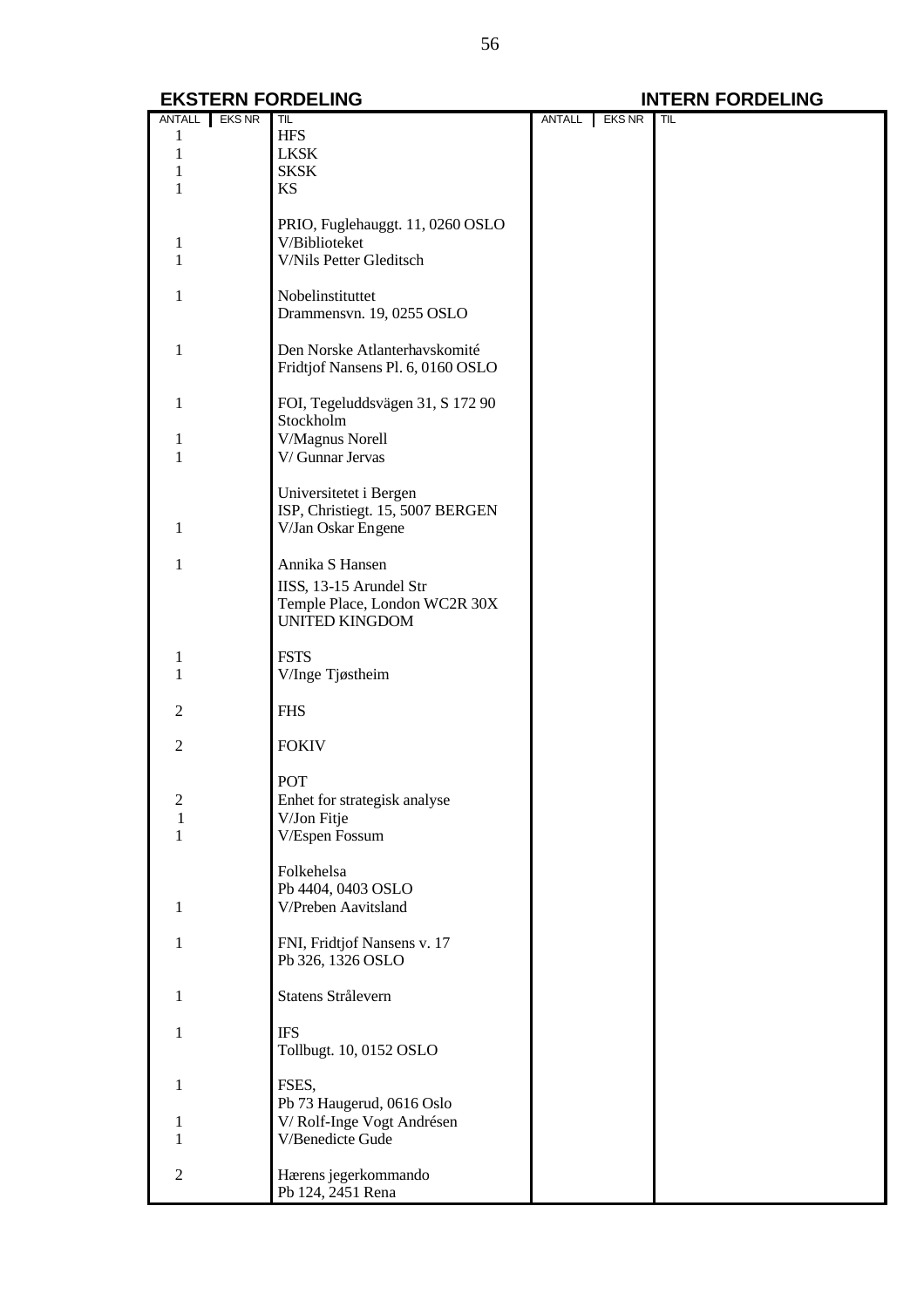| ANTALL EKS NR<br>ANTALL EKS NR<br>Kvinners Frivillige Beredskap<br>Akershus Festning, 0015 OSLO<br>V/Bente Bakke<br>1<br><b>DKØ</b><br>1<br>Pb 4024 Postterminalen, 2306 Hamar<br>V/Gen Brun<br>Ingeniørregimentet/<br>1<br>Forsvarets ABC-skole<br>Valsmoen 3506 Hønefoss<br>LSK<br>Jagerflyavdelingen, 4658 Kjevik<br>1<br>V/Rune Boye Johansen<br><b>Institutt for Forsvarsopplysning</b><br>Parkvn 27, 0350 OSLO<br>V/Henrik Jørgen Huitfeldt<br>1<br>Norges Forsvar<br>Pb 5235 Majorstua, 0303 OSLO<br>V/Anne Lise Hammer<br>1<br><b>KRIPOS</b><br>Pb. 8163 Dep0034 Oslo<br>V/Brit Røisli<br>1<br>Rygge Baseforsvarsinspekt<br>1590 Rygge Hovedflystasjon<br>V/Major Sven Waldenstrøm<br>1<br>Fredrik Bull Hansen<br>1<br>Konglevn 17, 0875 OSLO<br><b>FKN</b><br>V/Nils Johan Holte, sjef felles op.-stab<br>1<br>8002 Bodø<br><b>FBT</b><br>v/Ob Tom Hermansen<br>v/Oblt Leif D Riis<br>v/Oblt Åge Mohaugen<br>1<br>FBT Trøndelag<br>v/ Maj Jon A Hassel<br>1<br>Værnes flystasjon<br>v/Kapt Magnar Rusten<br>1<br>Ørland hovedflystasjon<br>v/Brig Bjørn E Kristiansen<br>1<br>v/ Kapt Håvard Hauge<br>1<br>Næringslivets Sikkerhetsorganisasjon<br>Pb. 5468 Majorstua, 0305 Oslo<br>V/Berit Solstad<br>1<br>Post- og teletilsynet, Pb 447, 0104 Oslo<br>1<br>V/Brynjar Mørkved |  | TIL |  | TIL |
|-----------------------------------------------------------------------------------------------------------------------------------------------------------------------------------------------------------------------------------------------------------------------------------------------------------------------------------------------------------------------------------------------------------------------------------------------------------------------------------------------------------------------------------------------------------------------------------------------------------------------------------------------------------------------------------------------------------------------------------------------------------------------------------------------------------------------------------------------------------------------------------------------------------------------------------------------------------------------------------------------------------------------------------------------------------------------------------------------------------------------------------------------------------------------------------------------------------------------------------------------------------------------------------------|--|-----|--|-----|
|                                                                                                                                                                                                                                                                                                                                                                                                                                                                                                                                                                                                                                                                                                                                                                                                                                                                                                                                                                                                                                                                                                                                                                                                                                                                                         |  |     |  |     |
|                                                                                                                                                                                                                                                                                                                                                                                                                                                                                                                                                                                                                                                                                                                                                                                                                                                                                                                                                                                                                                                                                                                                                                                                                                                                                         |  |     |  |     |
|                                                                                                                                                                                                                                                                                                                                                                                                                                                                                                                                                                                                                                                                                                                                                                                                                                                                                                                                                                                                                                                                                                                                                                                                                                                                                         |  |     |  |     |
|                                                                                                                                                                                                                                                                                                                                                                                                                                                                                                                                                                                                                                                                                                                                                                                                                                                                                                                                                                                                                                                                                                                                                                                                                                                                                         |  |     |  |     |
|                                                                                                                                                                                                                                                                                                                                                                                                                                                                                                                                                                                                                                                                                                                                                                                                                                                                                                                                                                                                                                                                                                                                                                                                                                                                                         |  |     |  |     |
|                                                                                                                                                                                                                                                                                                                                                                                                                                                                                                                                                                                                                                                                                                                                                                                                                                                                                                                                                                                                                                                                                                                                                                                                                                                                                         |  |     |  |     |
|                                                                                                                                                                                                                                                                                                                                                                                                                                                                                                                                                                                                                                                                                                                                                                                                                                                                                                                                                                                                                                                                                                                                                                                                                                                                                         |  |     |  |     |
|                                                                                                                                                                                                                                                                                                                                                                                                                                                                                                                                                                                                                                                                                                                                                                                                                                                                                                                                                                                                                                                                                                                                                                                                                                                                                         |  |     |  |     |
|                                                                                                                                                                                                                                                                                                                                                                                                                                                                                                                                                                                                                                                                                                                                                                                                                                                                                                                                                                                                                                                                                                                                                                                                                                                                                         |  |     |  |     |
|                                                                                                                                                                                                                                                                                                                                                                                                                                                                                                                                                                                                                                                                                                                                                                                                                                                                                                                                                                                                                                                                                                                                                                                                                                                                                         |  |     |  |     |
|                                                                                                                                                                                                                                                                                                                                                                                                                                                                                                                                                                                                                                                                                                                                                                                                                                                                                                                                                                                                                                                                                                                                                                                                                                                                                         |  |     |  |     |
|                                                                                                                                                                                                                                                                                                                                                                                                                                                                                                                                                                                                                                                                                                                                                                                                                                                                                                                                                                                                                                                                                                                                                                                                                                                                                         |  |     |  |     |
|                                                                                                                                                                                                                                                                                                                                                                                                                                                                                                                                                                                                                                                                                                                                                                                                                                                                                                                                                                                                                                                                                                                                                                                                                                                                                         |  |     |  |     |
|                                                                                                                                                                                                                                                                                                                                                                                                                                                                                                                                                                                                                                                                                                                                                                                                                                                                                                                                                                                                                                                                                                                                                                                                                                                                                         |  |     |  |     |
|                                                                                                                                                                                                                                                                                                                                                                                                                                                                                                                                                                                                                                                                                                                                                                                                                                                                                                                                                                                                                                                                                                                                                                                                                                                                                         |  |     |  |     |
|                                                                                                                                                                                                                                                                                                                                                                                                                                                                                                                                                                                                                                                                                                                                                                                                                                                                                                                                                                                                                                                                                                                                                                                                                                                                                         |  |     |  |     |
|                                                                                                                                                                                                                                                                                                                                                                                                                                                                                                                                                                                                                                                                                                                                                                                                                                                                                                                                                                                                                                                                                                                                                                                                                                                                                         |  |     |  |     |
|                                                                                                                                                                                                                                                                                                                                                                                                                                                                                                                                                                                                                                                                                                                                                                                                                                                                                                                                                                                                                                                                                                                                                                                                                                                                                         |  |     |  |     |
|                                                                                                                                                                                                                                                                                                                                                                                                                                                                                                                                                                                                                                                                                                                                                                                                                                                                                                                                                                                                                                                                                                                                                                                                                                                                                         |  |     |  |     |
|                                                                                                                                                                                                                                                                                                                                                                                                                                                                                                                                                                                                                                                                                                                                                                                                                                                                                                                                                                                                                                                                                                                                                                                                                                                                                         |  |     |  |     |
|                                                                                                                                                                                                                                                                                                                                                                                                                                                                                                                                                                                                                                                                                                                                                                                                                                                                                                                                                                                                                                                                                                                                                                                                                                                                                         |  |     |  |     |
|                                                                                                                                                                                                                                                                                                                                                                                                                                                                                                                                                                                                                                                                                                                                                                                                                                                                                                                                                                                                                                                                                                                                                                                                                                                                                         |  |     |  |     |
|                                                                                                                                                                                                                                                                                                                                                                                                                                                                                                                                                                                                                                                                                                                                                                                                                                                                                                                                                                                                                                                                                                                                                                                                                                                                                         |  |     |  |     |
|                                                                                                                                                                                                                                                                                                                                                                                                                                                                                                                                                                                                                                                                                                                                                                                                                                                                                                                                                                                                                                                                                                                                                                                                                                                                                         |  |     |  |     |
|                                                                                                                                                                                                                                                                                                                                                                                                                                                                                                                                                                                                                                                                                                                                                                                                                                                                                                                                                                                                                                                                                                                                                                                                                                                                                         |  |     |  |     |
|                                                                                                                                                                                                                                                                                                                                                                                                                                                                                                                                                                                                                                                                                                                                                                                                                                                                                                                                                                                                                                                                                                                                                                                                                                                                                         |  |     |  |     |
|                                                                                                                                                                                                                                                                                                                                                                                                                                                                                                                                                                                                                                                                                                                                                                                                                                                                                                                                                                                                                                                                                                                                                                                                                                                                                         |  |     |  |     |
|                                                                                                                                                                                                                                                                                                                                                                                                                                                                                                                                                                                                                                                                                                                                                                                                                                                                                                                                                                                                                                                                                                                                                                                                                                                                                         |  |     |  |     |
|                                                                                                                                                                                                                                                                                                                                                                                                                                                                                                                                                                                                                                                                                                                                                                                                                                                                                                                                                                                                                                                                                                                                                                                                                                                                                         |  |     |  |     |
|                                                                                                                                                                                                                                                                                                                                                                                                                                                                                                                                                                                                                                                                                                                                                                                                                                                                                                                                                                                                                                                                                                                                                                                                                                                                                         |  |     |  |     |
|                                                                                                                                                                                                                                                                                                                                                                                                                                                                                                                                                                                                                                                                                                                                                                                                                                                                                                                                                                                                                                                                                                                                                                                                                                                                                         |  |     |  |     |
|                                                                                                                                                                                                                                                                                                                                                                                                                                                                                                                                                                                                                                                                                                                                                                                                                                                                                                                                                                                                                                                                                                                                                                                                                                                                                         |  |     |  |     |
|                                                                                                                                                                                                                                                                                                                                                                                                                                                                                                                                                                                                                                                                                                                                                                                                                                                                                                                                                                                                                                                                                                                                                                                                                                                                                         |  |     |  |     |
|                                                                                                                                                                                                                                                                                                                                                                                                                                                                                                                                                                                                                                                                                                                                                                                                                                                                                                                                                                                                                                                                                                                                                                                                                                                                                         |  |     |  |     |
|                                                                                                                                                                                                                                                                                                                                                                                                                                                                                                                                                                                                                                                                                                                                                                                                                                                                                                                                                                                                                                                                                                                                                                                                                                                                                         |  |     |  |     |
|                                                                                                                                                                                                                                                                                                                                                                                                                                                                                                                                                                                                                                                                                                                                                                                                                                                                                                                                                                                                                                                                                                                                                                                                                                                                                         |  |     |  |     |
|                                                                                                                                                                                                                                                                                                                                                                                                                                                                                                                                                                                                                                                                                                                                                                                                                                                                                                                                                                                                                                                                                                                                                                                                                                                                                         |  |     |  |     |
|                                                                                                                                                                                                                                                                                                                                                                                                                                                                                                                                                                                                                                                                                                                                                                                                                                                                                                                                                                                                                                                                                                                                                                                                                                                                                         |  |     |  |     |
|                                                                                                                                                                                                                                                                                                                                                                                                                                                                                                                                                                                                                                                                                                                                                                                                                                                                                                                                                                                                                                                                                                                                                                                                                                                                                         |  |     |  |     |
|                                                                                                                                                                                                                                                                                                                                                                                                                                                                                                                                                                                                                                                                                                                                                                                                                                                                                                                                                                                                                                                                                                                                                                                                                                                                                         |  |     |  |     |
|                                                                                                                                                                                                                                                                                                                                                                                                                                                                                                                                                                                                                                                                                                                                                                                                                                                                                                                                                                                                                                                                                                                                                                                                                                                                                         |  |     |  |     |
|                                                                                                                                                                                                                                                                                                                                                                                                                                                                                                                                                                                                                                                                                                                                                                                                                                                                                                                                                                                                                                                                                                                                                                                                                                                                                         |  |     |  |     |
|                                                                                                                                                                                                                                                                                                                                                                                                                                                                                                                                                                                                                                                                                                                                                                                                                                                                                                                                                                                                                                                                                                                                                                                                                                                                                         |  |     |  |     |
|                                                                                                                                                                                                                                                                                                                                                                                                                                                                                                                                                                                                                                                                                                                                                                                                                                                                                                                                                                                                                                                                                                                                                                                                                                                                                         |  |     |  |     |
|                                                                                                                                                                                                                                                                                                                                                                                                                                                                                                                                                                                                                                                                                                                                                                                                                                                                                                                                                                                                                                                                                                                                                                                                                                                                                         |  |     |  |     |
|                                                                                                                                                                                                                                                                                                                                                                                                                                                                                                                                                                                                                                                                                                                                                                                                                                                                                                                                                                                                                                                                                                                                                                                                                                                                                         |  |     |  |     |
|                                                                                                                                                                                                                                                                                                                                                                                                                                                                                                                                                                                                                                                                                                                                                                                                                                                                                                                                                                                                                                                                                                                                                                                                                                                                                         |  |     |  |     |
|                                                                                                                                                                                                                                                                                                                                                                                                                                                                                                                                                                                                                                                                                                                                                                                                                                                                                                                                                                                                                                                                                                                                                                                                                                                                                         |  |     |  |     |
|                                                                                                                                                                                                                                                                                                                                                                                                                                                                                                                                                                                                                                                                                                                                                                                                                                                                                                                                                                                                                                                                                                                                                                                                                                                                                         |  |     |  |     |
|                                                                                                                                                                                                                                                                                                                                                                                                                                                                                                                                                                                                                                                                                                                                                                                                                                                                                                                                                                                                                                                                                                                                                                                                                                                                                         |  |     |  |     |
|                                                                                                                                                                                                                                                                                                                                                                                                                                                                                                                                                                                                                                                                                                                                                                                                                                                                                                                                                                                                                                                                                                                                                                                                                                                                                         |  |     |  |     |
|                                                                                                                                                                                                                                                                                                                                                                                                                                                                                                                                                                                                                                                                                                                                                                                                                                                                                                                                                                                                                                                                                                                                                                                                                                                                                         |  |     |  |     |
|                                                                                                                                                                                                                                                                                                                                                                                                                                                                                                                                                                                                                                                                                                                                                                                                                                                                                                                                                                                                                                                                                                                                                                                                                                                                                         |  |     |  |     |
|                                                                                                                                                                                                                                                                                                                                                                                                                                                                                                                                                                                                                                                                                                                                                                                                                                                                                                                                                                                                                                                                                                                                                                                                                                                                                         |  |     |  |     |
|                                                                                                                                                                                                                                                                                                                                                                                                                                                                                                                                                                                                                                                                                                                                                                                                                                                                                                                                                                                                                                                                                                                                                                                                                                                                                         |  |     |  |     |
|                                                                                                                                                                                                                                                                                                                                                                                                                                                                                                                                                                                                                                                                                                                                                                                                                                                                                                                                                                                                                                                                                                                                                                                                                                                                                         |  |     |  |     |
|                                                                                                                                                                                                                                                                                                                                                                                                                                                                                                                                                                                                                                                                                                                                                                                                                                                                                                                                                                                                                                                                                                                                                                                                                                                                                         |  |     |  |     |
|                                                                                                                                                                                                                                                                                                                                                                                                                                                                                                                                                                                                                                                                                                                                                                                                                                                                                                                                                                                                                                                                                                                                                                                                                                                                                         |  |     |  |     |
|                                                                                                                                                                                                                                                                                                                                                                                                                                                                                                                                                                                                                                                                                                                                                                                                                                                                                                                                                                                                                                                                                                                                                                                                                                                                                         |  |     |  |     |
|                                                                                                                                                                                                                                                                                                                                                                                                                                                                                                                                                                                                                                                                                                                                                                                                                                                                                                                                                                                                                                                                                                                                                                                                                                                                                         |  |     |  |     |
|                                                                                                                                                                                                                                                                                                                                                                                                                                                                                                                                                                                                                                                                                                                                                                                                                                                                                                                                                                                                                                                                                                                                                                                                                                                                                         |  |     |  |     |
|                                                                                                                                                                                                                                                                                                                                                                                                                                                                                                                                                                                                                                                                                                                                                                                                                                                                                                                                                                                                                                                                                                                                                                                                                                                                                         |  |     |  |     |
|                                                                                                                                                                                                                                                                                                                                                                                                                                                                                                                                                                                                                                                                                                                                                                                                                                                                                                                                                                                                                                                                                                                                                                                                                                                                                         |  |     |  |     |
|                                                                                                                                                                                                                                                                                                                                                                                                                                                                                                                                                                                                                                                                                                                                                                                                                                                                                                                                                                                                                                                                                                                                                                                                                                                                                         |  |     |  |     |
|                                                                                                                                                                                                                                                                                                                                                                                                                                                                                                                                                                                                                                                                                                                                                                                                                                                                                                                                                                                                                                                                                                                                                                                                                                                                                         |  |     |  |     |
|                                                                                                                                                                                                                                                                                                                                                                                                                                                                                                                                                                                                                                                                                                                                                                                                                                                                                                                                                                                                                                                                                                                                                                                                                                                                                         |  |     |  |     |
|                                                                                                                                                                                                                                                                                                                                                                                                                                                                                                                                                                                                                                                                                                                                                                                                                                                                                                                                                                                                                                                                                                                                                                                                                                                                                         |  |     |  |     |
|                                                                                                                                                                                                                                                                                                                                                                                                                                                                                                                                                                                                                                                                                                                                                                                                                                                                                                                                                                                                                                                                                                                                                                                                                                                                                         |  |     |  |     |
|                                                                                                                                                                                                                                                                                                                                                                                                                                                                                                                                                                                                                                                                                                                                                                                                                                                                                                                                                                                                                                                                                                                                                                                                                                                                                         |  |     |  |     |
|                                                                                                                                                                                                                                                                                                                                                                                                                                                                                                                                                                                                                                                                                                                                                                                                                                                                                                                                                                                                                                                                                                                                                                                                                                                                                         |  |     |  |     |
|                                                                                                                                                                                                                                                                                                                                                                                                                                                                                                                                                                                                                                                                                                                                                                                                                                                                                                                                                                                                                                                                                                                                                                                                                                                                                         |  |     |  |     |
|                                                                                                                                                                                                                                                                                                                                                                                                                                                                                                                                                                                                                                                                                                                                                                                                                                                                                                                                                                                                                                                                                                                                                                                                                                                                                         |  |     |  |     |
|                                                                                                                                                                                                                                                                                                                                                                                                                                                                                                                                                                                                                                                                                                                                                                                                                                                                                                                                                                                                                                                                                                                                                                                                                                                                                         |  |     |  |     |
|                                                                                                                                                                                                                                                                                                                                                                                                                                                                                                                                                                                                                                                                                                                                                                                                                                                                                                                                                                                                                                                                                                                                                                                                                                                                                         |  |     |  |     |
|                                                                                                                                                                                                                                                                                                                                                                                                                                                                                                                                                                                                                                                                                                                                                                                                                                                                                                                                                                                                                                                                                                                                                                                                                                                                                         |  |     |  |     |
|                                                                                                                                                                                                                                                                                                                                                                                                                                                                                                                                                                                                                                                                                                                                                                                                                                                                                                                                                                                                                                                                                                                                                                                                                                                                                         |  |     |  |     |
|                                                                                                                                                                                                                                                                                                                                                                                                                                                                                                                                                                                                                                                                                                                                                                                                                                                                                                                                                                                                                                                                                                                                                                                                                                                                                         |  |     |  |     |
|                                                                                                                                                                                                                                                                                                                                                                                                                                                                                                                                                                                                                                                                                                                                                                                                                                                                                                                                                                                                                                                                                                                                                                                                                                                                                         |  |     |  |     |
|                                                                                                                                                                                                                                                                                                                                                                                                                                                                                                                                                                                                                                                                                                                                                                                                                                                                                                                                                                                                                                                                                                                                                                                                                                                                                         |  |     |  |     |
|                                                                                                                                                                                                                                                                                                                                                                                                                                                                                                                                                                                                                                                                                                                                                                                                                                                                                                                                                                                                                                                                                                                                                                                                                                                                                         |  |     |  |     |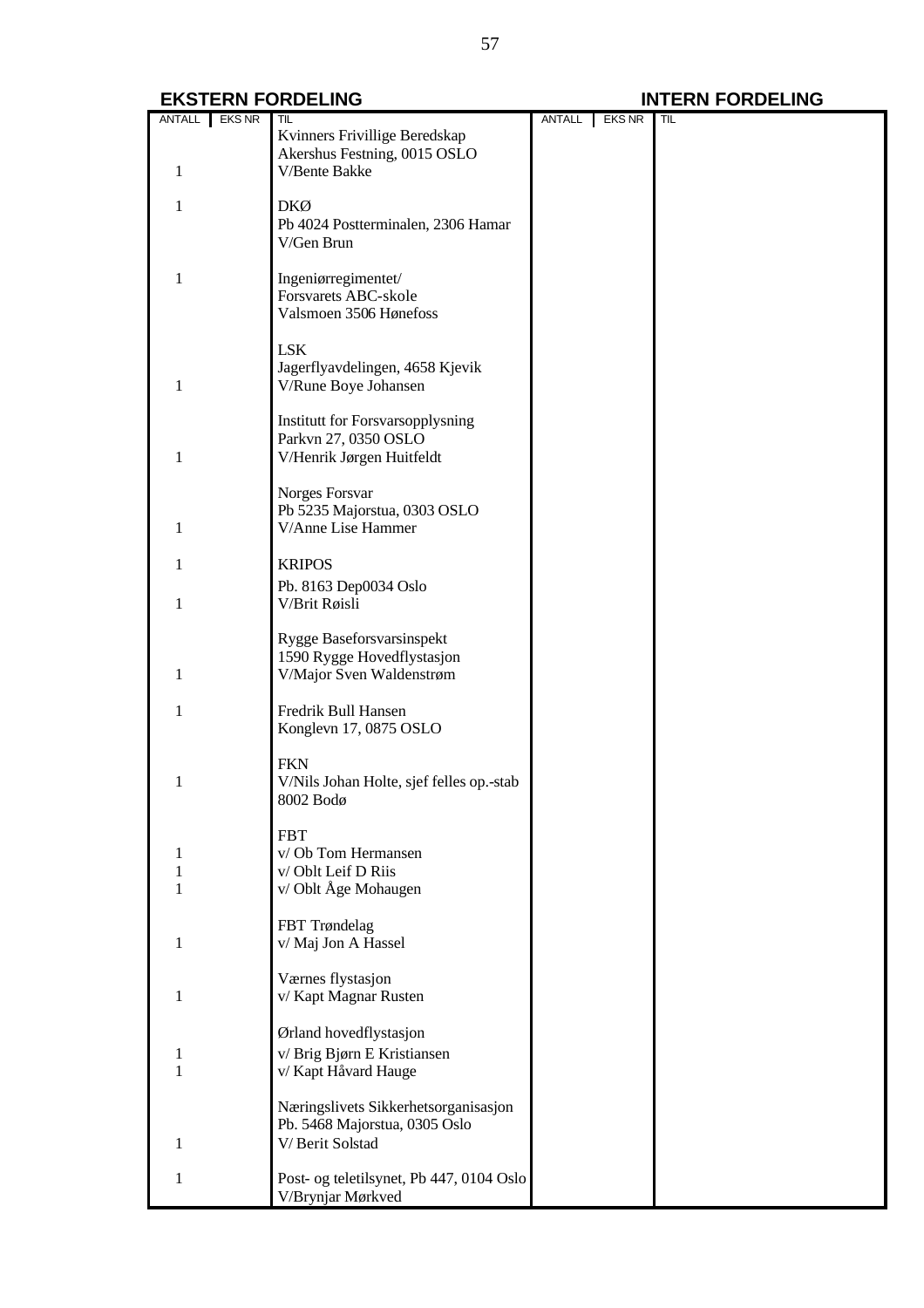|        | ANTALL EKS NR | TIL                                          | ANTALL EKS NR | TIL |
|--------|---------------|----------------------------------------------|---------------|-----|
|        |               | FO/HVST                                      |               |     |
|        |               | Oslo Mil Huseby, 0016 Oslo                   |               |     |
| 1      |               | V/Erik Nyblom                                |               |     |
|        |               |                                              |               |     |
|        |               | TV <sub>2</sub>                              |               |     |
|        |               | Pb. 7222, 5002 Bergen                        |               |     |
| 1      |               | V/Øystein Bogen                              |               |     |
|        |               |                                              |               |     |
| 1      |               | Politidirektoratet                           |               |     |
|        |               | Postboks 8051 Dep, 0031 OSLO                 |               |     |
| 1      |               | V/Politimester Beate Gangås                  |               |     |
| 1      |               | V/Elisabeth Næss                             |               |     |
|        |               |                                              |               |     |
|        |               | HJK, 2451 Rena Leir                          |               |     |
|        |               | V/Ståle Ljøterud                             |               |     |
| 1      |               | V/Øystein Ness                               |               |     |
|        |               |                                              |               |     |
|        |               | <b>NROF</b>                                  |               |     |
|        |               |                                              |               |     |
|        |               | Oslo mil/Akershus, 0015 Oslo<br>V/N.O. Telle |               |     |
| 1<br>1 |               |                                              |               |     |
|        |               | V/Kåre Otto Telle                            |               |     |
| 1      |               |                                              |               |     |
|        |               | Tore Risberget                               |               |     |
|        |               | Pb. 2945 Tøyen<br>0608 Oslo                  |               |     |
|        |               |                                              |               |     |
|        |               |                                              |               |     |
| 1      |               | Birgitta Nygren                              |               |     |
|        |               | Sveriges Ambassade                           |               |     |
|        |               | Nobels gt. 160244 Oslo                       |               |     |
|        |               |                                              |               |     |
|        |               | Amt für Studien und Übungen der              |               |     |
|        |               | Bundeswehr                                   |               |     |
|        |               | 51545 Waldbröl, Tyskland                     |               |     |
| 1      |               | V/Dr Klaus Achmann                           |               |     |
|        |               |                                              |               |     |
|        |               | <b>CSTPV</b>                                 |               |     |
|        |               | University of St Andrews                     |               |     |
|        |               | St Andrews, Fife, Scotland KY16 9AL          |               |     |
|        |               | V/Magnus Randstorp                           |               |     |
|        |               | V/Paul Wilkinson                             |               |     |
|        |               |                                              |               |     |
|        |               | Mark Duffield                                |               |     |
|        |               | School of Public Policy                      |               |     |
|        |               | <b>International Development School</b>      |               |     |
|        |               | University of Birmingham                     |               |     |
|        |               | Edgbaston Birmingham B15 2TT                 |               |     |
|        |               | <b>United Kingdom</b>                        |               |     |
|        |               |                                              |               |     |
| 1      |               | Robert W Gordon                              |               |     |
|        |               | 277 Front St West, 10 <sup>th</sup> Floor    |               |     |
|        |               | Toronto, Ontario M5V 2X4                     |               |     |
|        |               | Canada                                       |               |     |
|        |               |                                              |               |     |
|        |               | International Policy Institute for           |               |     |
|        |               | Counter-Terrorism                            |               |     |
|        |               | The Interdisciplinary Center Herzliyya       |               |     |
|        |               | V/Reuven Paz                                 |               |     |
| 1      |               | V/Ely Karmon                                 |               |     |
|        |               | PO Box 167, Herzliyya                        |               |     |
|        |               | 46150 Israel                                 |               |     |
|        |               |                                              |               |     |